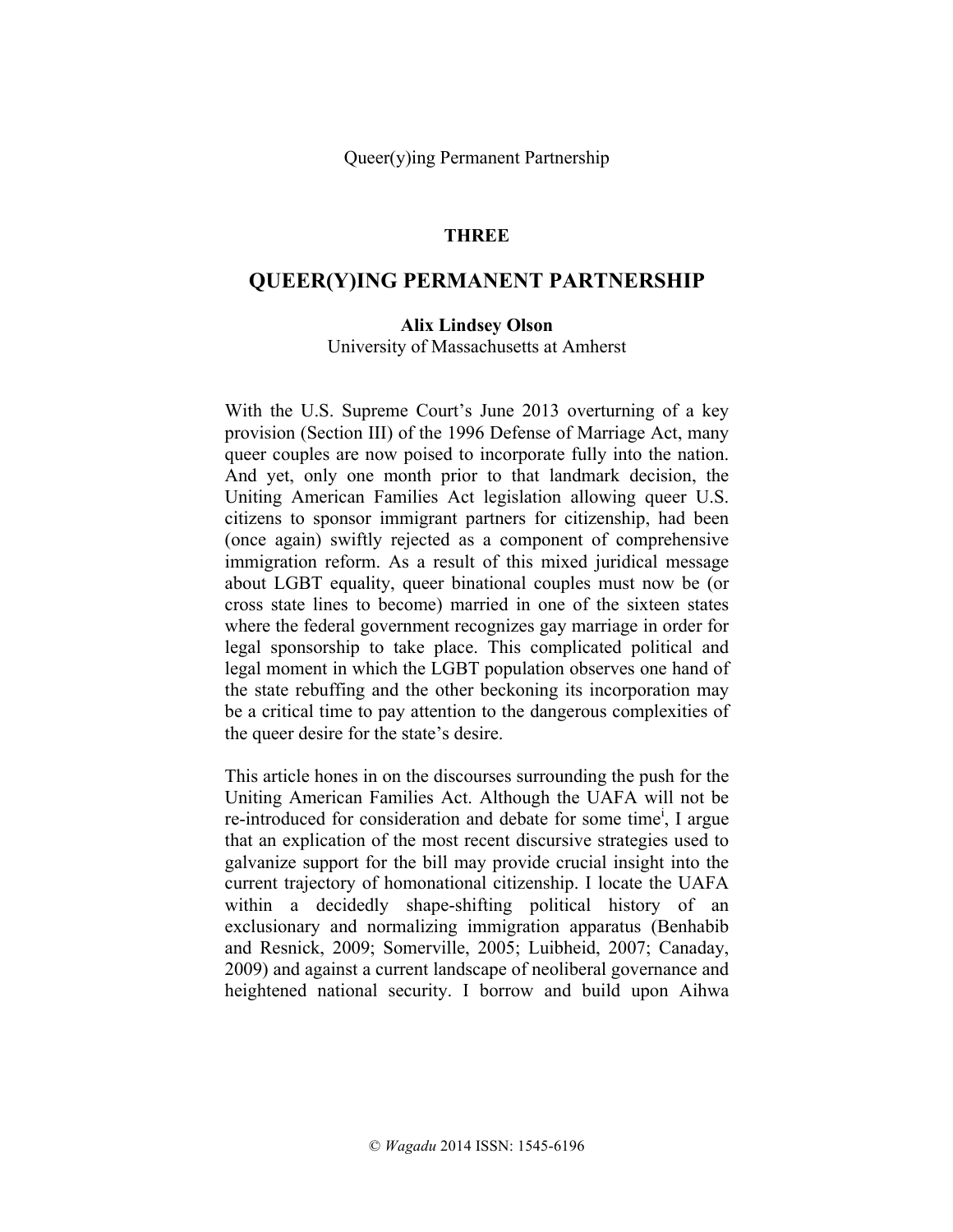Ong's formulation of neoliberal governmentality as that which "relies on market knowledge and calculations for a politics of subjection and subject-making" (Ong, 2006, p.13) and I draw upon Jasbir Puar's conception of homonationalism (Puar, 2007) in order to situate the past several years of LGBT immigration advocacy within the broader set of current and ongoing neoliberal assimilationist practices.

Federal recognition of gay marriage is a very recent development. From 1996 until its (partial) overturning on June 26, 2013, the Defense of Marriage Act (DOMA) had explicitly defined marriage between a man and a woman, a hot button issue that for the past decade has dominated the gay rights agenda. A lesser known political injustice, however, has been that as a result of DOMA. LGBT relationships have not been legally recognized as a way for foreign-born same-sex partners to gain legal permanent residence; "the right to have rights," (Arendt, 1986) in this case, the right of spousal sponsorship has been clearly predicated upon the privilege of heteronormative citizenship. First introduced into Congress on February 14, 2000 (and last re-introduced and defeated in May of 2013), the Uniting American Families Act (UAFA) is intended to compensate for this inequality. Immigration Equality, the nation's largest LGBT immigration advocacy organization whose mission is to "end discrimination in U.S. immigration law" (IE, 2013) has been at its helm. Importantly, because Immigration Equality explicitly and strategically resisted challenging DOMA, the bill proposes amending the Immigration and Nationality Act to add a separate category called "permanent partner" to the existing language of "fiancé" and "spouse." The injustice that the UAFA legislation has attempted to redress thus hovers at the real and symbolic crossroads of two deceptively indistinct processes of border drawing: those governing entrance into the nation-state and, on the interior, those regulating differential statuses of membership and belonging; queer immigrants seeking admission as residents through family reunification have been positioned precariously at the intersections where these multiple borders of inclusion,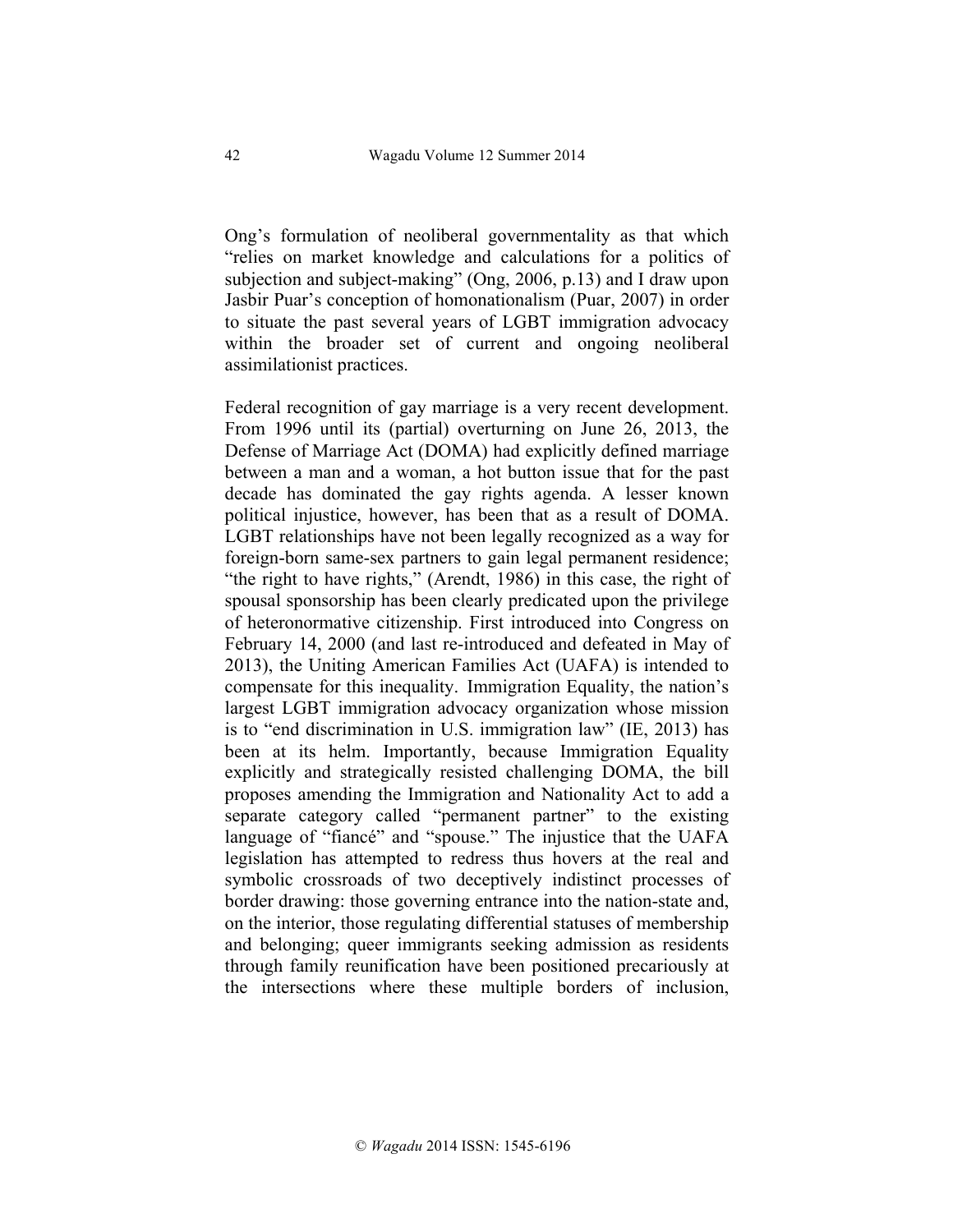exclusion and preclusion converge. However, because the legislation represents *assimilation into* rather than a *challenge to* the existing exclusionary criteria for entrance, its proposed category of "permanent partnership" simultaneously reifies the normative apparatus of the state while producing a population of immigrants whose membership is tied to and dependent upon LGBT citizens (who, until recently, bore second-class status).

In elucidating the limitations and costs that this kind of legislation perpetuates, this intervention first aims to disrupt the broader teleological narrative of inclusive equality advanced by professionalized advocacy groups who shape the discursive and strategic field of action for immigration activism. I suggest that LGBT assimilation (under the banner of *equality*) into an exclusionary immigration apparatus that has historically (re)produced a matrix of *inequality* works to perpetuate these exclusions, reify the authority of the state to define kinship, and preclude the political affiliations necessary for re-framing questions of national membership and belonging. To this end, I am concerned with exploring how homonational narratives have been mobilized by and for queer binational couples in ways that promise the (re)production of obedient neoliberal citizens and would-be citizens and, accordingly, a dampened political activism. I argue that the category of "permanent partner" constructs a set of these homonational subjects: patriot-citizen and alien-partner, discursively designed to fit the bill.

To make this claim, I take several analytic steps. First, I examine the language of the UAFA, asking how the production of "permanent partnership" (re)produces differing levels of vulnerability between and among U.S. citizens and immigrants. In short, what categories of in/dependence and norms of citizenship are re-iterated and of the permissible, desirable and deserving human being promoted-more broadly? Secondly, I analyze the discourses and campaign tactics deployed by those supporting the legislation, as well as the stories of binational couples, asking how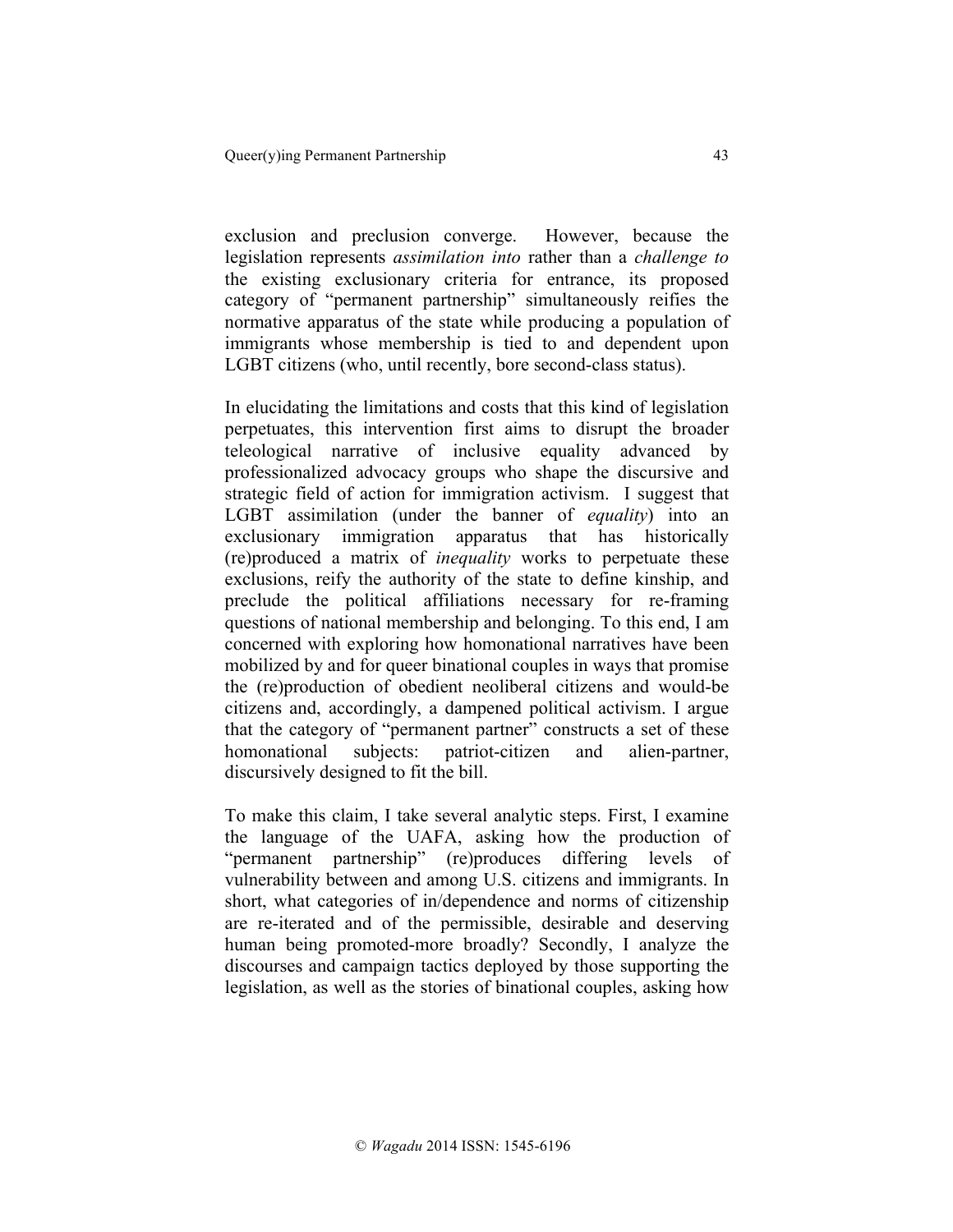these work collectively to produce a patriotic narrative of obedience and discipline and an equal rights frame that de-centers the immigrant. Third, I consider how these kinds of homonational discourses, particularly in such a complex political moment for queers within the nation, might work to re-enforce the power of the state to authorize what counts as kinship and to define national belonging: What sets of exclusions might be advanced and what possible alliances might be precluded, by these single-axis identity-based strategies? What tensions between and within subordinated groups might be exacerbated by relying on the state's authority to legitimate a new class of acceptable human while continuing to ignore the plight of other queer and non-queer legal residents, asylum-seekers and undocumented immigrants, many of whom already live, work, love and/or have created kinship networks in the United States?

Finally, and particularly in light of the recent overturning of DOMA, my hope is that this kind of intervention might caution against an overly celebratory and uncritical embrace of this burgeoning homonational moment. Instead, I ask how a queer analytic lens might direct us away from continued political advocacy work that participates in the exclusionary harms of neoliberal governance, and towards alternative practices of citizenship. What fissures in the nationalist architecture of normative rules of kinship, as well as broader values demanding contestation, might the discourses around the UAFA legislation reveal and, accordingly, how might immigration and/or queer activists seize upon these apertures as sites of potential coalition moving forward?

## **Immigration Equality: The Case of Shirley and Jay**

"They are exactly the kind of people you want living in this country" Rachel Tiven, Executive Director, Immigration Equality (2009)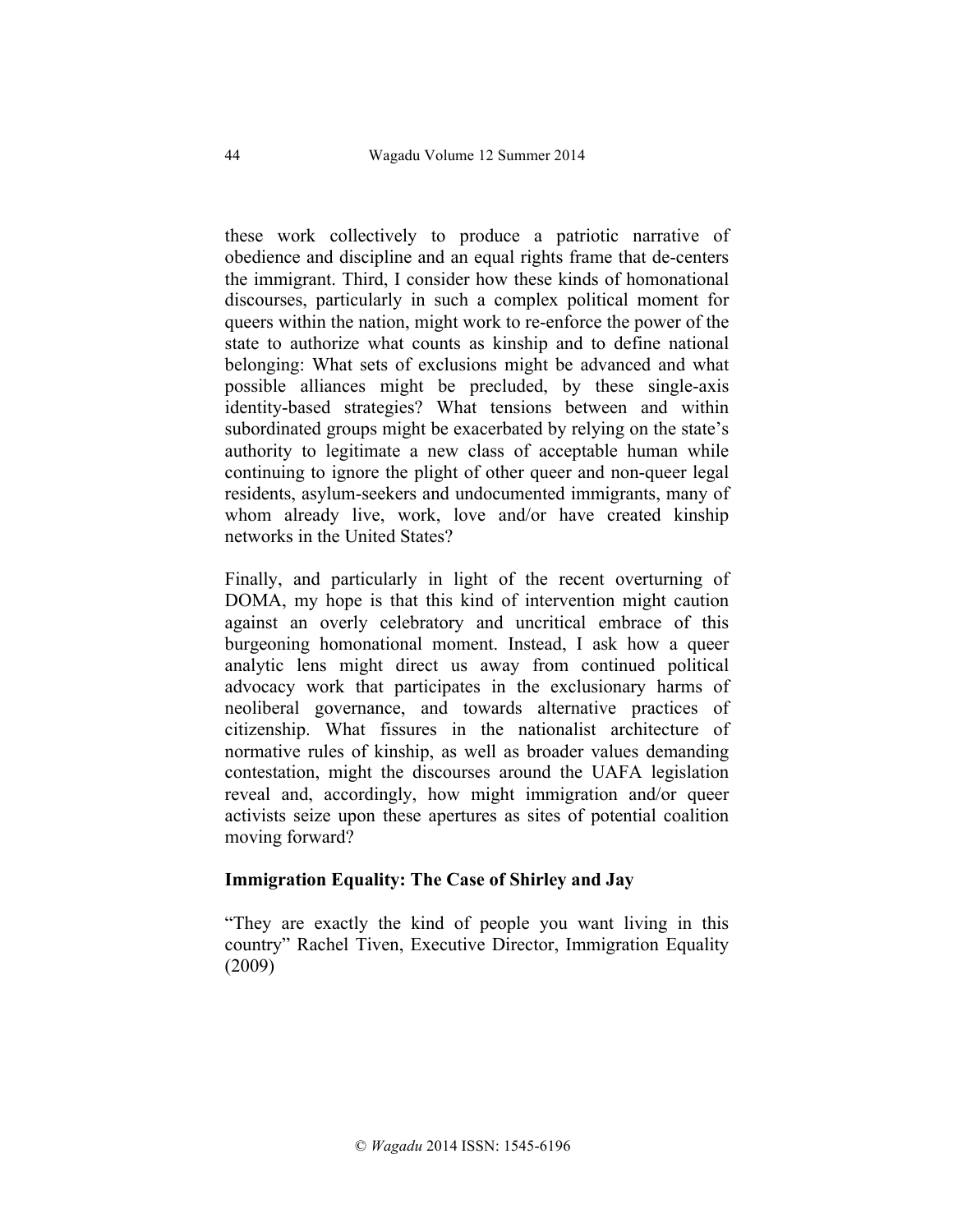According to Siobhan B. Somerville, nation-state immigration policy has been actively invested in "heterosexualizing" the nation since World War II, "constructing potential citizens as monogamous, heterosexual and married (or marriageable)." Jasbir Puar, however, extending Lisa Duggan's critique of homonormativity (Duggan, 2002), has recently articulated an emerging "homonationalism," a term that she argues "complicates the dichotomous implications of casting the nation as only supportive and productive of heteronormativity and always repressive and disallowing of homosexuality" (Puar, 2006, p. 68). This particular brand of U.S. "sexual exceptionalism" allows the temporary suspension of a "heteronormative imagined community to consolidate national sentiment and consensus through the recognition and incorporation of some, though not all or most, homosexual subjects" (Puar, 2007, p. 3). The most recent UAFA discourses, directly prior to the overturning of DOMA, demonstrate this strategy of making demands for sexual rights complicit with neoliberal demands for free markets, individualism, and patriotic obedience.

Importantly, however, this incorporation does not come without significant cost to those unable, un-allowed or unwilling to "incorporate." As Puar argues, "any single-axis identity politics coagulates around the most normative construction of that identity," in this case, the homonational citizen and permanent partner. Thus, UAFA's complicity in the "folding in of queers" into the "biopolitical management of life" is a simultaneous "folding out of life" of other populations (Puar, 2007, p. xii), those who are rendered, as we will see, at turns invisible, undeserving, immoral, suspicious, undesirable, and deportable.

Although Immigration Equality has done, and continues to do, some important work for immigrants in the United States, I focus on the UAFA as a centerpiece of this analysis, for several important reasons. One, the struggle of binational queer couples, and hence this piece of legislation, is one that disrupts the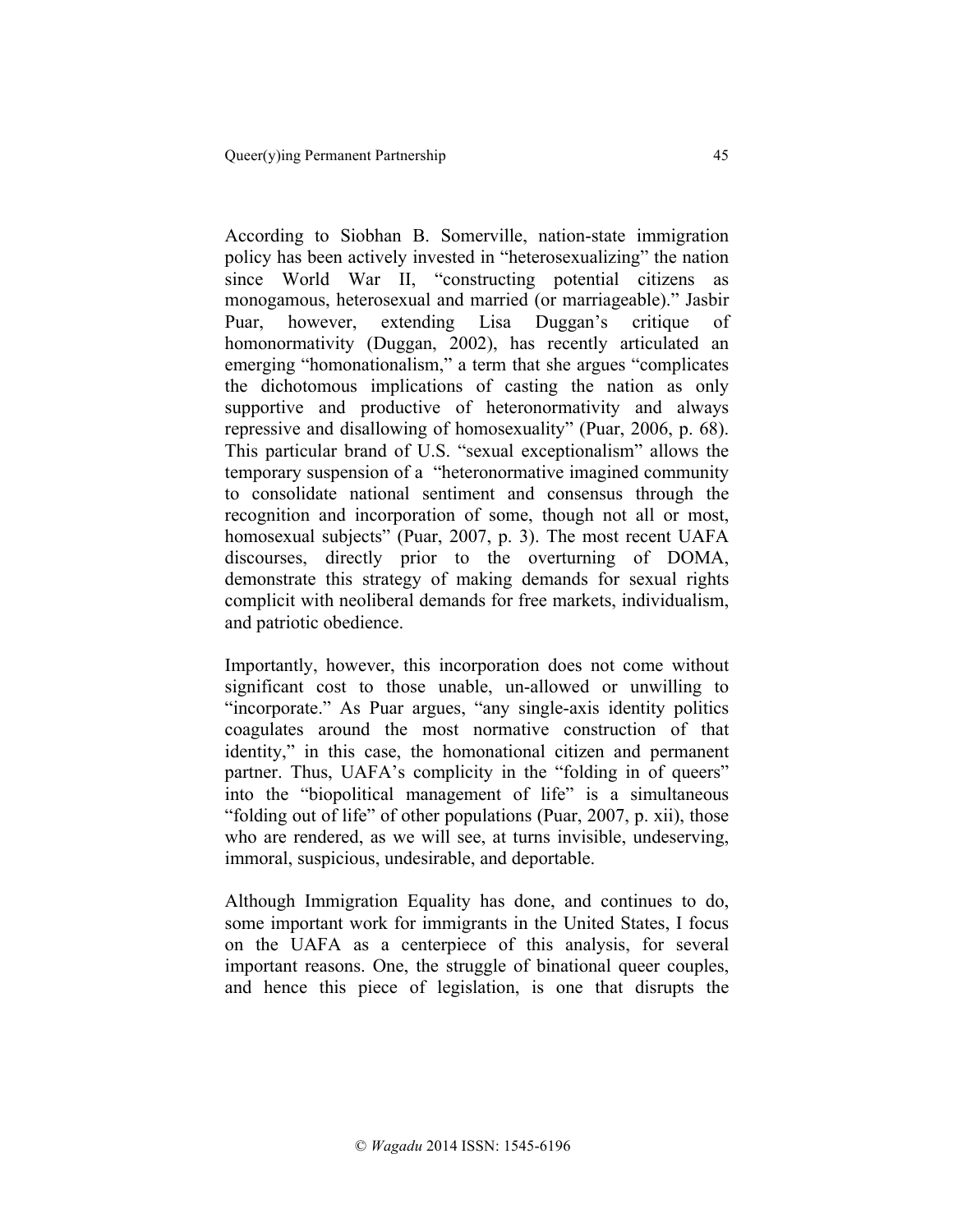boundaries between the politics of immigration, citizenship, race, ethnicity and sexuality, exposing these fields as profoundly interlinked. Bringing these scholars and activists into conversation, I seek to demonstrate how intervening in sites of homonationalism, in this case facilitated by a professional advocacy group speaking in the name of queers and immigrants, can productively inform critiques of single-axis assimilation models and equal rights-based rhetorical frames. Most importantly, it is my hope that these kinds of critical interventions might contribute to re-framing the terms of these struggles for belonging, and point us towards alternative modes of political action and even unauthorized conceptions of citizenship.

Immigration Equality first galvanized the UAFA with binational poster couple "Shirley and Jay." In *People Magazine,* they are depicted as a "suburban" couple. Shirley Tan, the immigrantpartner, is "a typical stay at home soccer mom" who volunteers at her "adorable twin boys'" school and "looks after her mother-inlaw" while Jay Mercado, the citizen-partner, "works at an insurance firm"; they are "churchgoing, school-fundraisers and choir members." In the article, "A Gay Mom Faces Deportation," Immigration Equality director Rachel Tiven announces proudly: "they are exactly the kind of people you want living in this country" (Young, 2009, p. 92). Tan's partner and children, the story is quick to point out, are all citizens while Shirley is carefully characterized not as illegal but as a responsible mother who, after falling in love, overstayed her visa. In 2009, immigration authorities "took her away in handcuffs." The moral of the story, as construed by Immigration Equality and its media mouthpiece, is that if not for DOMA (and corresponding discrimination in immigration spousal laws), "the couple would never have been threatened" (Young, 2009, p. 92).

In essence, the affective fixation on this wholesome LGBT family posits Shirley's situation as a quirky flaw in an otherwise functioning system and diverts attention from Shirley's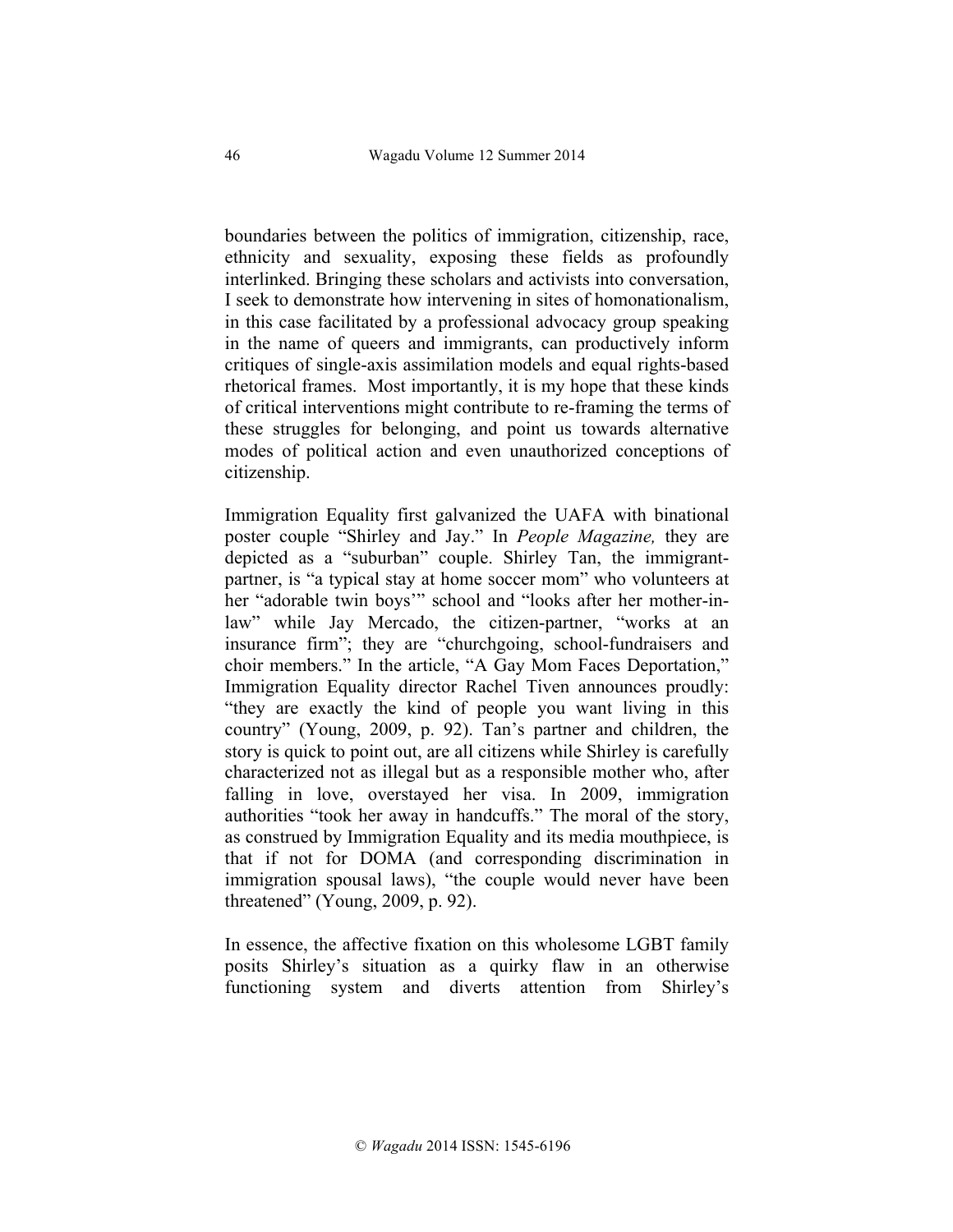commonality with other vulnerable populations. As Judith Butler rightly posits: "discourse itself enacts violence through omission" (Butler, 2003, p. 45). Thus, the details that the story conveniently glosses over, in an effort to shape a homonormative narrative, demand further analysis. First, Shirley, after fleeing what she called a "life-threatening situation" in the Philippines twenty-three years prior, had been denied asylum. Rather than interrogating her consequential vulnerable status as an "illegal,"ii at the hands of the immigration apparatus, the story is replaced by a discourse about her relationship status with regard to her citizen partner's unjust lack of legal rights. Secondly, the homonormative portrait of this couple ignores issues of labor entirely; rather than an illegal immigrant without recourse to legal employment opportunities under safe and non-exploitative conditions, Shirley is portrayed cheerfully as a "stay at home mom" who is the attentive caretaker of her mother-in-law. Thirdly, the article claims that immigration officials should be focusing energy on deporting fugitives, not harassing "non-criminals" *like Shirley*. Criminality, however, based upon illegality or even suspected illegality- as well as perhaps the need to be undercover in certain arenas- is precisely what Shirley shares with all undocumented and even some legal immigrants- soccer moms, beloved partners, caretakers or otherwise.

The narrative of Shirley and Jay clearly evinces the crucial task of problematizing how the conjoined regimes of immigration and citizenship function as a regulatory, disciplining, xenophobic and clearly heteronormative set of technologies. I contend however that it is equally urgent to interrogate in what ways assimilationist strategies like the UAFA not only intersect with but also bolster the cultural and economic logic of neoliberal immigration. In what follows, I re-read the legislation through its import for how, and to what extent, the UAFA's production of permanent partnership, fostering norms of self-discipline, responsibility and obedience works to animate neoliberalism's particular version of security. As I will demonstrate, this risk-averse discourse encompasses a wide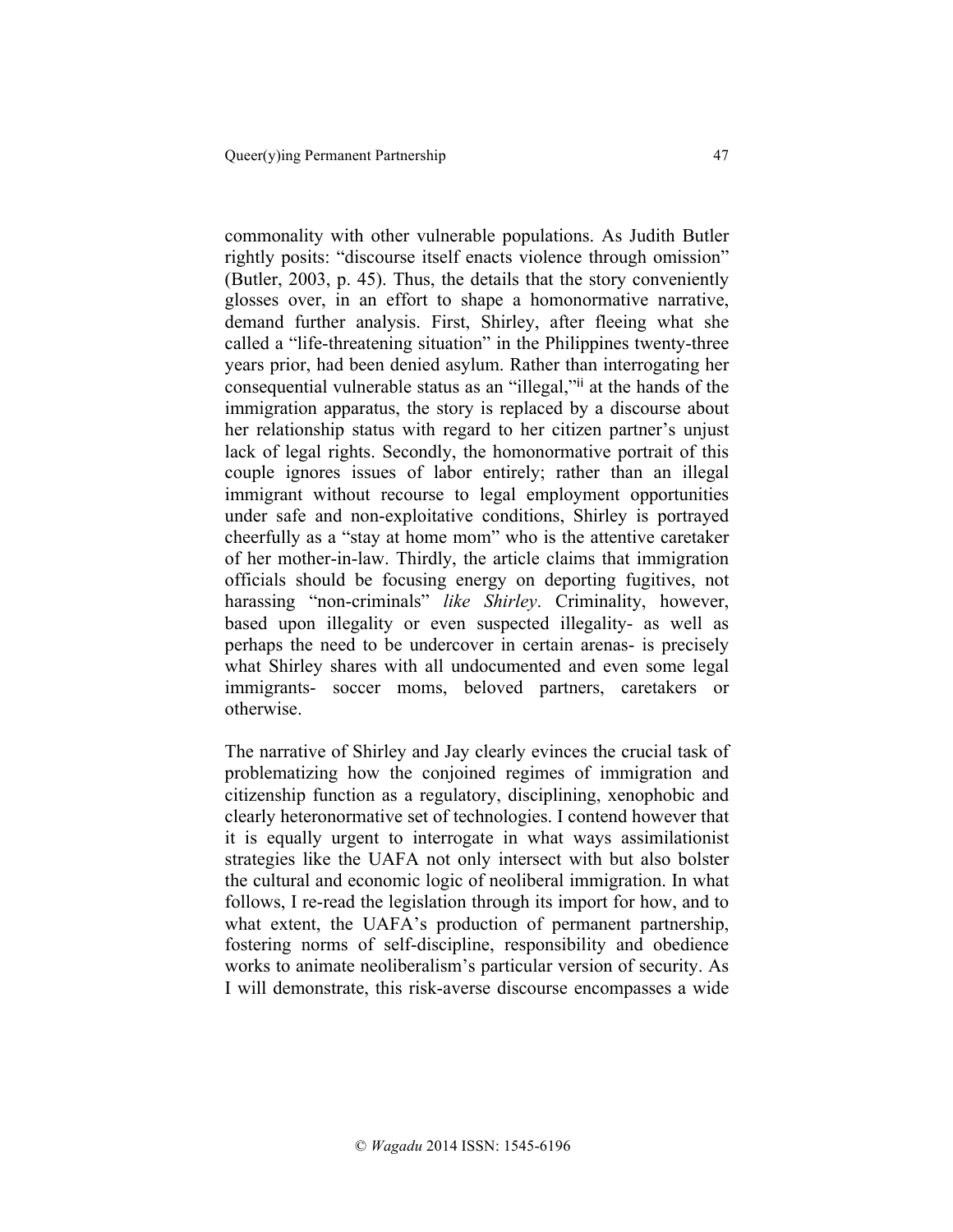range of internal border securing: privatization of fiscal risk, reification of heteronormative marriage (straight couples may not sponsor as permanent partners), reinforcement of patriotic duty and homeland security, and disciplining the political activities of citizen and immigrant subjects alike. Immigration Equality's strategy itself, while succumbing to a "market-fundamentalist" (Somers, 2008, p. 95) immigration apparatus has also clearly played on re-securing the United States progress narrative of increased inclusion, diversity, and equality. My concern, however, in querying this site of political advocacy, is less to ask whether or not this policy might have secured a measure of relief for some LGBT binational couples (moving forward, this sub-group would include those citizens who do not live in states touched by the DOMA ruling); after all, it is evident that the policy is *intended* to ease queer peoples' lives. Instead, I seek to dig deeper into its political effects, unpacking the (likely unintentional) ways that this model of assimilation*,* while benefiting some, also renders some human beings' lives less secure and some not worth advocating for at all.

#### **Pacifying the Homonational Alien**

"Immigration law worked beautifully back in the 1950's… they would agree to learn American history, speak English, they had money in their pocket, and most importantly they wouldn't become a burden to the American tax payer." Michelle Bachmann (2012)

I have set out to argue that Immigration Equality has instrumentalized a homonational narrative as a primary tool of assimilation into a neoliberal immigration structure, asking: What set of docile subjectivities are produced by and through this disciplinary legislation and surrounding discourses, what exclusions are produced and/or reified and what opportunities for solidarity are foreclosed or made more difficult? Although the UAFA was rejected in May, according to the Human Rights Campaign the bill sits quietly poised to be re-entered into another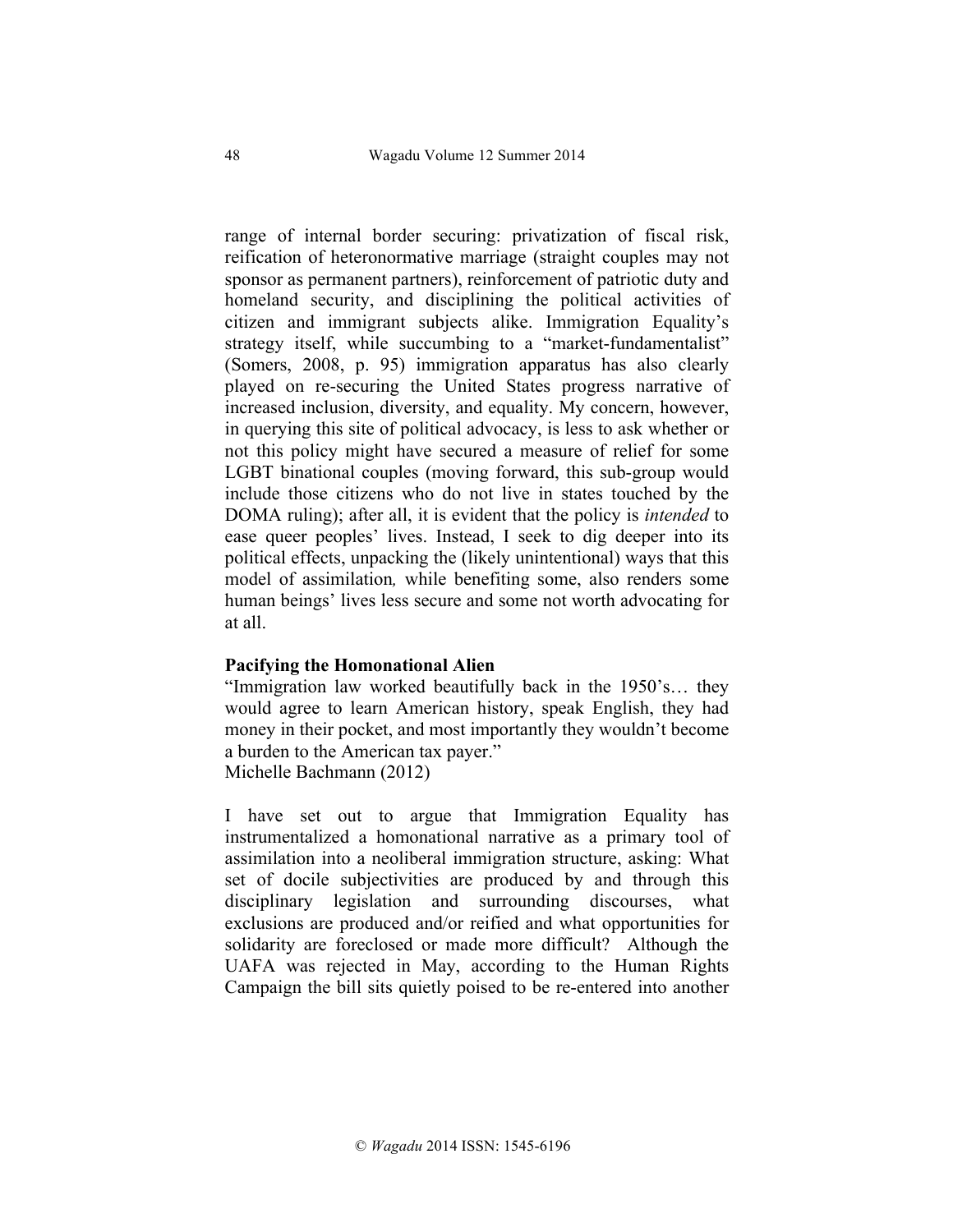round of debate in the near future. Thus, this is as an important moment as any to ask after its political effects. Nicolas Rose, following Foucault, claims that investigating any form of governmentality must entail following "the formation and transformation of theories, proposals, strategies and technologies for 'the conduct of conduct'" ostensibly designed to "achieve certain ends" (Rose, 1999, p.3). In this section, I begin to trace the implications for queer binational couples like Shirley and Jay, particularly for Jay (the alien partner), of incorporating into, rather than challenging an immigration apparatus that both relies on heteronormative values and is governed by neoliberal rationality. I suggest that UAFA's proposed story of admission into the nationstate not only works to stamp particular sets of subjects as undesirable from the outset but also produces a highly vulnerable and dependent alien partner, constraining her capacity for engaging in political contestation and, in this way, limiting her possibilities for forming alliances with those she might otherwise seek commonality in struggle.

Rose contends that under 'advanced neoliberalism,' entrepreneurial individuals, rather than the state, are encouraged to take on responsibility for themselves and their families, (Rose, p.142-144) while "ensuring ample availability of skilled labour, acting against inhibitions to the freedom of the market" and "sanctions for those who not exhibit potential for selfactualization" (Rose: 144). Similarly, Margaret Somers proffers that United States citizenship operates increasingly in the form of "contractualization" where "the right to have rights" is now conditional upon one's market value. According to Somers, this strategy of market-authorized governance establishes internal borders between now stateless and right-less citizens and the rest of the "personally responsible population" (Somers, 2008, p. 91).

A close reading of the UAFA reveals the proposed legislation as a bridge between this conceptual shift toward neoliberal citizenship and its corollary immigration policies. In 1996 (incidentally, the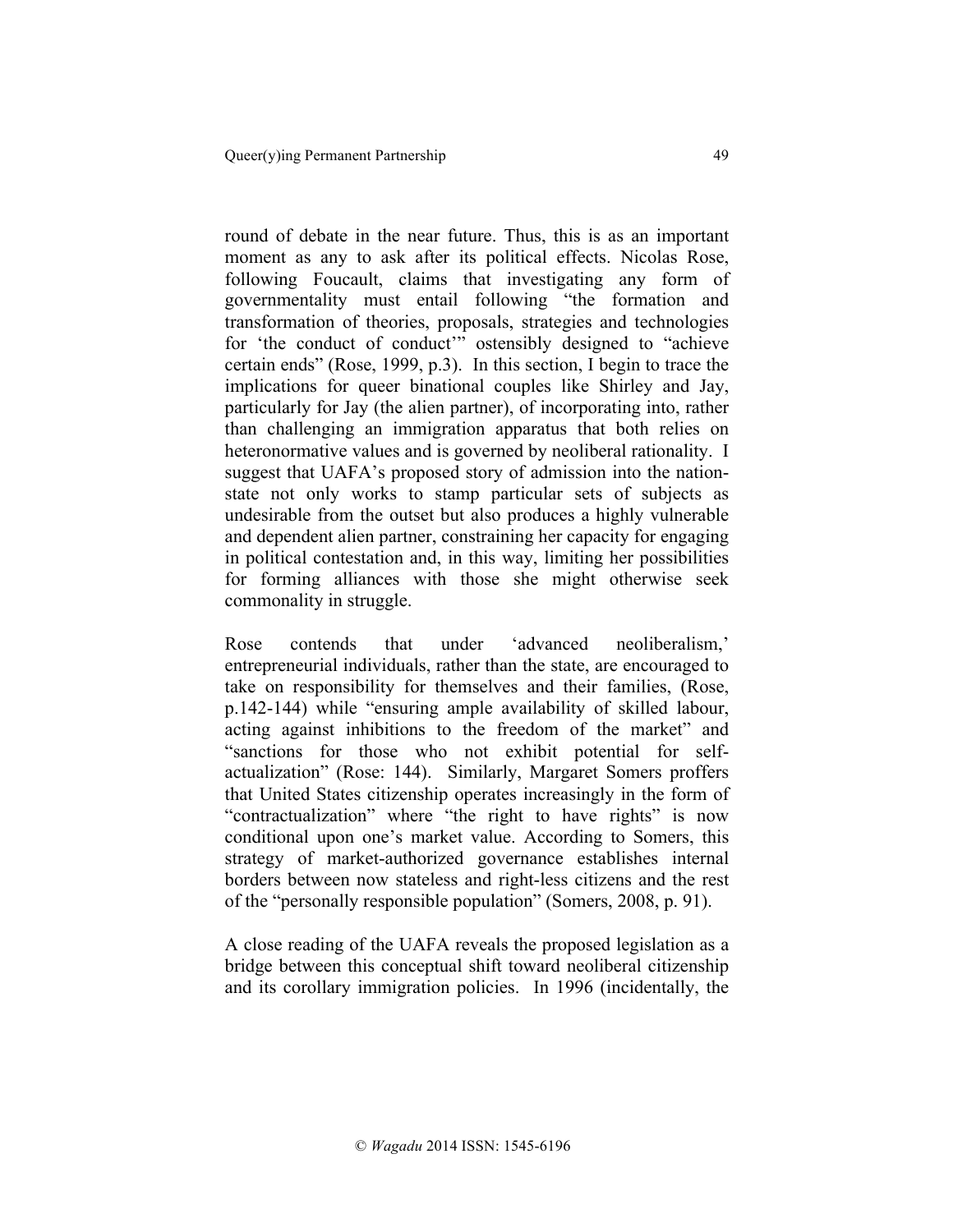same year that DOMA was passed), legislation called the Personal Responsibility and Work Opportunity Reconciliation Act (PRWORA) placed a series of restrictions on both poor citizens and immigrant rights. Additionally, the PRWORA instituted a new chain of disciplining contracts- aimed at reducing the risk of foreigners, like its poor citizens, becoming a "public burden."

In accordance with these neoliberal norms, the language of UAFA complies with a string of entry requirements that, while articulated as a logic of responsibility, implicitly shape preclusions and exclusions: first, the sponsor must provide proof of financial "stability," demonstrating that his/her income level is 125% of the federal poverty level. $\overline{ii}$  In addition to this stringent fiscal requirement, the binational queer couple must evidence their monogamous lifelong commitment via their "intermingled assets": joint bank accounts, shared credit cards, property, and insurance policies. Thus, even partners who have been living independently for years are forced into economic (inter)dependence, a condition as I will demonstrate that is particularly problematic for the immigrant in light of UAFA's extensive sculpting of her dependence.

Despite these strict requirements, The Center for Immigration Studies has launched accusations about the risk that the UAFA poses to national security testifying before the U.S. Senate Judiciary Committee that without marriage there is no way to prevent against "sham permanent partnerships" or fraud by either "Third-World gold diggers" or "terrorists and criminals" (U.S.J.C Testimony, 2012). Against these accusations Immigration Equality has repeatedly emphasized the difficulty of the process and "substantial safeguards," like fines, imprisonment, and deportation, "protect against illegal immigration" (IE, 2011). Importantly, these safeguards work to deliver a burden of proof to queer binational couples that is significantly weightier than that of heterosexual binational relationships. Without a marriage certificate to prove their monogamous (read: responsible) devotion, the couple must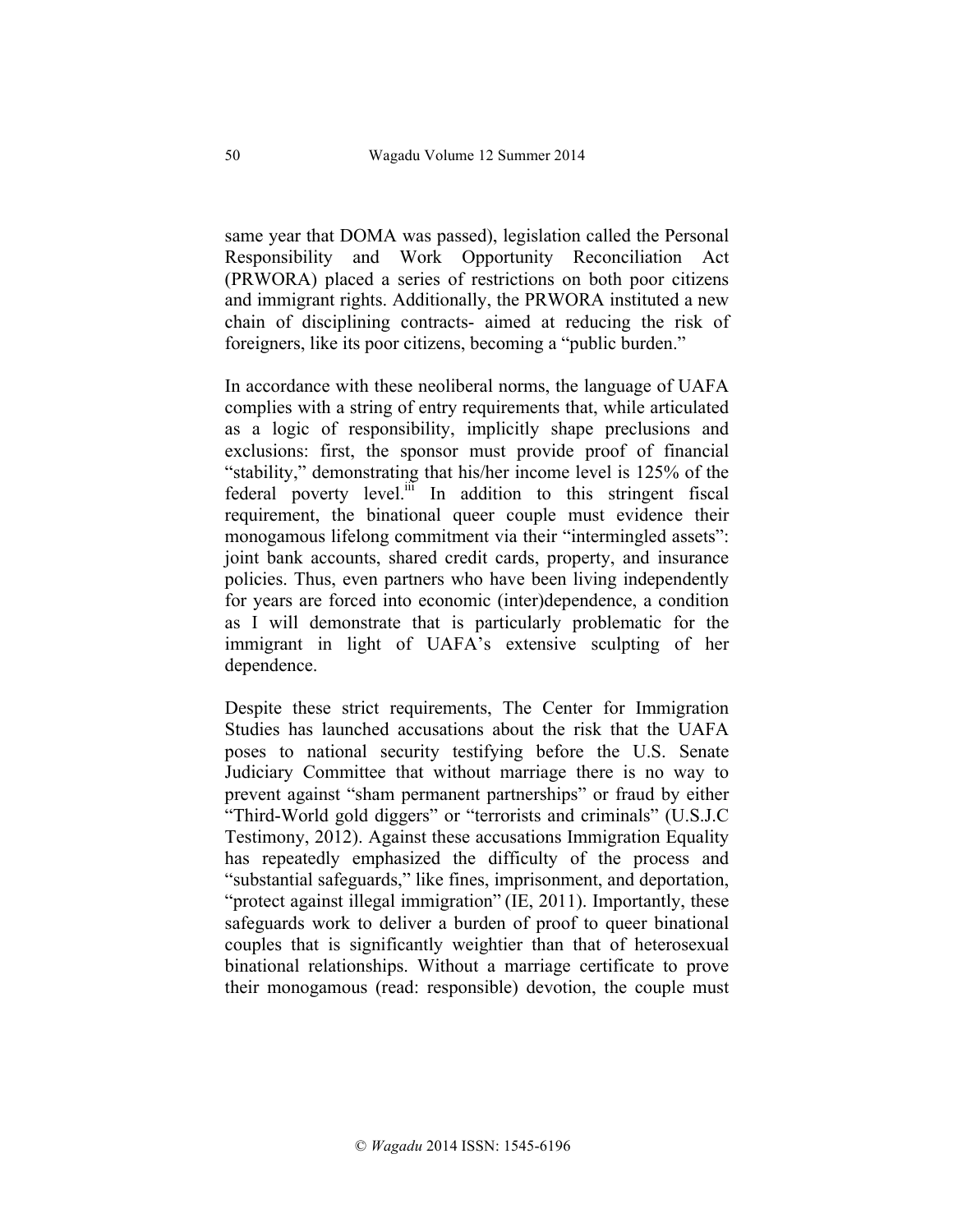provide a framework that rigorously imitates heterosexual commitment: "evidence of a commitment ceremony," "photographs of shared vacations and holidays with extended family" and "affidavits signed by family and friends" (IE, 2011). Thus, one is produced as a "permanent partner" through these testimonies, assigned this new status in the official relationship taxonomy, and stamped legitimate by the expert examination of this 'evidence' (Luibheid, 2002).

While it may be argued that all bi-national couples seeking a green card are subject to similar kinds of governmentality, for a binational queer couple, this demand for proof is greatly exacerbated by the homophobia that may be contended with (either by the immigrant in his/her home country or for the U.S. citizen or both). Further, a couple that has not been legally allowed to share residence may or may not have this kind of documentation at the ready. In drawing out the tension here between domestic discrimination (legal, political and/or social) and heteronormative conceptions of kinship, one consequence of producing a homonormative policy is exposed. Moreover, contra the notions of the legislation's authors (who based their legal argument upon the right to privacy established in Lawrence v. Texas (Ayoub and Wong, 2006) this extra-scrutiny invites a profound and sustained state intervention into both partners' lives.

As obedient strategists working within the neoliberal regime, neither Immigration Equality nor the Human Rights Campaign (HRC), the largest LGBT civil rights organization in the U.S., hesitated to fortify the second-class citizenship, or stricter disciplining and surveillance, of LGBT couples. Immigration Equality has remained emphatic about this separate but equal status, insisting not only that the UAFA "is not the equivalent of" nor does it "redefine marriage," but also promising that "a successful application would confer no benefits other than immigration status for the permanent partner" (IAEF, 2011). Likewise, HRC reassuringly asserts that the structure of the bill is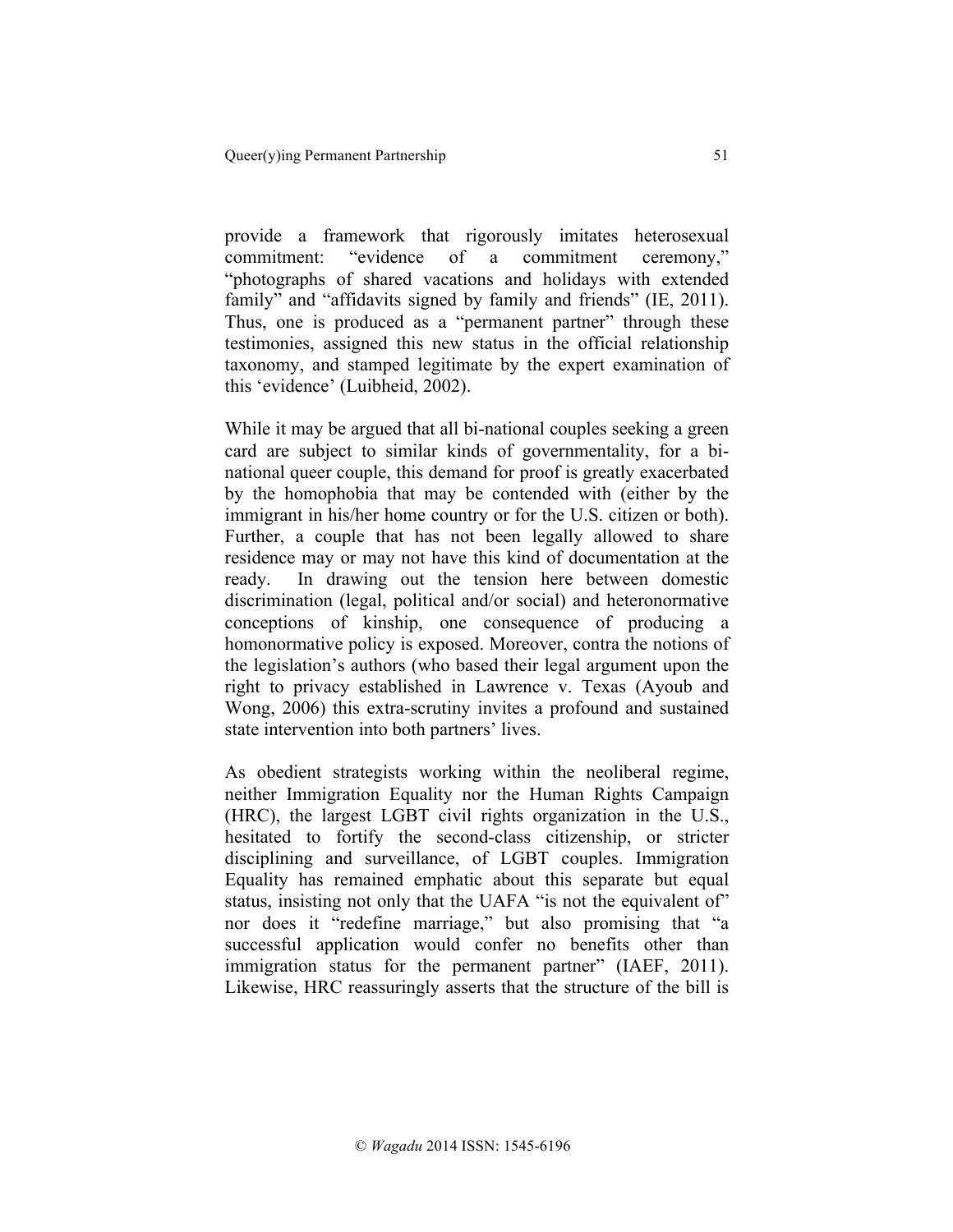"consistent with the basic principles of U.S. Immigration law, does not challenge DOMA" and instead "creates 'permanent partners' *as another class of persons"* (HRC 2011. Italics mine). The Log Cabin Republicans, the Stonewall Democrats and the bill's primary proponents all reiterate this claim. As a result, while the UAFA may help queer immigrants to permeate the bounded "hard shell" of exclusion, these "permanent partners" of U.S. citizens living in states not recognizing gay marriage will still be legal strangers in the eyes of the nation-state. In Linda Bosniak's terms, the conjoined statuses of the "alienage of the citizen," who due to the salmagundi status of gay marriage in the U.S., is not completely "out" of citizenship and the "citizenship of the alien," who is not completely "in," reveal the compounded vulnerability of this new "class of persons," a subject whose "right to have rights" is contingent upon those of her partner.

### **Producing Precarity: Joining the Disciplined Ranks**

While the UAFA defines a "permanent partnership" as "the relationship between two permanent partners" (IEAF, 2011) careful explication of its complicity with technologies of neoliberal governance reveals the profoundly different statuses it confers upon, and unequal implications for, the foreign-born and citizen partner. As Eithne Luibheid points out, "being admitted as a legal immigrant is not a one-time event, but, rather, a process that situates immigrants within long-lasting, normalizing and disciplinary relationships." (Luibheid, 2008, p. 84). In effect, the legal and conceptual language of "permanent partnership," which makes the foreign-born partner's status contingent upon his/her citizen partner, produces a dependence that puts non-citizens on vulnerable terrain in multiple ways.

The Affidavit of Support requirement, introduced as part of the 1996 Personal Responsibility Act, operating as a distinct technology of control (Rose, 1999, p. 52), perhaps most clearly demonstrates how the right of conditional inclusion for the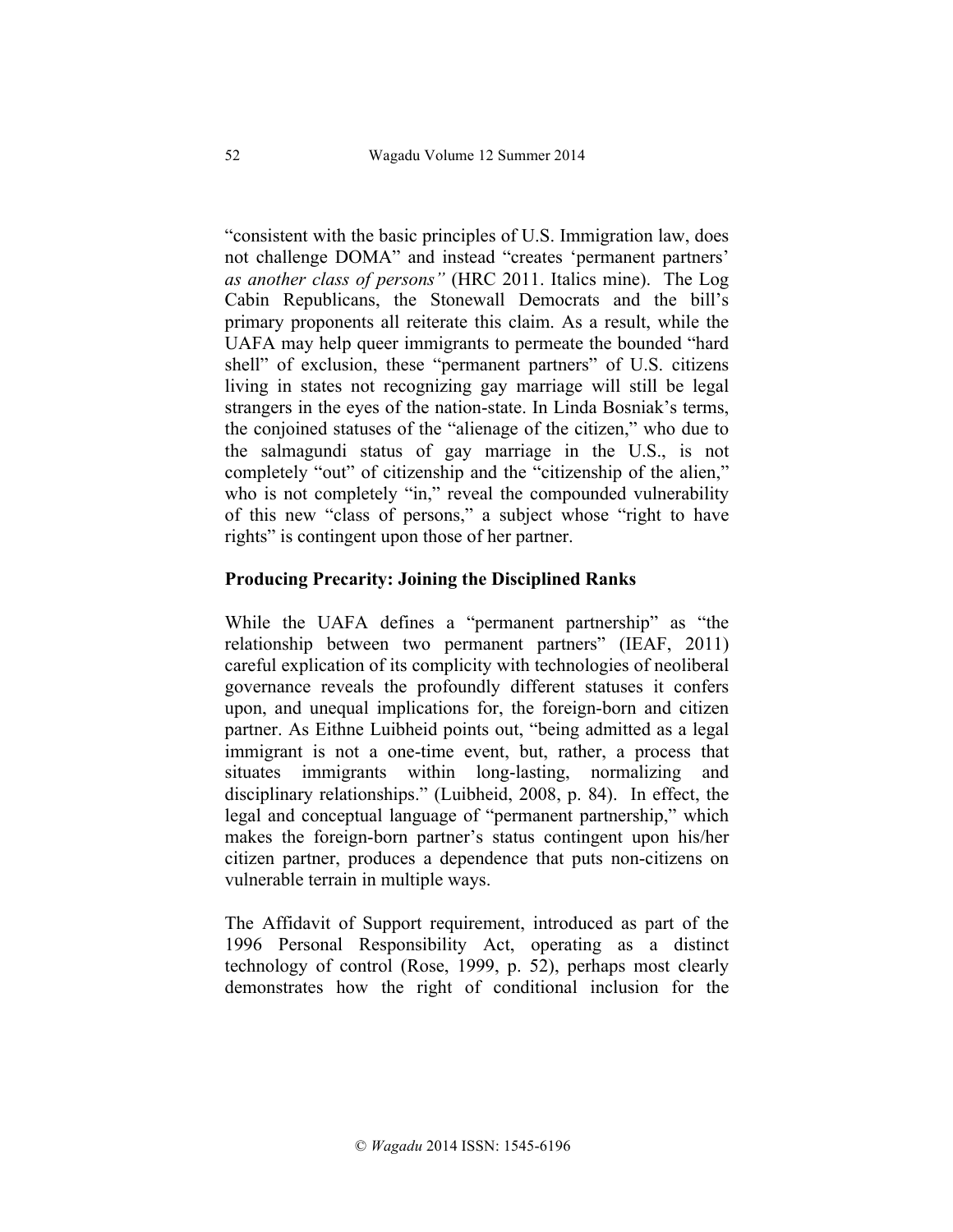immigrant is traded for a new imperative of responsibility and selfgovernance on the part of both partners. According to Wendy Brown, this neoliberal rationality might also be seen as the "remaking of the state on the model of the firm" (Brown, 2010, p. 97). Essentially, a legally binding contract between the citizen and her/his government, the Affidavit of Support commits the citizen to financial sponsorship of his/her foreign partner for up to ten years, even if the partnership ends during this time. Such a system transfers, one might say even *subcontracts out*, the "risk" of immigration onto the citizen who becomes the new mini welfare net. This arrangement might even be aptly characterized as a partial privatization of immigration control, a configuration of "public/private partnerships characteristic of neoliberal governance" (Rose, 1999). According to the Senate Committee Report finalizing this shift to the Affidavit system, it also works to reinforce a new narrative of self-sufficiency in a diminishing welfare state: "Before the welfare state, if an immigrant could not succeed in the U.S., he or she often returned to the 'old country'. This happens less today..." (SCR 104, p.49).

Opening both citizen and immigrant up to continued surveillance, this measure also functions as a new neoliberal technology for shaping the subjectivity of both partners (Luibheid, 2005, p.70). For one, it allows the government to sue the citizen if the foreignborn partner "accesses means-based benefits" before accruing ten years of work or before being naturalized.<sup>iv</sup> If the alien is forced on public assistance, becoming a "public charge," the U.S. citizen is required to reimburse the agency: "Just as we require deadbeat dads to provide for the children they bring into the world, we should require deadbeat sponsors to provide for the immigrants they bring into the country (Senate Report 104-249, p. 49). Conceived of in this way, the immigrant's subordinate relationship with the state is filtered through her "benefactor's" relationship, rendering the alien a profoundly infantilized and undesirable stepchild of the U.S. government; it is a relationship that, not incidentally, resembles a neoliberal brand of coverture.**<sup>v</sup>**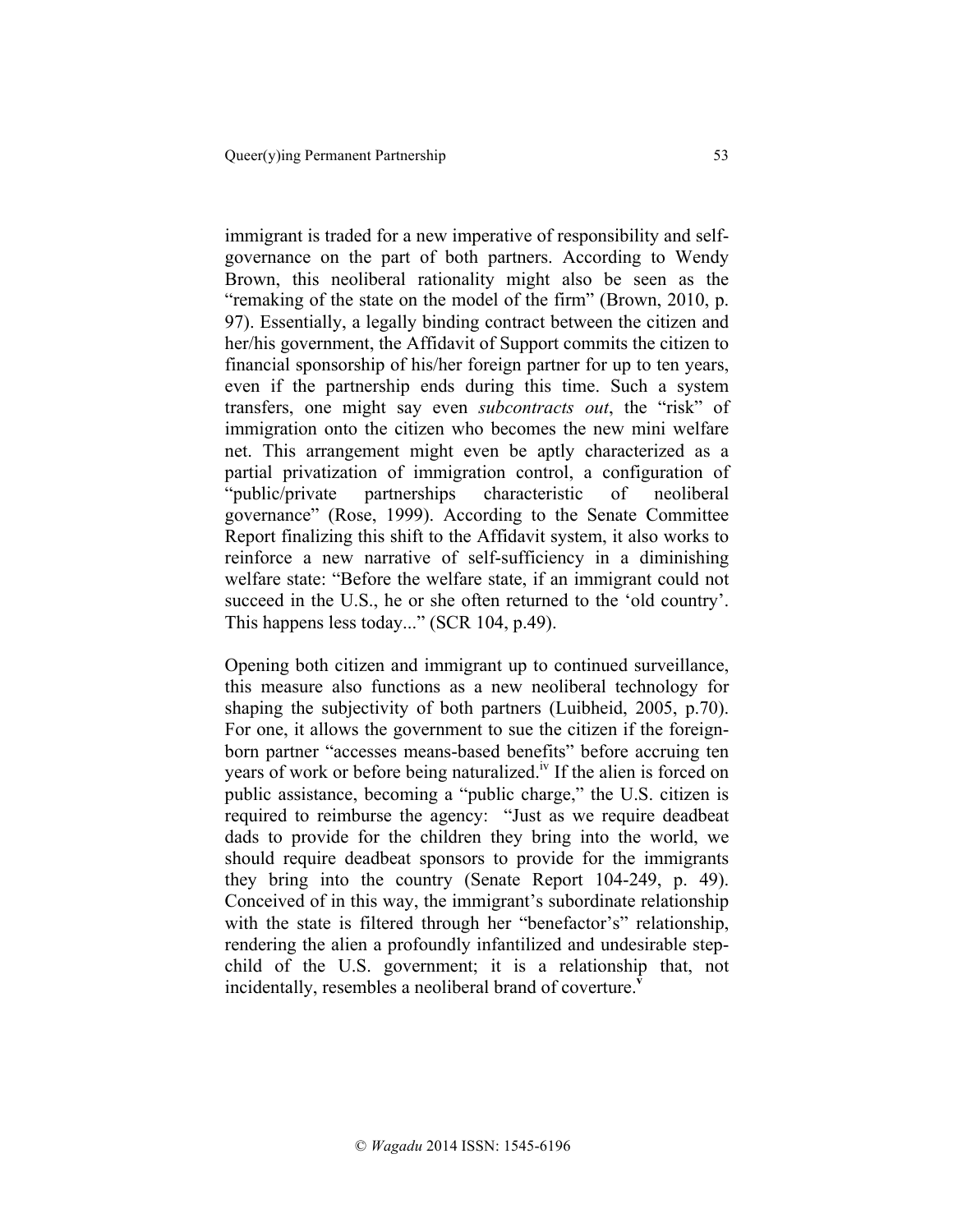The contract itself remains in effect until the immigrant departs the country, naturalizes, puts in ten years of work, or dies (Wygonik, 2004). Consequently, once admitted to the country, and subject to the intense scrutiny of the state, neoliberal criteria play an important role in conditioning both partners as responsible subjects. As Rose contends, "in a society of control, a politics of conduct is designed into the fabric of existence itself… a web of incitements, rewards, current sanctions and forebodings of future sanctions which serve to enjoin citizens to maintain particular types of control over their conduct" (Rose, 1999, p. 246). In this case, the LGBT citizen is implicated in keeping her own partner obedient, a good (and contributing) immigrant, rather than, to borrow from Bonnie Honig, behaving as a "taking foreigner" (Honig, 2001, p.8). In this way, the UAFA legislation works both to reward and promote the equally self-disciplined homonormative LGBT citizen, the one politely requesting (separate but equal) rights within the heteronormative legal discourse of kinship and citizenship; the couple dependent upon permanent partnership status while patiently awaiting the federal right to marry, can be counted on to be well-behaved.

Additionally, under the Immigration Marriage Fraud Amendments (IMFA), prior to applying for legal immigration status, the foreignborn partner is granted only a two-year "conditional residency." Because both partners need to apply for legal status, the alien is bound to her/his sponsor at least until this time. IMFA specifies that if the relationship ends before this time, the status of the foreign-born "permanent partner" "comes under review" and he/she faces possible detention and/or deportation (Melloy, 2009). The personal consequences of this contingent partnership status are significant, not least among them the likelihood that the foreignborn partner might be compelled to stay in violent, abusive, or otherwise unhealthy relationships.

In addition to this entrenched dependence, the precarious nature of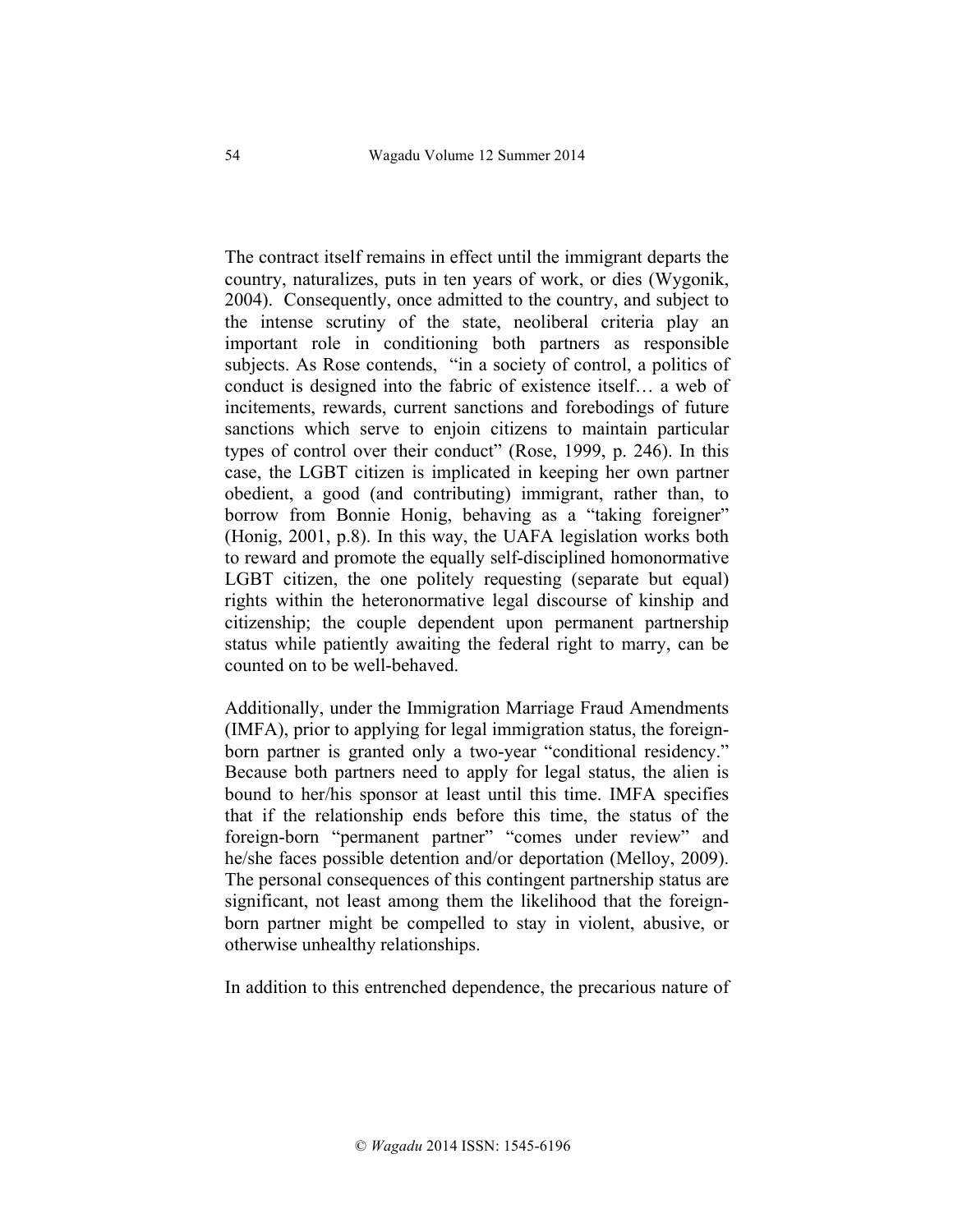"conditional residency," particularly in a time of heightened national security, requires that an alien-partner submit to a particular brand of "good moral conduct" if s/he is to become eligible for citizenship in the future. In particular, she must evidence that she is "well disposed to the good order and happiness of the United States."vi Hence, despite her legal right to free speech, the threat of arrest-which could easily jeopardize the ability to remain in the United States- works to discipline the aliensubject, (Luibheid and Khokha, 2001, p.83).As a result, active civic engagement or practices that might be considered contentious or un-disciplined, including protesting her own conditions or speaking out in solidarity with other immigrants or queers, are precluded.

Linda Bosniak explains this contradiction implicit in the national border's function as the "regulatory locus of the admission of foreigners, and, correspondingly, of their exclusion." (Bosniak, 2000, p. 126). While "hard" boundaries arguably provide for the possibility of equal citizenship, Bosniak contends, they are also what produce "the status of alienage" and impose upon noncitizens the "social and political disabilities" that leave them vulnerable; thus, once "fully in," the 'soft norms' of democratic citizenship that might govern on the interior do not. (Bosniak, 2002). In this reading, the alien-partner carries an indefinite badge of membership and, importantly, as Bosniak argues, it is one that strengthens the distinctions between, and heightened surveillance of, the borders between citizen and immigrant: The government's deportation power and membership authority are intertwined: the power that "permits it to pursue, arrest, and expel aliens" reifies its authority to "set the terms of procedures and procedures for the naturalization of aliens." This "plenary power doctrine" Bosniak continues, renders immigration authority a virtually uncontested terrain and, with little recourse to judicial protection, leaves even legal immigrants exceedingly vulnerable (Bosniak, 2000, p. 50).

Because the U.S.A PATRIOT Act grants the attorney general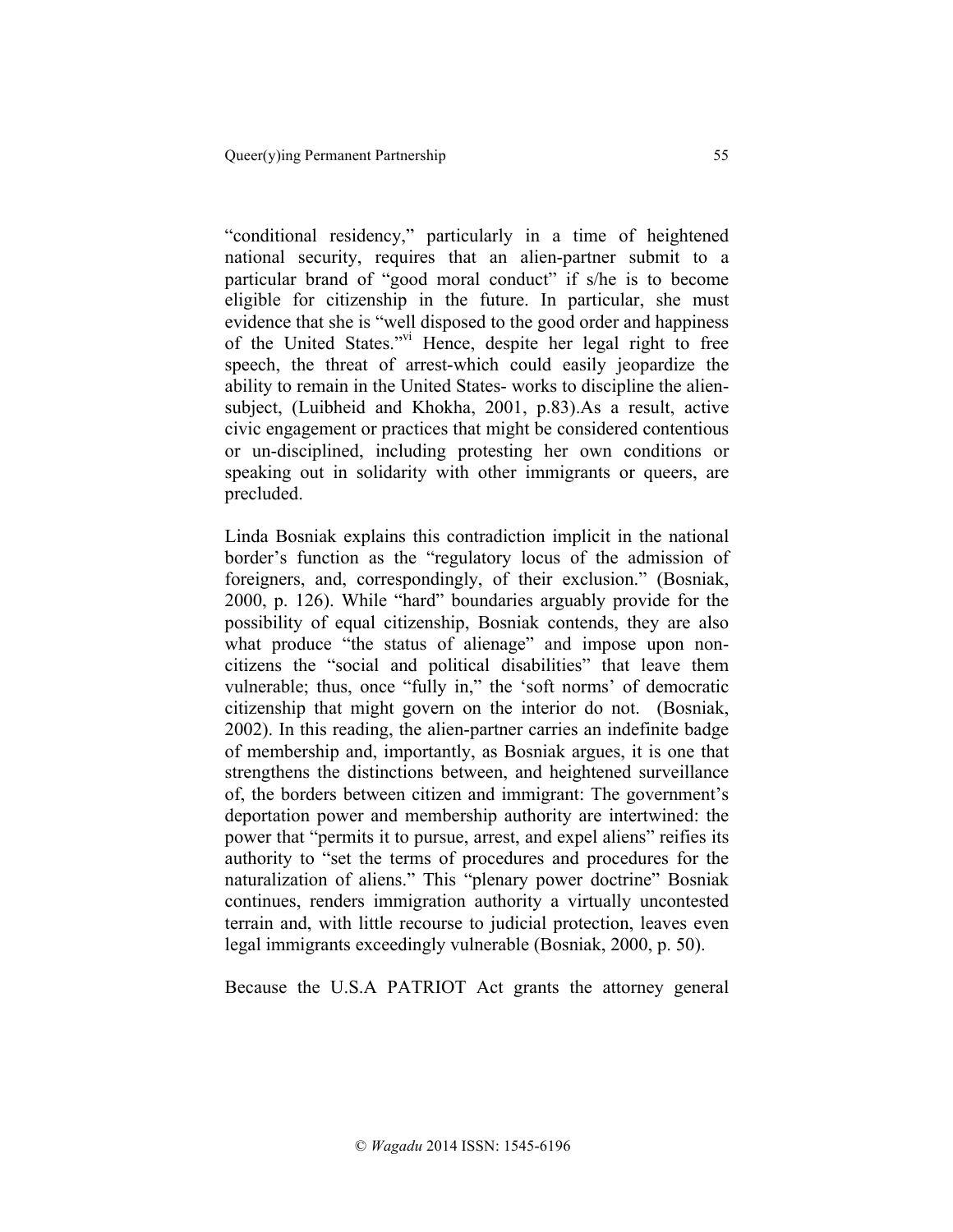unprecedented authority to detain and/or deport any immigrant, he alone "certifies" as a threat to the United States (Purdy, 2001).The behavioral categories considered "undesirable" and thus "deportable" are shape shifting, increasing and unpredictable. Among the classes of "deportable aliens", are those convicted of a changing panoply of criminal offenses, those engaged in activities ambiguously cloaked as "endangering public safety" or that pose a potential risk to national security," highly subjective classifications that are left in the hands of the plenary power of the Attorney General.<sup>vii</sup> (Ngai, 2004, p. 268-269).

Additionally, Homeland Security technologies of INS surveillance increasingly pit not only immigration authority but also citizens against both legal residents and unauthorized immigrants; thus, "permanent partners" once inside are exposed to the flip side of patriotism: xenophobic surveillance of, and even violence against, those perceived as foreign (Luibheid, 2008, p. 179). In particular, the PATRIOT Act works to formulate a particularly divisive brand of patriotic loyalty, wherein American citizens are not only encouraged, but also *legally authorized* to "pursue patriotism and suspect the suspicious" (Alexander, 2006, p.212). Given these new provisions, M Jacqui Alexander argues, the "distinction between terrorist and non-terrorist metamorphoses into a demarcation between citizen and immigrant" (Alexander, p. 212). The conditions of Homeland Security in this way breed "Homeland Vulnerability" ,blurring the clear distinction between legal and illegal status, and placing all non-citizens in a condition of "permanent probation" (Ngai, 2004, p.268-269).

Given the myriad policies in place that stoke xenophobic fervor and limit access to protection for aliens, Immigration Equality's promise that the "UAFA will help loving same-sex couples keep their families together *without living in fear of harassment or deportation*" (italics mine) simply on the basis of a partnership status alone is simply not a promise that can be kept. Moreover, because the immigration system, conjoined with a regime of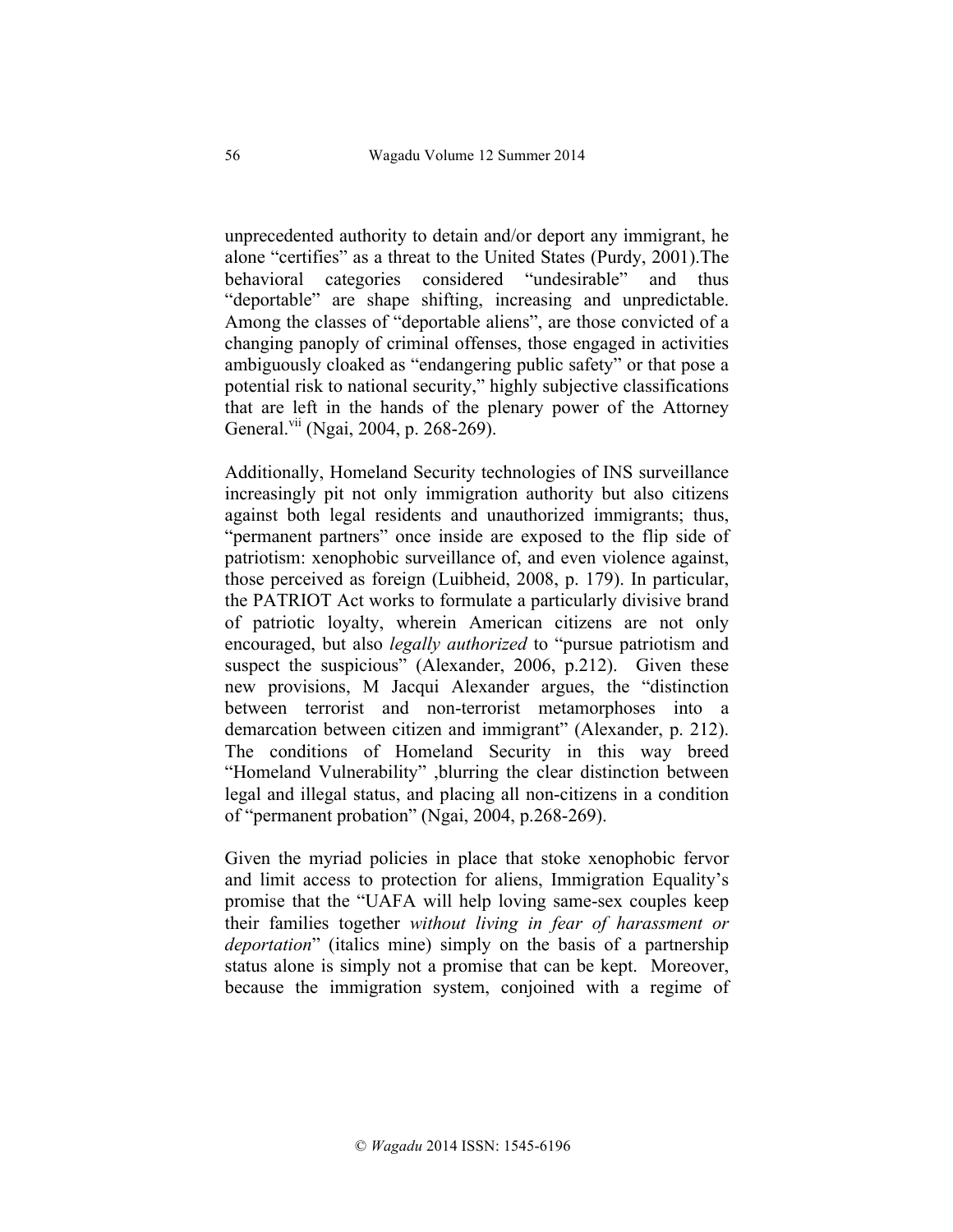neoliberal governance works "in delimiting the permissible, punishing the deviant and setting the stage for subjectivation" (Smith, 2001, p. 305), the partner of conditional status is constructed as a self-policing and obedient subject. As I demonstrate in the next section, this work is accomplished in large part by mobilizing a narrative of the queer homonational, attached to the responsible citizen, who respects borders of all kinds; importantly, she is cast in stark opposition to the suspicious and border-defying criminal subject.

## **Affective Constructions: Crafting The Exception**

Lisa Duggan's insights about how the LGBT agenda has increasingly depoliticized queer activism and recoded ideas like freedom and equality to mean "access to the institutions of domestic privacy, the 'free' market, and patriotism" (Duggan, 2002, p. 179) allow me to situate Immigration Equality's strategy in a flourishing moment of homonormative political advocacy. As this activism has expanded from domestic struggles over the right to marriage and to serve in the military to the domain of immigration, the equal rights rhetoric of the good neoliberal citizen has been paired with a homonational narrative that has deemphasized and at times, virtually extinguished the immigrant partner. Additionally, by framing queer rights in terms of a normalizing discourse of political obedience and affective relations, the UAFA's discourses collectively work to dampen any potential threat or risk posed by LGBT people and their foreign partners. Simultaneously, these narratives reify the category of undocumented immigrants as disobedient, potentially dangerous and illegitimate subjects.

If it is unclear how LGBT subjects self-police in order to fit within the former parameters, the strategies deployed by Immigration Equality bring the discursive crafting of the citizen and permanent partner front and center. In the following two sections, I examine the primary tropes surrounding the most recent push for the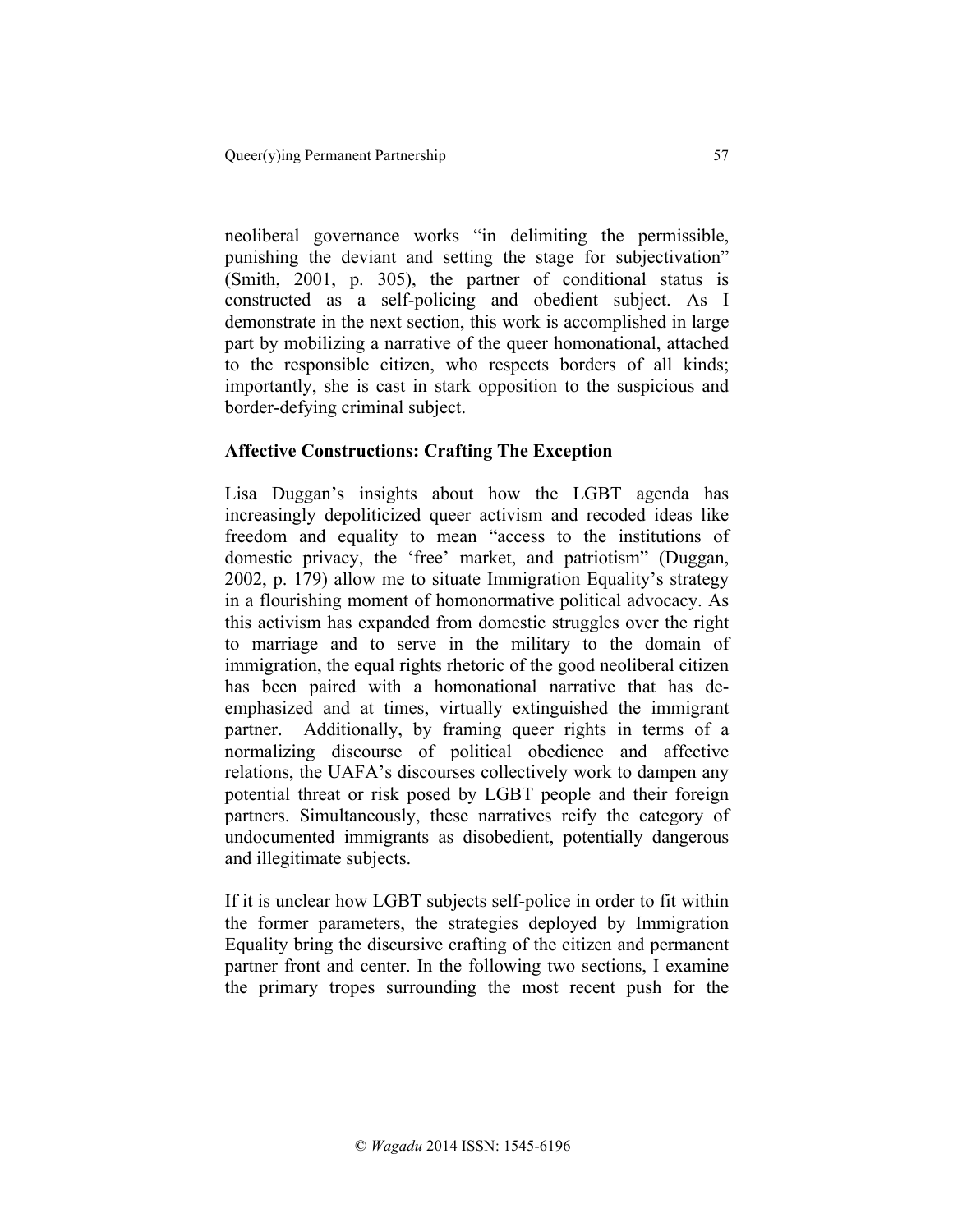UAFA, turning first to Immigration Equality's family values discourse, as evidenced by their website and media outreach campaign, stories in their book *Family (Un)Valued*, and those circulated by an organization called The Love Exiles Foundation. Next, I examine the language of Immigration Equality's neoliberal-informed strategy: the Business Coalition. Together, these sources, which I read alert to underpinnings of nationalist patriotism, claims to non-deviance, productivity, and responsibility, provide considerable traction for what Puar calls the homonational narrative of "exceptional incorporation" (Puar, 2006, p. 69).

## **Family (Un)Valued**

As Lauren Berlant suggests, "immigration discourse is a central technology for the reproduction of patriotic nationalism" (Berlant, 1997, p. 195) and in this case, it is a technology that, according to Puar, homonational subjects do not hesitate to "enact in the name of their own normalization" (Puar, 2006). Immigration Equality's family values discourse relies on an affective framing of dual commitments and corollary broken hearted-ness: citizens are torn between "the love of your life and the love of your country." Importantly, it is a narrative that not only places the focus squarely on the issue of *sponsorship rights* for LGBT Americans, rather than protection or justice for immigrants but also realigns the citizen with other obedient patriots. The frame ties together national and romantic love, while narrowing the issue of immigration justice to this unthinkable choice for citizen patriots.

Immigration Equality's promotional video representing the "typical" hardships of binational couples features the Statue of Liberty in the backdrop, the penultimate heart-tugging music of Enya soaring in the background and text in the form of graphic fireworks, delivering the patriotic plea: "If a fellow American was purposefully excluded from pursuing a life of happiness… someone would speak up, right? America protects her own" (IE,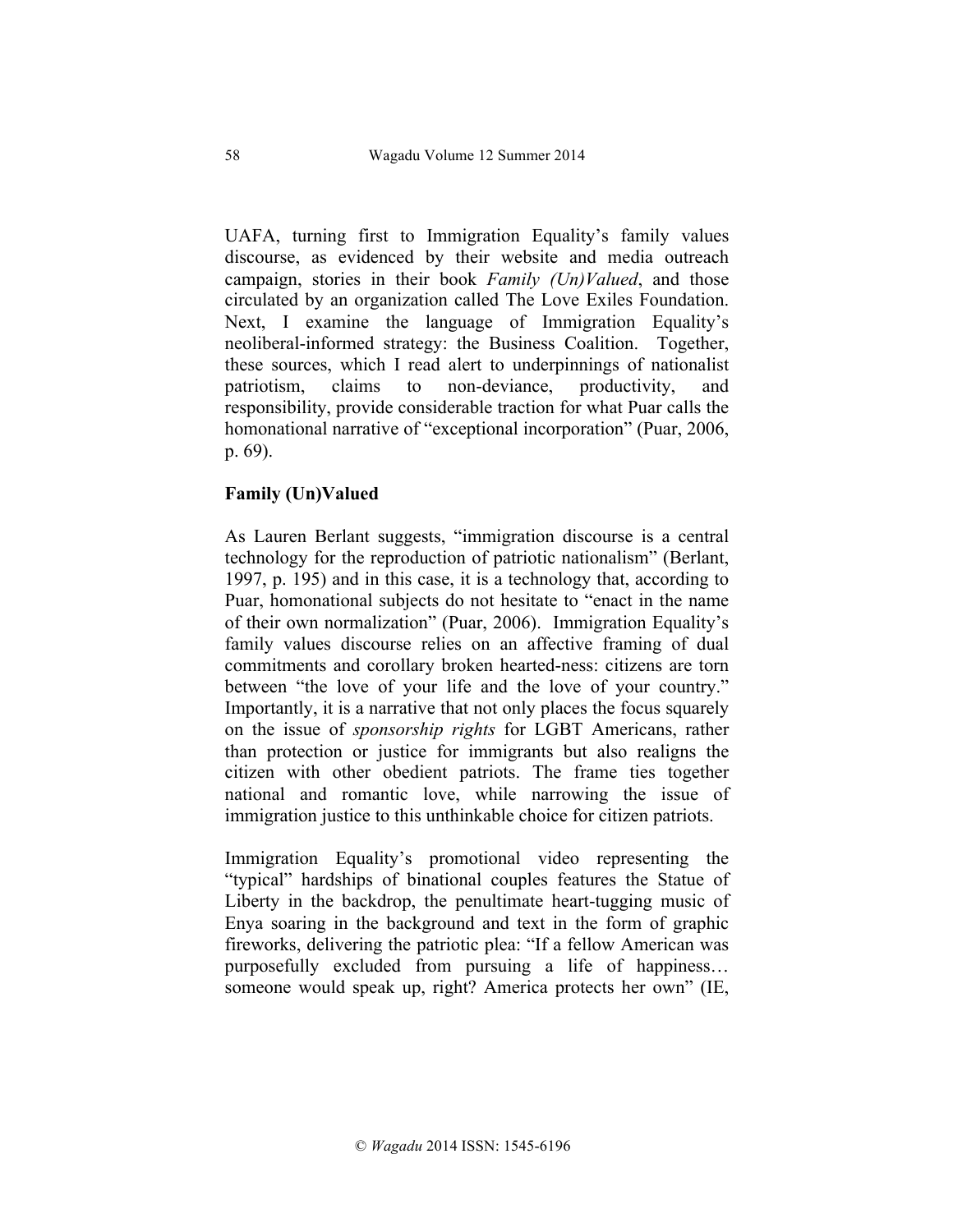2012). Again, this focus on affective relationships has a profoundly depoliticizing effect, one that is particularly ironic, as well as particularly telling, for an organization called Immigration Equality: Americans must protect the equal right to commitment, love, and happiness of their fellow Americans. IE's focus on the stories of obedient LGBT citizens employs an equality discourse that clearly distances the pursuit of citizens' rights from the rights of immigrants and from social justice questions more broadly construed.

*Family (Un)Valued*, Immigration Equality's promotional book featuring individual stories of binational couples asserts that the UAFA is a "fix to the system" that will "only strengthen our nation" (IE, 2006, p.144). One story in particular unabashedly highlights this patriotic progress narrative: "our small town is a patriotic town" citizen Alex claims, "On the Fourth of July, the climax of the calendar year here… how do you think I feel? My partner and I are law-abiding people that simply want to live our lives together… we're not asking for the whole world to change…" (p. 44).

Like Alex, the other partners in *Families (Un)Valued* are quick to offer assurance that they are not only patriotic, but are committed to cohabitation and family life rather than political disturbance. One couple apologetically offers that advocating for their own rights is a distasteful necessity: "We'd rather spend our energy helping the kids with their homework…worrying about normal financial issues… to have a normal life as a family and do what normal people do, just have the freedom to be like everyone else" (IE, 2006, p. 113). A different couple reiterates: "We're normal, nice people who don't do much out of the ordinary" (p. 75). Another citizen Glen promises: "changing the law would not, as social conservatives might fear, undermine traditional moral or religious values. It would simply allow *people like me* to live our lives peacefully and productively" (italics mine, p. 42).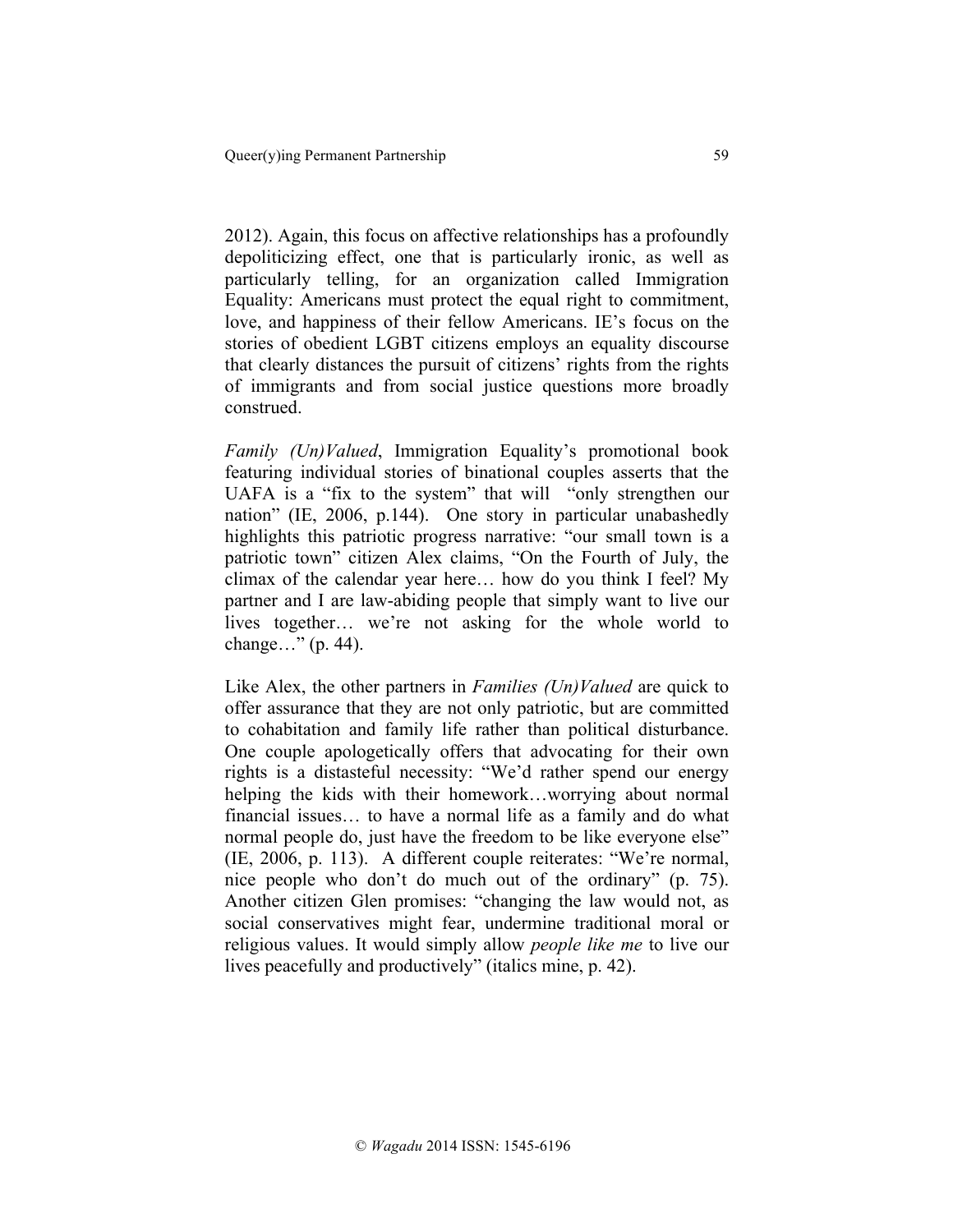These "docile patriot" homo-portraits are also circulated by Immigration Equality's media outreach campaign, couples meticulously selected by the organization for this very purpose: "Glance through the snow-framed windows of Vermont homes and you'll see couples like Sissi and Janet poring through seed catalogues and dreaming of spring." Together, the couple has a British-born cat named Mitten Muff who unlike British-born Janet, can live in Vermont without a hassle. Soon, however, this couple of twenty-five years we are reminded will not be able "to continue worshiping together at their Episcopal Church" (Price, 2009).

Meanwhile, gay citizen Joshua, with Venezuelan partner, Henry, who is awaiting deportation, clarifies for *ABC News* that he is "the studious type who has rarely embraced activism." Stripping even his professional politics of politics, he continues: "I am a scholar of ancient Greek Political Thought and the Renaissance and Politics… I never intended to be an activist. But I have to do what is necessary to save the marriage and to keep the one I love in this country" (Donaldson, 2011).

Importantly, as Puar contends, for the homonational patriot this "pining for National love" is unrequited; it is the queer citizen's very longing for America's recognition that ensures homonormative subjects remain "in the folds of nationalism" while xenophobic discourses are simultaneously fostered (Puar, p. 26- 27). Thus, it is not insignificant that President Obama recently went on record saying that while he "supports the bill in concept," he is concerned about the "potential for fraud and abuse of the immigration system" (Carraher, 2009). Responding to this national security rhetoric, the homonational patriot discourse also works to assuage these fears of fraudulent, terrorist and illegal subjects. Immigration Equality's new media campaign called "My Family. Together," proffers a slogan-guarantee that all binational couples want is the "simple right to be lawfully together in the country they love" (IE, 2012).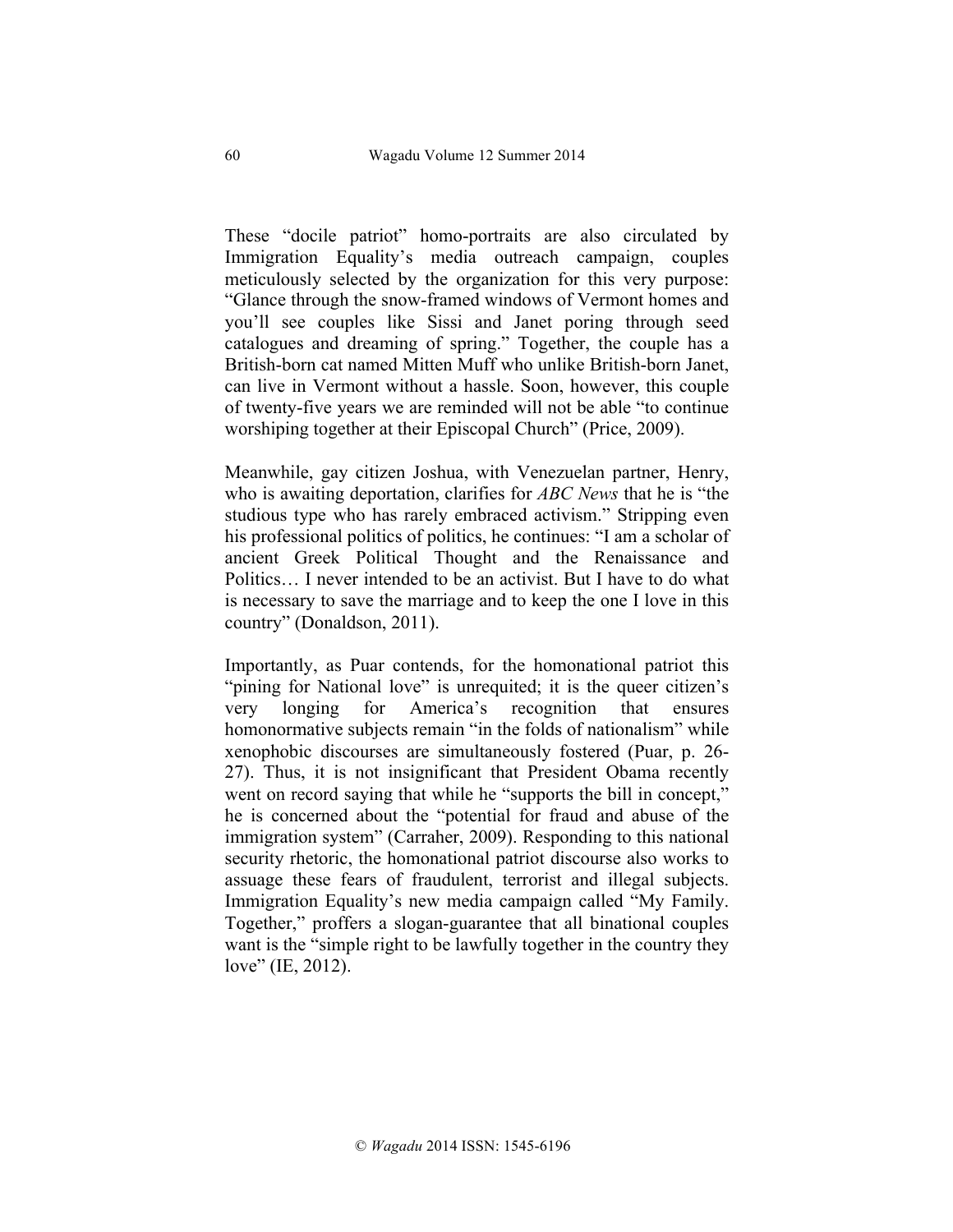These narratives, however, work carefully to construct the binational couple as innocent targets of misguided, though crucial, technologies of national security; it is the illegal "other," as well as those without normative kinship ties that should be surveilled and/or excluded. In the first aired interview of "My Family. Together," IE "clients" Bradford and Makk are outraged that "every year, 25,000 lottery winners, *strangers to the United States* with no ties or family ties are given green cards carte blanche" while they, a loving couple both "devoted to this great country" are denied equal treatment under the law (IE, 2012, italics mine). Another outraged citizen exclaims: "Neither of us are terrorists or criminals of any sort… my partner is from Germany!" Similarly as a U.S. citizen in London exclaims on IE's website: "We have been careful to abide by every law and hurdle placed in front of us and we are still being treated as criminals… In the meantime, Homeland Security runs a green-card lottery for the world, including Islamic countries and the Middle East- and Osama Bin Laden is on the loose..." (IE, 2012).

Jay, an American citizen, expresses disbelief at what he labels the "punishment" he and his partner have received despite being contributors rather than takers and obediently pursuing the American dream: "I started out in the projects. And I did all that stuff you're supposed to; I didn't ask for anything special. We didn't take a dime, asking for assistance… I pay my taxes. I've never been in jail... I've played by the rules and this is what I get" (IE, 2006, p. 124). Another US-Iceland binational couple complains on the Immigration Equality website: "why do we allow asylum-seekers and refugees but not same-sex partners permission to stay in America? I am a legal citizen. I hope someday, I can go back home to the land I call home-home of the free." (Ibid, p. 42).

Immigration Equality also draws upon language borrowed from the threats faced daily by unauthorized immigrants, exile and statelessness. As one U.S. citizen in *Family (Un)Valued* notes: "I felt and I feel like a person without a country" (IE 2006: 124). Lavi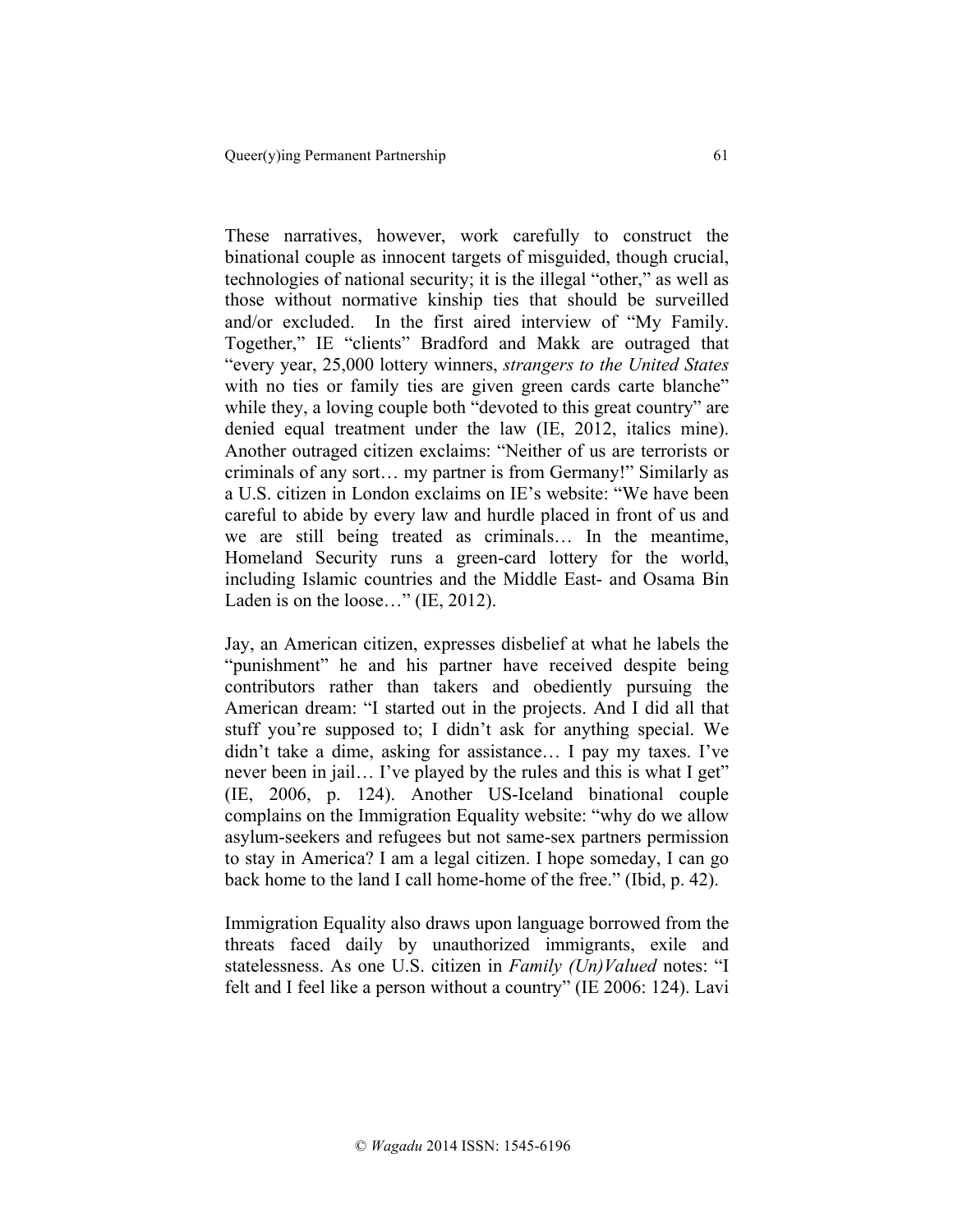Soloway, attorney and co-founder of Immigration Equality has begun to circulate this language in the national media circuit, calling self-exiled citizens "refugees," while Andrew Sullivan (IE board-member and conservative gay activist) labels the movement a "spousal diaspora" (Soloway, 2011).

Immigration Equality also has clearly set the discursive stage for the multiple satellite organizations of binational couples that rallied around the UAFA. The *Love Exiles Foundation*, an advocacy group representing "GLBT couples who have chosen or are considering exile in order to be together," emphasizes how U.S. citizens in particular are "forced to leave home, career and country" (*LE*, 2013). Founder Martha McDevitt-Pugh documents her story as a self-exile in an article titled "The Mobility of Corporate Lesbians:" As a citizen who had "built a career in Silicon Valley," Martha was forced to "relocate" to the Netherlands to be with her partner where she maintains she was "forced to develop her social capital-the networks, relationships and trust… from scratch" (McDevitt-Pugh 2011, p. 803). An additional sampling of Love Exile stories, written primarily by citizens with partners from, and self-exiling to, The Netherlands, Germany, Great Britain, Australia and Canada, tell of leaving behind a "fantastic job opportunity" and "my rung on the employment ladder," all after "using up all of our frequent flier miles," "wracking (sic) up a ton on the credit cards," and "having pursued all legal options and being unwilling to commit a crime" (*LE*, 2013).

The important point to be made here, of course, is not to devalue these couples' struggles but rather to emphasize that these citizens (as well as many of the immigrants) have not actually been living without a country (i.e.: stateless), that leaving and re-starting a flourishing career is not akin to struggling under conditions of undocumented labor nor is self-exile the same as forcible deportation. Moreover, while important connections are there to be made, this discourse is instrumentalized by organizations whose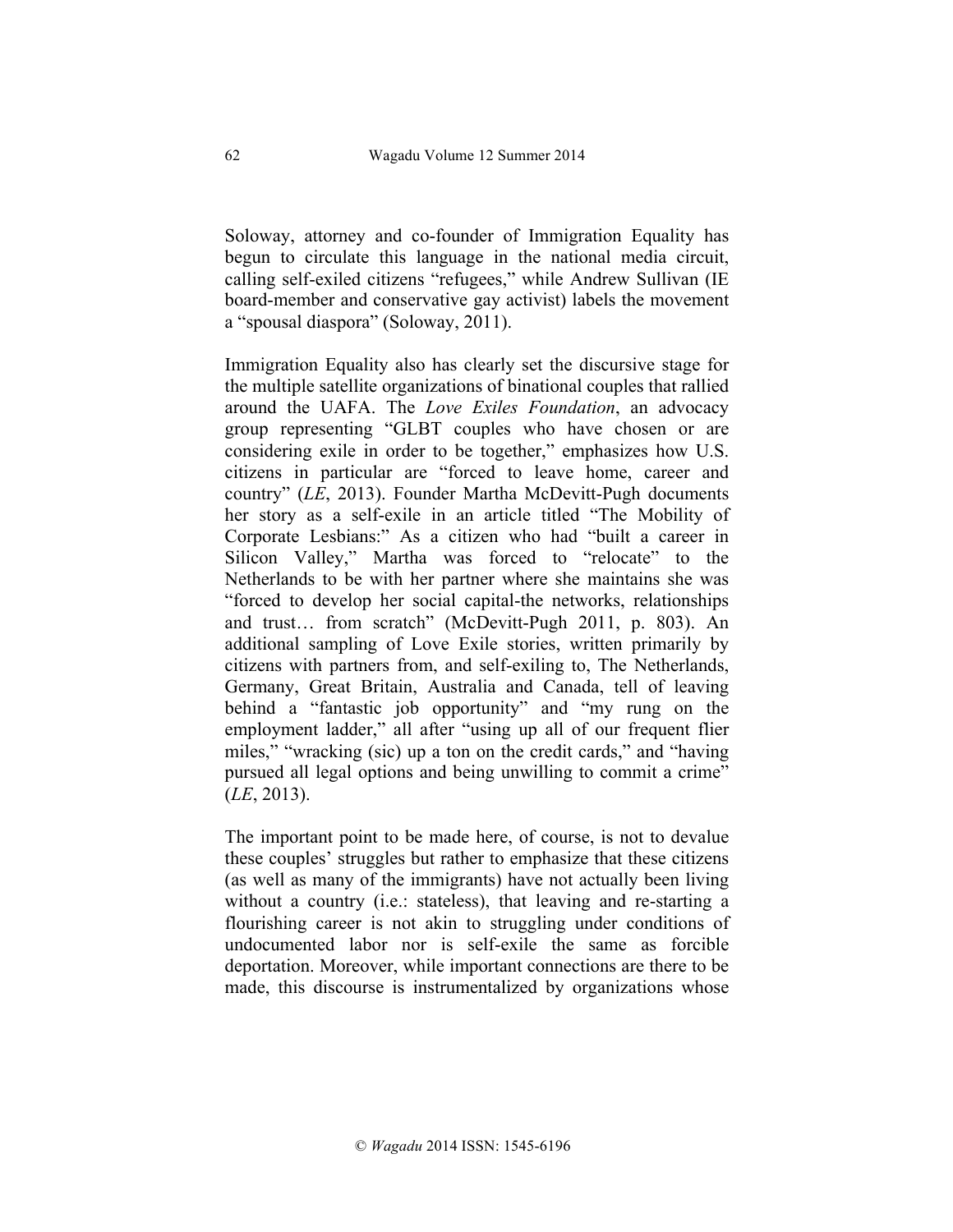legislative aims are neither directed towards nor will benefit immigrants who are currently living without the right to have rights.

As Yasmin Nair posits: "can we work with stories that provide no comfort about the goodness of our land and the fairness of the American Dream" (Nair, 2010, p. 34)? Would stories of the economic exploitation of illegal immigrant partners, for example, resonate as profoundly for the Senatorial Hearings (and fellow Americans) for whom these narratives were constructed? What about narratives describing the vulnerability of non-partnered immigrants who maintain conditional residence- those not tied to the legal homonormative citizen- afraid to speak out for fear of deportation, afraid to visit sick relatives back home in case they are refused entrance upon return? Where are the tales of queer refugees or asylum-seekers turned "illegal" immigrants, like Shirley Tan who, instead of being resuscitated as homonational partners on the pages of *People Magazine*, currently live undocumented in the shadows of the immigration authority?

In light of these absences, the homonational narrative of patriotic citizen facing "self-exile" from her beloved homeland obscures the plights of the immigrants for whom Immigration Equality claims to advocate while separating their struggles from those with whom they might share precarious conditions upon entry. Meanwhile, the emphasis upon the legal avenues pursued by this set of disciplined population emphasizes the deviant other-ness of those unauthorized immigrants already living and struggling in the United States. While politically troubling, these affective stories compartmentalize these couples' struggles into individual and obedient pleas for assimilation while the myopic focus on *citizenship equality* disables a structural critique of the effects of the immigration system *upon immigrants*.

# **Discrimination is "Bad Business:" The Homonational Exception**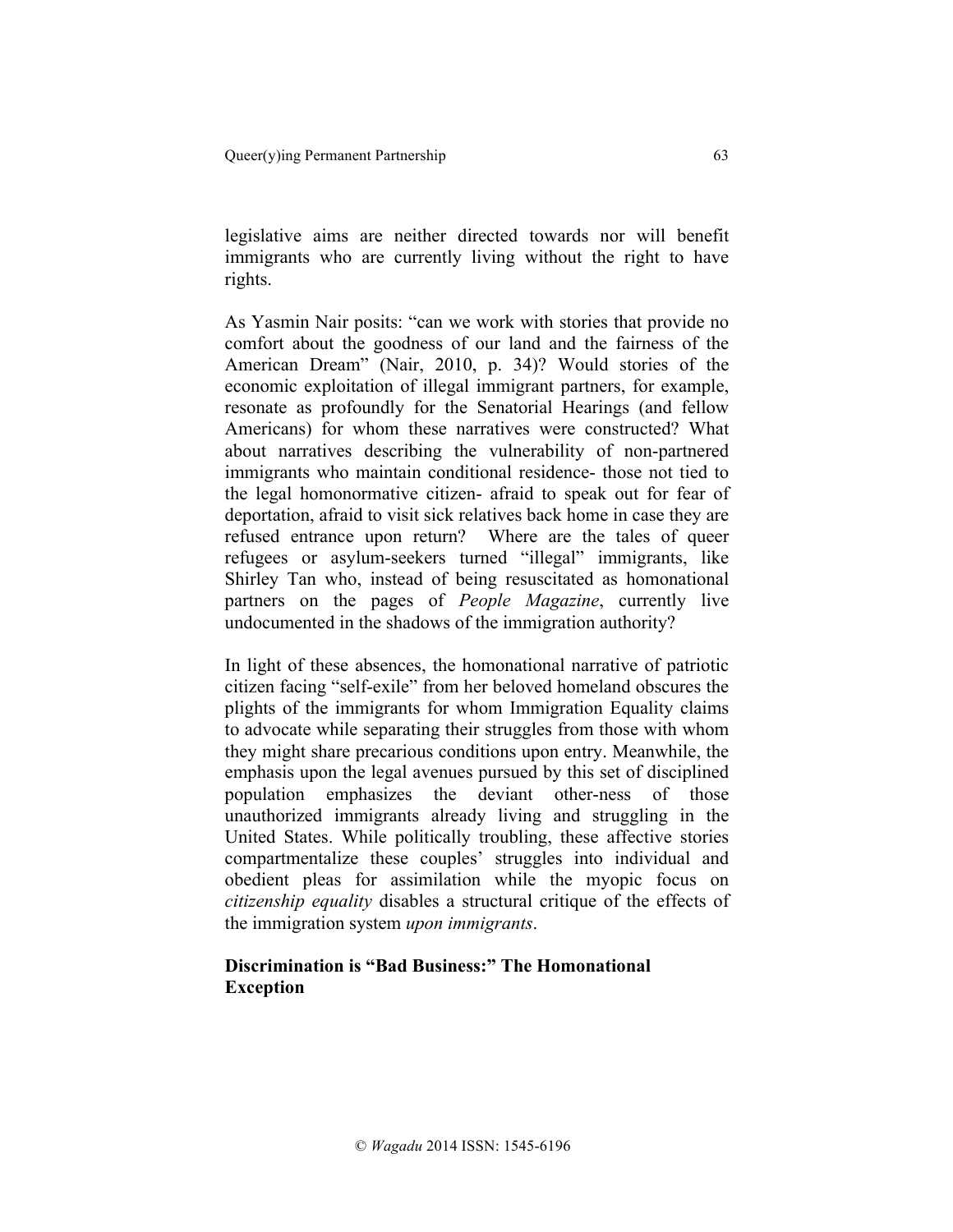Aihwa Ong identifies emerging spaces of neoliberal governance wherein "market-driven calculations" pervade the political realm and drive population management, while abandoning those who do not fit neoliberalism's normative criteria. For Ong, neoliberal rationality roots its claims in two arenas: economic (efficiency) and ethical (self-responsibility) (Ong, 2006, p. 11). In this section, I demonstrate how Immigration Equality works strategically to assimilate into immigration control as a regime increasingly informed by the selection and production of potential citizens based on this rationality and its attendant principles of discipline, obedience and security.

While not abandoning its "family values" discourse, in 2013 Immigration Equality re-directed its efforts at building support for the bill through what it terms its Business Coalition; this model quickly transformed how the organization articulates what it came to call simply *The Problem.* "Americans are being forced abroad, taking their tax base, their talent, their enterprise to a growing list of more than twenty-five countries" (IE, 2013). Ong argues that the neoliberal exception can be understood as "a positive exception to include selected populations… as targets of 'calculative' choices and value-orientation associated with neoliberal reform" (Ong, 2006, p. 5). Hence, Immigration Equality's newest strategy is to illuminate that outright discrimination against LGBT "entrepreneurial" subjects is simply not convenient for the maximization of profit.

While for Wendy Brown, playing into this neoliberal rationality discourse transforms "complex moral subjects" into "specks of human capital" (Brown, 2010, p. 97) Immigration Equality does not seem to share this concern: "These individuals are a valuable asset to the market and a resource that many businesses want to retain. Many Fortune 500 companies have lost skilled Americans to foreign competitors." The Business Coalition itself, whose founding members include prominent multinational corporations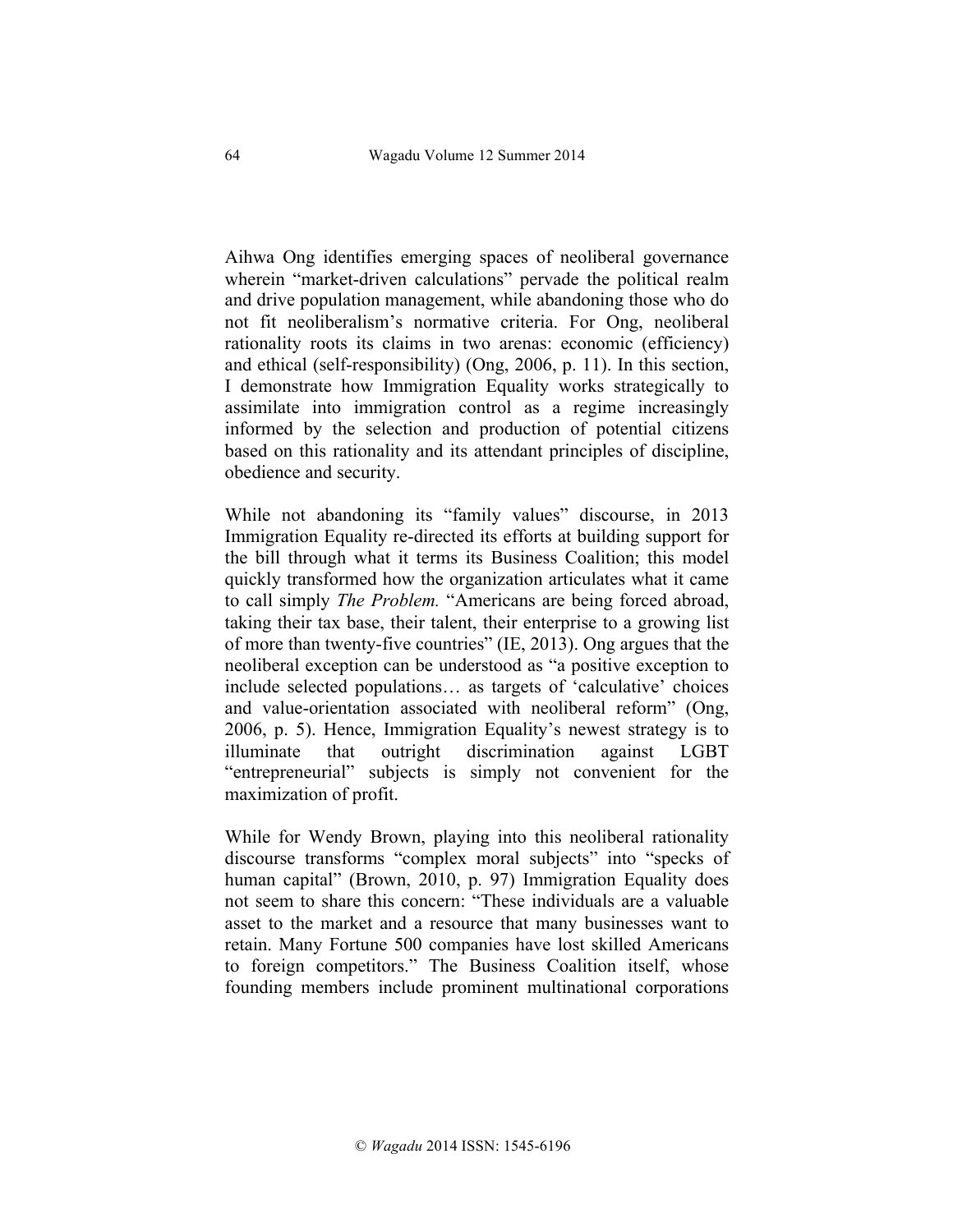like Nike, Pfizer, and American Airlines, released the following statement: "Corporate frustration with American immigration restrictions is at an all-time high. The inability to hire and retain the right people is fueling relocation to Canada and Europe, a loss to U.S.-based companies. Their official lobbying letter to Congress, penned by Immigration Equality, states: "We endorse this legislation not only as a matter of fairness, but because we cannot afford to lose our most precious resource: talent."

Immigration Equality has even coined the term "gay drain," complaining that: "the U.S. is losing more and more professional gays and lesbians due to conservative social policy." Importantly, the phrase is pitted against the rapidly proliferating concept of "gay gain," the reverse economic opportunity from which "progressive" and diverse-friendly countries like Canada stand to benefit (Wygonik, 2011).

In response, LGBT citizens shape entrepreneurial narratives that corroborate this story of corporate loss. Advertised on Immigration Equality's homepage, "I was a partner at a Big Four accounting firm and I took early retirement so that I could be with my partner.. I would rather be working and productive…" (IE, 2012). Another couple from the Love Exiles Foundation explains: "the American government has lost my partner's college education knowledge, personal business and future tax dollars" (LE, 2013). Pulling on the country's capitalist heartstrings, these narratives evince an economic affect that is eerily akin to the "love exiles" discourse. One couple writes: "We are both highly educated in areas sorely needed in technology and education. Does the world really not want us" (LE, 2013)? As Nikolas Rose points out neoliberal citizens are those "self-regulating" subjects who have internalized the norms and goals of his/her neoliberal government (Rose, 1999, p. 393). Here, citizens and immigrants alike are not only framed, but also frame themselves, as social capital crucial to *securing* economic development.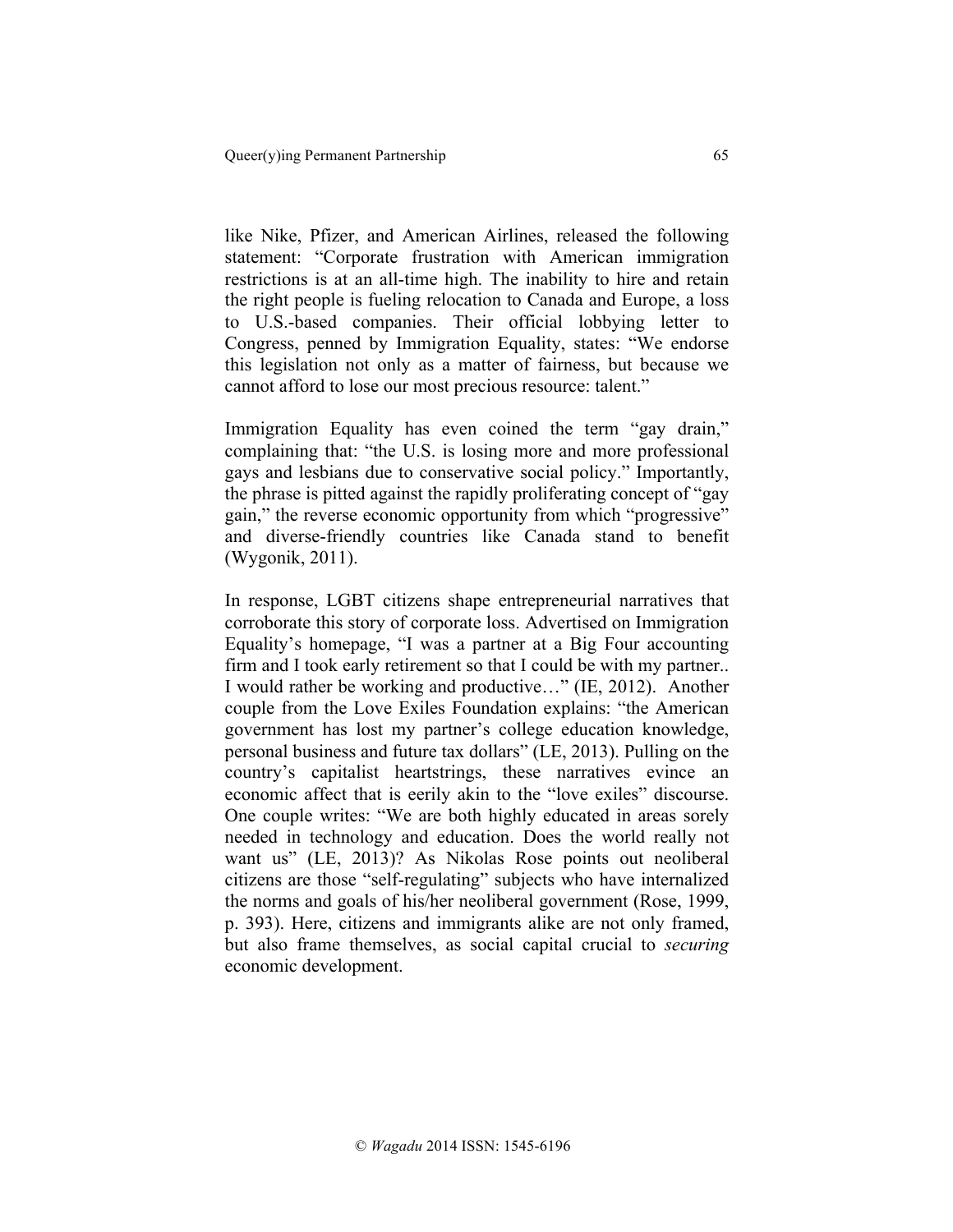Meanwhile, the U.S. immigration apparatus is scolded to stop lagging behind ideologically; its outdated homophobia must catch up to the new neoliberalism- one in which, for an "exceptional" subset of entrepreneurial subjects, sexual preference takes a backseat: "America is losing valuable talent- and the driving force behind many small business-to foreign competitors. Of the top ten largest trading partners with the United States, six of them offer this opportunity, as do 59% of OECD countries, our main international competitors" (IEAF, 2012). In return, the U.S. is promised the LGBT subject's neoliberal (re)productivity: her "market virility," entrepreneurial spirit, renewed faith in her country's core values, and no more than the demands of a singleaxis politics of recognition, complete with a safely subcontracted immigrant partner.

IE's Executive Director Rachel Tiven has not been shy about circulating this exclusionary narrative in the media for the past several years, arguing on *International Business Times* television: This is a business issue… a talent recruit and detention issue" (IBT, 2012). Importantly, discursively constructed as a "business issue," rather than a "labor issue," Immigration Equality makes its single-axis strategy, its clientele priority, as well as its choice of coalitional allies, nothing less than explicit. Indeed, Barack Obama's new initiative "Fixing the Immigration System for America's  $21<sup>st</sup>$  Century Economy," which claims to be committed to "strengthening our economic competitiveness by creating a legal immigration system that reflects our values and diverse needs,"VIII confirms a nice match for Immigration Equality's choice of corporate ally. Clearly an assessment of this current neoliberal moment, this strategy simultaneously reveals some queers as more intelligible, valuable, and deserving than others: Asylum-seekers, poor and working-class citizens and immigrants, simply do not fit the bill of this entrepreneurial definition of citizenship. Unable to prove they can hold up their side of this newly marketized exchange that also defines immigration, these "contractual malfeasants," (Somers, 2009, p. 72) are discarded as superfluous in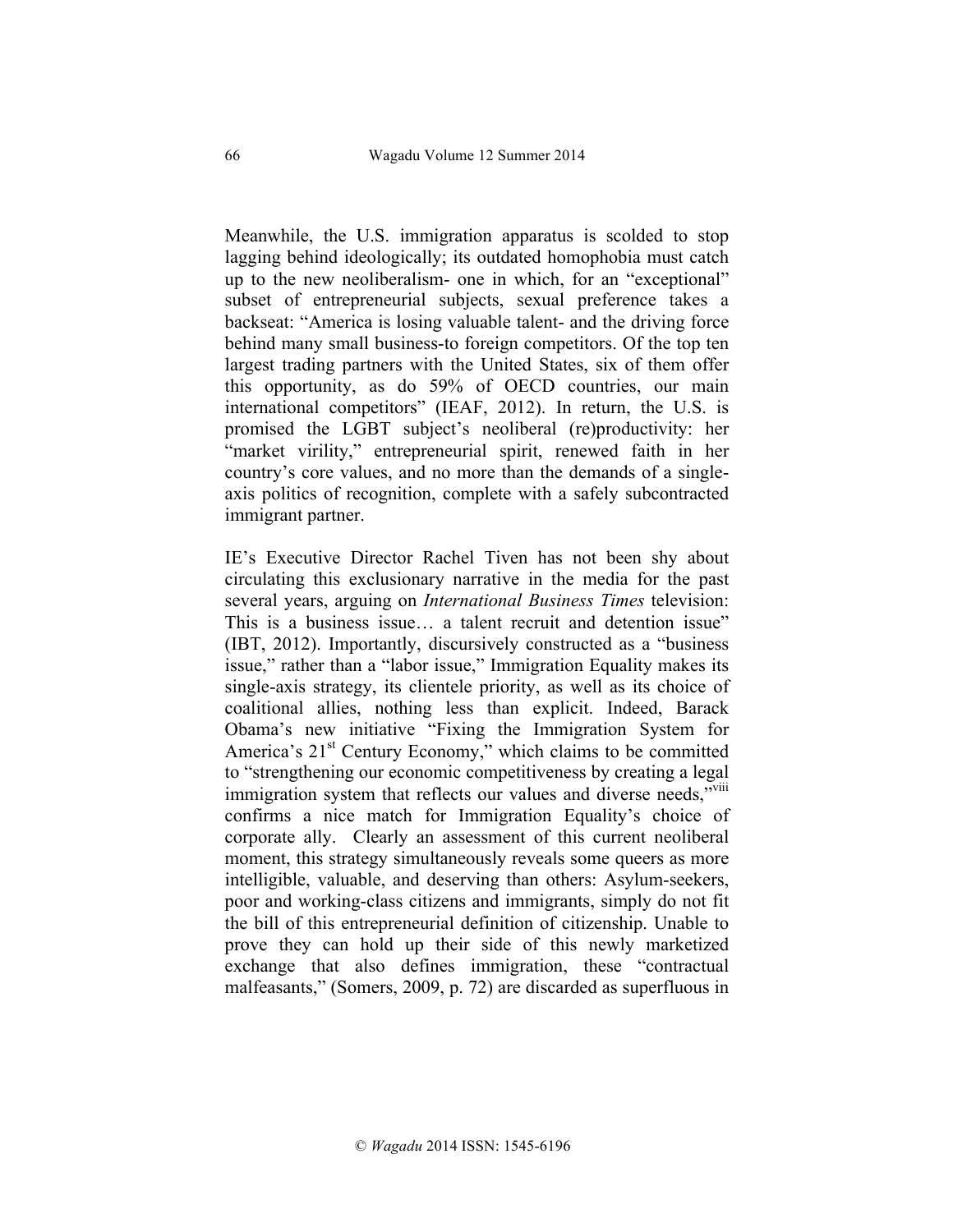#### advance.

#### **Exclusionary Discourses**

Puar asks: "how do queers reproduce life and which queers are folded into life? How do they give life? To what do they give life? How is life weighted, disciplined into subject-hood, narrated into population, and fostered for living" (2007, p. 36)? In other words, what work is this strategy of incorporation doing and for whom is it working? Studying the previous discourses in tandem, one is forced to ask not only whose but what kind of "equality and fairness," Immigration Equality is choosing to represent. The citizen is the one torn between country and lover, the citizen denied equal rights of sponsorship and equal pursuit of happiness, the citizen borrows the language of self-exile in order to "follow her heart," the citizen's financial contribution and business knowhow constitute the potential "gay drain" on the economy, the citizen is not asked to compromise her sense of safety and security. In this discursive and legislative strategy, the privilege of citizenship itself goes unacknowledged while xenophobia, classism and nationalism (working in tandem) go un-interrogated. Puar claims these dynamics as "a special facet of the white liberal alibi" that allows one to disaffiliate from even the remote possibility of the perpetration of such violence" (2007, p. 128). Meanwhile the homonational identity itself "proffers a much coveted return to American citizenry that was lost with the taking on of a non normative sexual identity" (p.128). For the immigrant appendaged to these citizen discourses, however, this fractioning of identity, which "cleaves it away from other homosexual racial and class alliances it might otherwise encompass," contains a great loss.

For Puar, demands to produce good citizenship are undergirded not only by patriotism but also by the family values rhetoric attached to *hetero*normativity. I would argue, however that because UAFA's contribution to the neoliberal subject renders "hetero" status less crucial to its production, it emboldens the neoliberal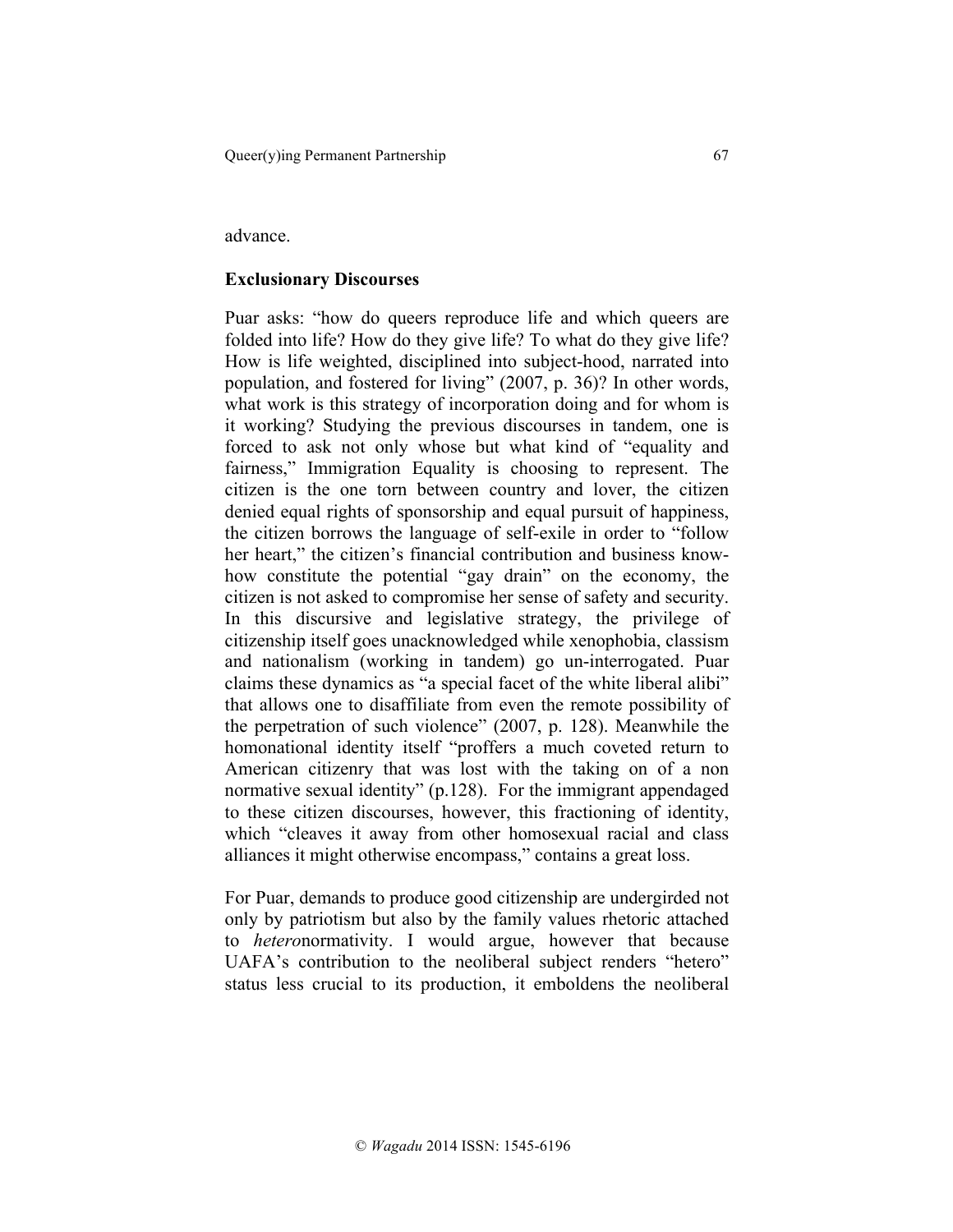criteria for "normativity;" as a result, while "homo" becomes less alien and more attached to nationalism, "alien-ness" itself is increasingly saturated with foreign-ness. In short, in homonational immigration discourse one set of risk and deviance (formerly represented by the queer subject) is traded for another (represented by the immigrant subject).

The immigrant partner straddles these shifting borders; her alienhomo body stands at the crossroads between needing to demonstrate her capacity to be a "docile patriot," en route to "naturalization," while bearing the legal and perhaps racialized marker of citizen's "other." In an effort to de-alienate her presentation, the UAFA discourses work to disassociate this "permanent partner," via her attachment to the docile patriot citizen, from illegal, single, poor, sexually deviant, suspicious, welfare (burdensome), and/or activist bodies; it is a "quarantining," Puar warns, "of those they (the homonational subjects) narrate themselves against" (2006, p. 140). Meanwhile, this de-strangering and hence estranging narration the alien partner's capacity for beginning the difficult work of seeking alliance with these latter populations, with whom she might share the experiences of the precarious: xenophobic attacks, labor struggles, fear of deportation and of visibility. Periodically, as we have seen, the immigrant partner is erased from the binational struggle altogether.

Beyond these discourses, the language of the UAFA itself not only further authorizes the current immigration structure to define what counts as normative kinship, but also reaffirms that one's right to belong is only as good as one's relationship with a well-off and docile patriot. As family visas are by far the most prominent channels for legal immigration, responsible for 75% of immigrants who enter the U.S., which sets of migrant queers might be missing from this normative family portrait that proponents of the UAFA are painting?

Clearly, binational queer couples in which neither person is a U.S.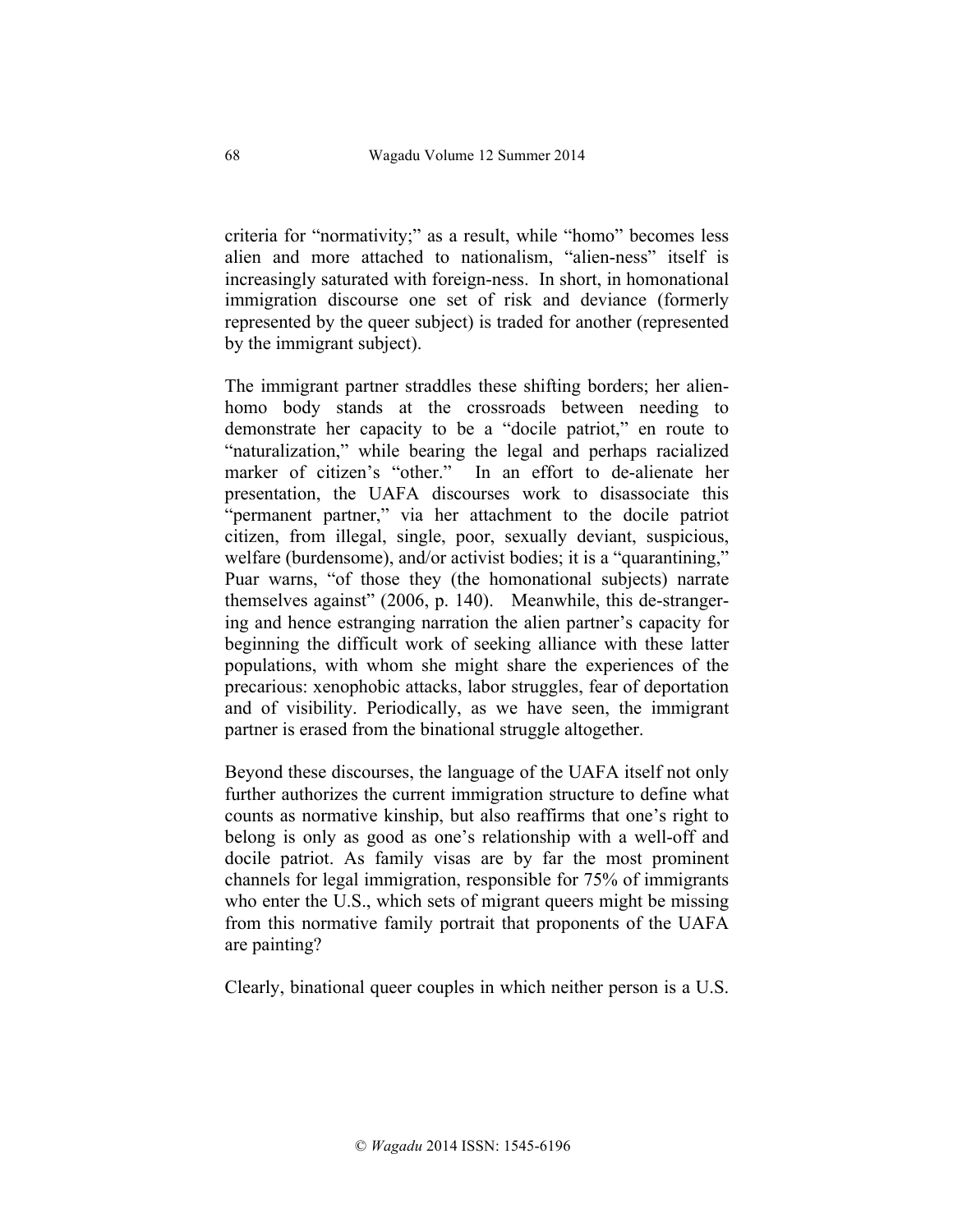citizen have no recourse to membership under this legislation. Even couples in which the immigrant's visa has run out or who has missed asylum application deadlines, incidentally like Immigration Equality's own exemplary Shirley Tan, are also likely to face difficulties. What about those immigrants who are *un-partnered*? Even Marta Donayre, co-founder of *Love Sees No Borders*, a group that has consistently fought for the rights of binational couples, declared in a 2006 article called "Who Are the Illegals?" she had experienced a political awakening around the UAFA strategy (Donayre, 2006). As a lesbian, she attests the LGBT community does not speak for immigrants. As an immigrant, the singular platform of queer immigrant advocacy no longer represents her needs: "Unless I, as an immigrant, am the appendix of an American citizen whose rights are violated I do not count at all" (Donayre, 2006). Moreover, where does the bill leave queer undocumented victims of hate crimes, domestic violence, job and/or housing discrimination or anti-LGBT bullying, harassment, or violence, who would easily face deportation if they sought legal advice/justice?

A recent case sheds light on the troubling conditions produced by these differing levels of alien-ness, an analysis that Immigration Equality's UAFA discourses have assiduously tended to avoid. David Gonzales, a gay Costa Rican undocumented immigrant was recently spared deportation based on his marriage to a U.S. citizen, however he is still not legally allowed to work in the U.S. While Immigration Equality optimistically calls this case "an important milestone in the push for equal rights in the LGBT community," Gonzales's continued and entrenched dependence upon his partner paired with an inability to earn a living, speak volumes to the contrary. Moreover, in Immigration Equality's limited (and limiting) frame, the condition of vulnerability that Gonzales might share with other undocumented workers- partnered or not- is lost; these former populations do not stand to be saved by love or by business.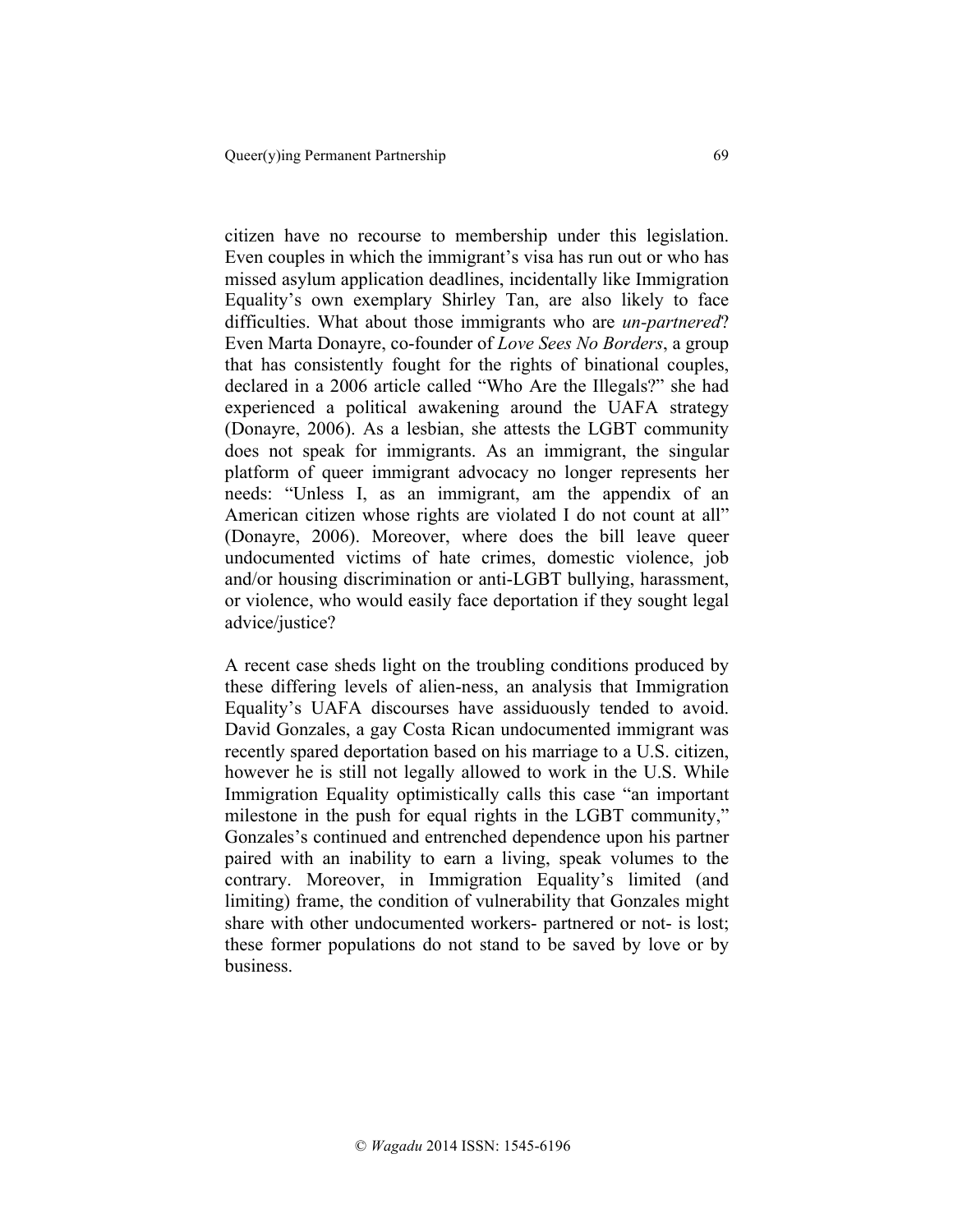Importantly, participation in this kind of exclusionary strategy might resonate as a particularly disturbing activity for the LGBT subject- who for decades served as a pinnacle of discrimination in the immigration apparatus. As Luibheid reminds us, "the incorporation of sexual categorizations into exclusion laws, as well as the development of procedures to detect and deter entry by those who fit the categorizations, is a key piece of how the immigration system came to exclude individuals on the basis of sexuality." (Luibheid,1998, p. 479) Thus, while the very need for the legislation (*even now* in this post-DOMA moment) reveals how sexual deviants have been continually punished inside the state, it is legislation that itself perpetuates this very exclusion through its single-axis focus.

#### **Conclusion: Resisting Secure Politics**

If you're in a coalition and you're comfortable, you know it's not a broad enough coalition… Most of the time you feel threatened to the core and if you don't, you're not really doing no coalescing Bernice Johnson Reagon, *Coalition Politics: Turning the Century* (1983)

It is undeniable that the LGBT domestic battle against second-class citizenship and fight for social recognition has been a long one. In the domestic sphere, full marriage equality throughout the nation stands as one of the remaining, and likely temporary, barriers to equal legal rights for LGBT citizens. Moreover, with the overturning of several key provisions of DOMA, those binational couples living in the sixteen states where gay marriage is legally recognized seemingly face more secure conditions. If the UAFA is re-introduced and ultimately passed, as the Human Rights Campaign suggests is next on the LGBT agenda, many more binational couples may also benefit from the strategy of incorporation.

What I have argued, however, is that examining what assimilationist strategies *do not do* is also a crucial question for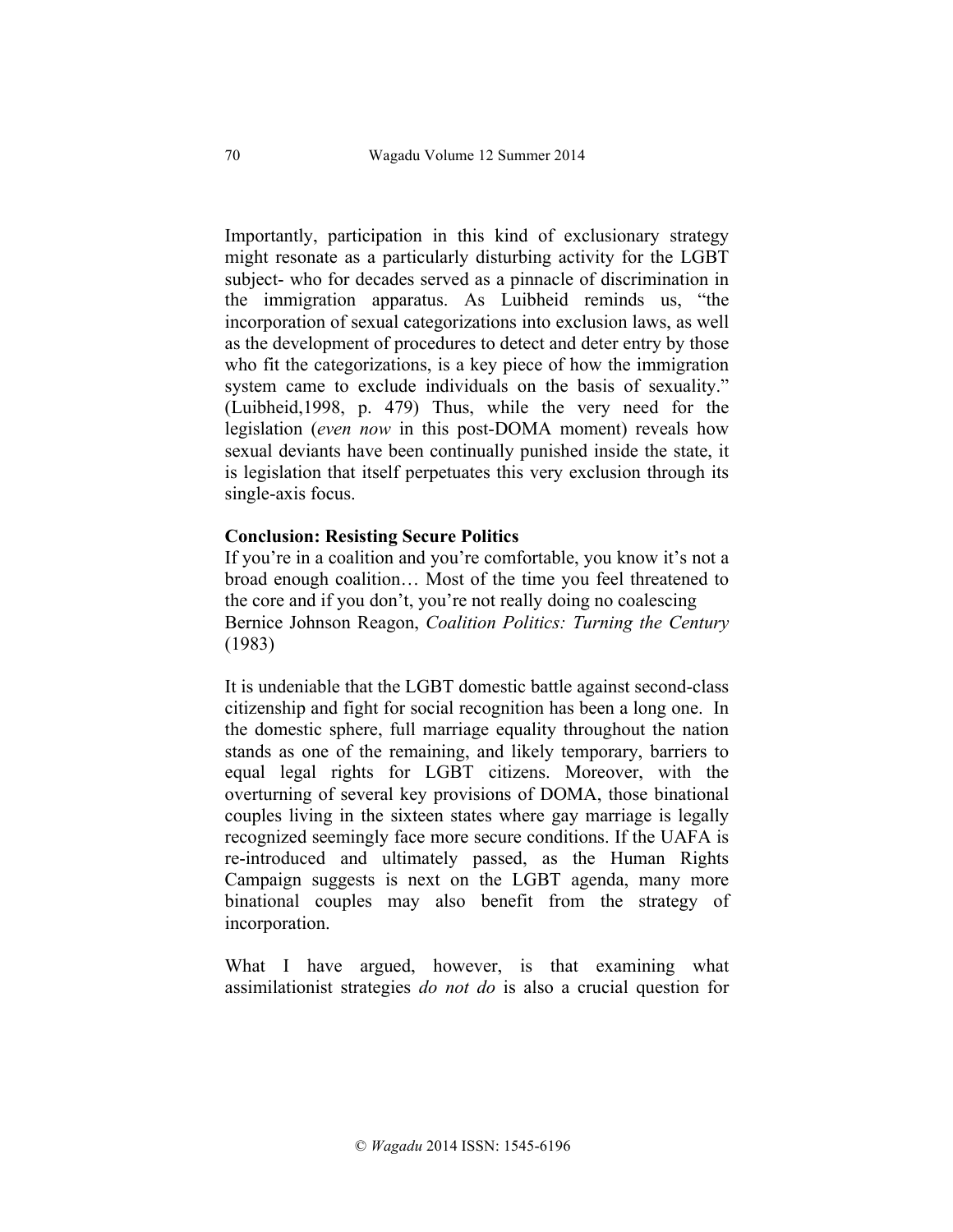immigration activists concerned with social justice: its inattention to interrogating how economic privilege works in immigration policy or challenging the neoliberal terms of the subcontract as a mode of membership; the ways in which a liberal equal rights rhetoric obscures the immigrant partner and the precarious conditions of her belonging; and, importantly, its complicity with delimiting or restricting the "right to have rights" of subjects who already live in this country. Instead, incorporating into the neoliberal logic of contractualization, the legislation works to produce economically dependent, socially vulnerable and politically obedient conditional residents whose capacity to contest these conditions en route to naturalization is severely restricted. Importantly, this new class of "permanent partner," produced through exclusionary discourses, fosters distance between queer and immigrant populations who might otherwise find common ground in which to root a more contentious politics and perhaps "strategic solidarities" (Alexander, 2006, p. 228).

Moreover, at the level of advocacy work, Immigration Equality's discursive framework narrows the complex terrain of immigration debate from social justice and a dire need for (re)evaluation to a constrained vocabulary of normative kinship, family values, and meeting the (high-end) demands of the neoliberal market. In short, if the UAFA legislation and discourses demonstrate Puar's contention that "queerness is under duress to naturalize itself in relation to citizenship, patriotism, and nationalism" (Puar 2006:86), then I am arguing that the potential 'gains' achieved for some of these queer subjects must be read critically alongside the duress that befalls those who 'fail' to *naturalize*- in the multiple senses of that term: to perform the duties ascribed to the homonational and neoliberal subject as well as to achieve legal recognition and/or citizenship.

In this article, I have sought to demonstrate how the UAFA discourses have functioned as part of a broader set of homonational discourses focused on security, homonormative families, and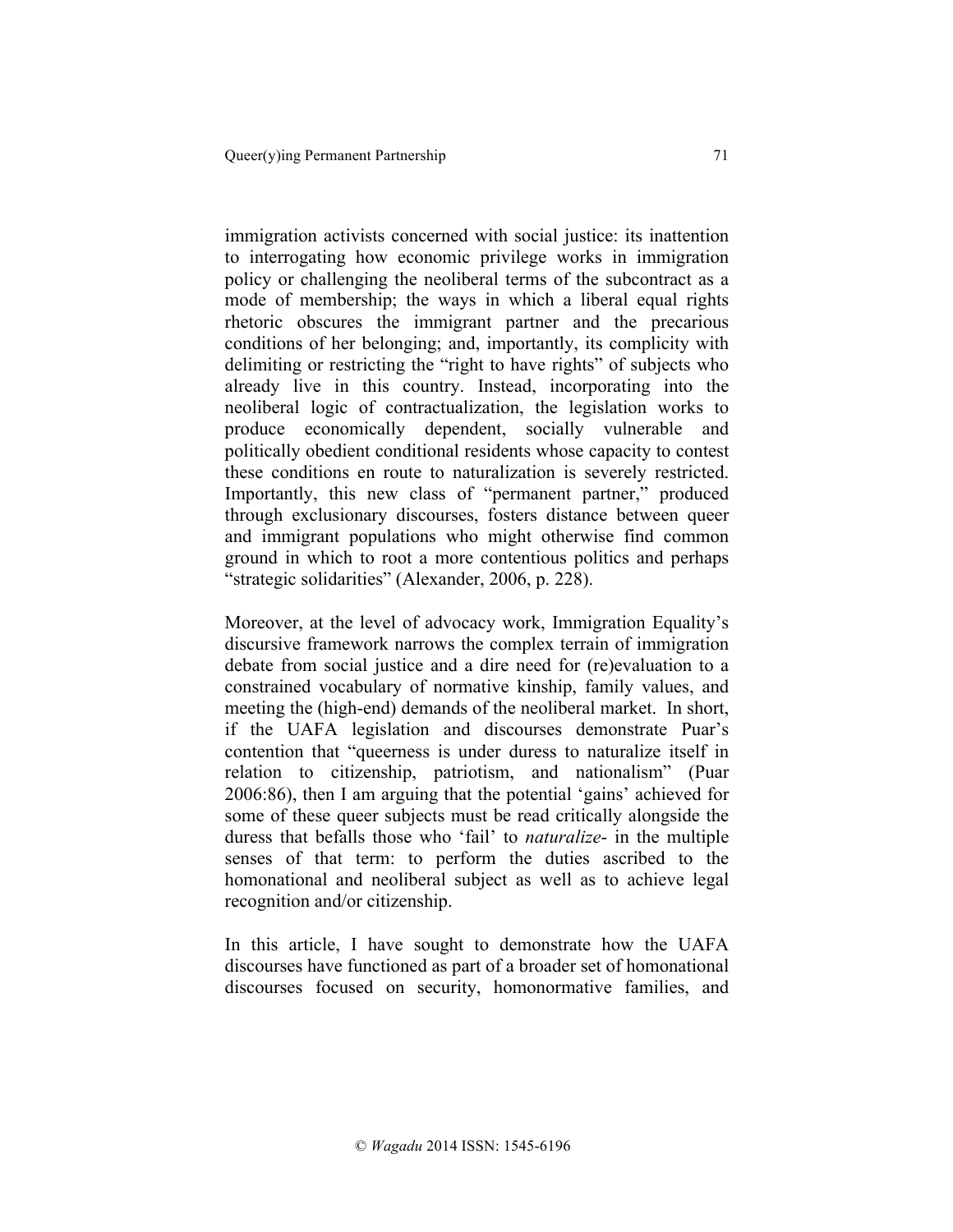neoliberalism, one that works only by pitting citizens and immigrants against one another including, importantly, the binational lovers the legislation seeks to protect. The limitations of the legislation evidence the need for a salient critique of normative conceptions of citizenship and immigration, as well as one that theorizes possibilities for transformation of- rather than accommodation or assimilation into- "existing social structures of nation-making and citizenship processes" (Phelan, 2001, p. 80).

As Jacqui M. Alexander argues: "If the very terms upon which we organize are constituted through the ideology of the secure citizenthe very construct that the state deploys to position the loyal patriot- then we will continue to make invisible the widespread detention of immigrants and their criminalization and the ways these 'work' to secure the mythic secure citizen" (Alexander, 2006, p. 229). Thus, instead of relying upon obedient interventions like the UAFA, preserving the normative principles of citizenship and immigration while reifying the state's ability to regulate its membership, how might we begin thinking toward practices that depend less on an uncritical "desire for the state's desire"? (Butler, 2004, p. 105)? I am not suggesting that binational queer couples, or other currently excluded populations, should not take advantage of the overturning of DOMA or of sole legislative initiatives like the UAFA (should it pass in the future). What I am insisting is that we must *simultaneously* begin to challenge rather than only make the choice to belong to these normative discourses that construct our divisions (Chavez 2012).

I argue that a queer analytical lens-a queerness that differs profoundly from the well-funded public voice of LGBT professional advocacy groups- may assist in theorizing practices that resist relying upon the state and in this way resist actively dispossessing or subordinating other subjects. For Michael Warner, "'queer' rejects a minoritizing logic of toleration or simple political interest representation in favor of more thorough resistance to regimes of the normal" (Warner, 1999, p. xxvi),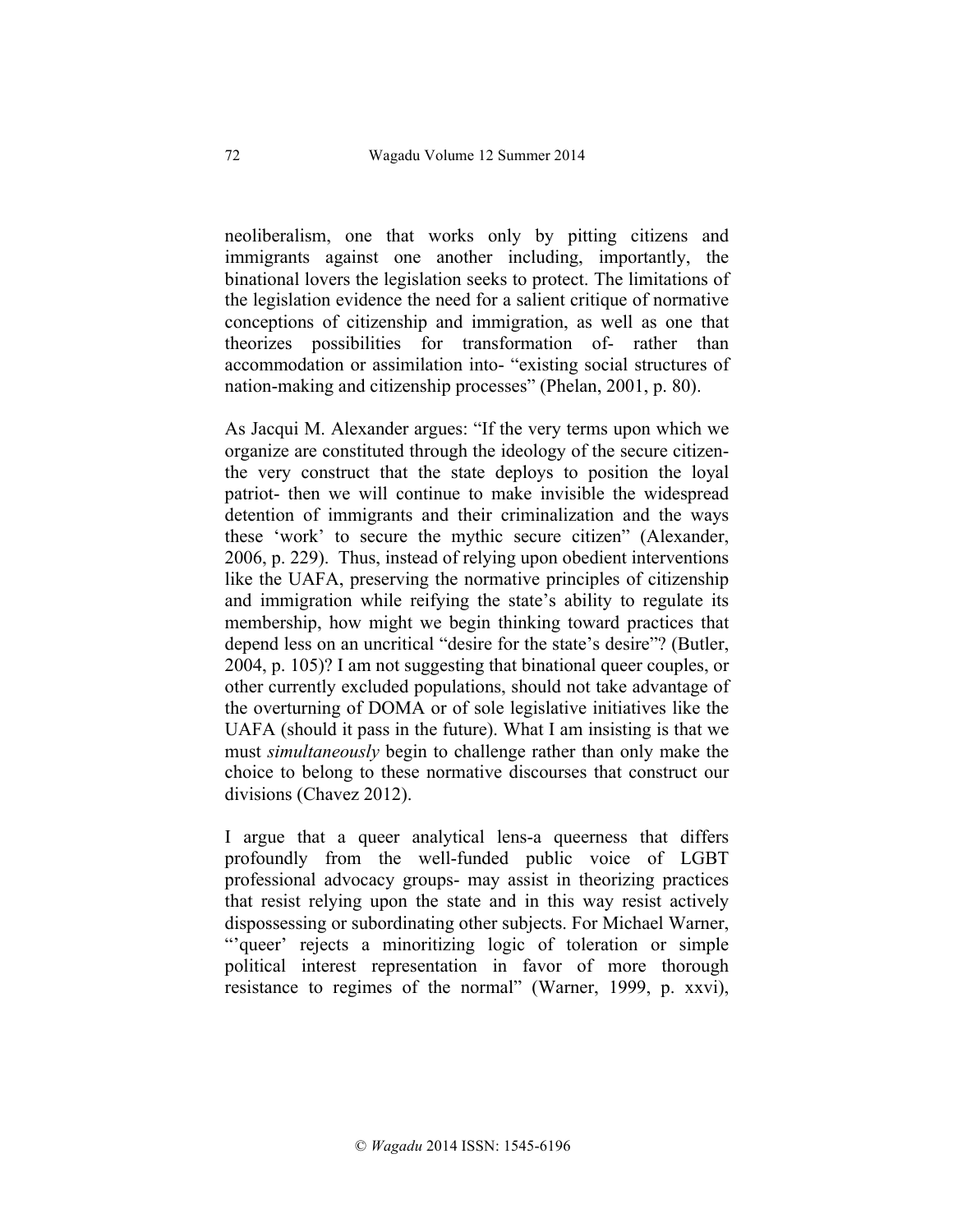placing an emphasis on transformation rather than accommodation. Cathy Cohen has also argued that the "radical potential of queer politics" allows us to forage for those "interconnected sites of resistance from which we can wage broader political struggles" (Cohen 1997, p. 441). Importantly, for Cohen this difficult work of coalition does not entail collapsing our histories or equating our struggles but rather finding commonality in our "shared marginal relationship to dominant power that normalizes, legitimizes, and privileges" while it "largely dictates our life chances" (p. 440). In what follows, I provide a few examples of efforts to rethink political activity surrounding immigration activism without relying upon "sacrificial victims for its achievement" (Elshtain, 1981, p. 301).

In 2010, over twenty LGBT groups released a statement against Arizona Measure S.B. 1070, arguing that LGBT citizens know what it is to be discriminated against "on the basis of appearance," to be targeted for harassment and violence, and to be subject to policies tearing apart families (Lambda Legal, 2013). LGBT testimony also served as an important voice in the public discourse that resulted in the Los Angeles County Board of Supervisors vote to boycott Arizona over SB 1070. More recently, Equality California, a non-profit group advocating for the rights of "all LGBT people" held a forum to discuss the dual challenges faced by undocumented gay people: "the struggles are very similar: the discrimination, the bullying coming out as undocumented or lesgay" (Olson, 2011). One young queer undocumented immigrant Javier Hernandez contributed to the dialogue about what he called his "double stigma," revealing that he wears his "I Am Undocumented" T-shirt in Pomona-- but is called anti-gay slurs- and is "openly gay in Claremont"-- where he dare not wear the Tshirt (Olson, 2011).

On March 12, 2012, groups of immigrants took the risk of this kind of multiple stigmatization to the streets with the Walk Against Fear, a multi-pronged coalition effort to "raise consciousness,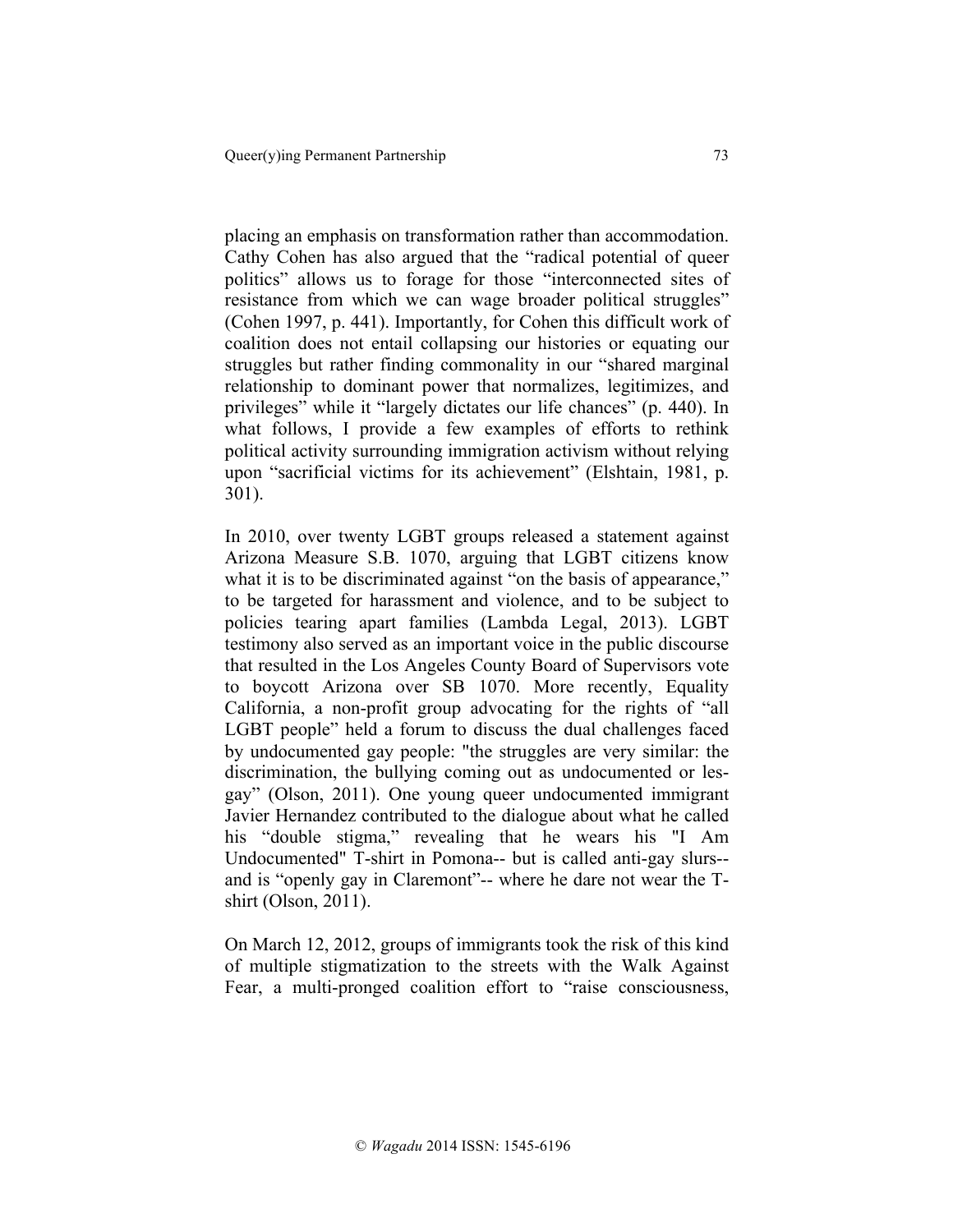change hearts, and bridge the gaps between immigrants and other historically oppressed communities." Importantly, members of the Undocumented Queer Immigrant Project (UQIP), offered their reason for participating with this succinct and resounding message: "Faggot, illegal, dyke, wetback, pervert and alien" are some of the insults directed at both the LGBT and immigrant communities." As one participant claimed: "I cannot keep my queer undocumented identity private, not until me and my brothers and sisters are publicly protected." "Because if not us," the UQIP asks directly "then who?" (UQIP, 2012).

Importantly, however, the kind of political work that I am proposing does not allow those forced into positions of alterity and subject to the state's coercive practices to bear the risks of disobedience alone. As Bosniak makes clear, the "admissions policy" that controls the internal composition of the nation-state is also one that promotes a type of "membership imperialism" (Bosniak, 2002, p. 39). For this reason, I argue that those queers currently carrying the passport of citizenship, and increasingly state-authorized rights such as marriage as well, must adopt with these rights a political responsibility that differs profoundly from the neoliberal conception of responsibility advanced by Immigration Equality discourses. How might we use these privileges to contest the coercive authority of the state and instead work with "critical practices that resist the pulls of recognition... to be legible in neoliberal terms" (Spade, 2011, p. 224)? In other words, how might we keep the following question in play: *for whom, for what, and on whose terms do we desire to be legible and what practices might allow us to co-authorize one another to take these risks?*

What political opportunities might be gleaned by pairing stateauthorization with the queer experience of civic strangeness in order to resist strategies that rely upon the disciplining production of "obedient" immigrants? Additionally, what sorts of affinities might emerge when the paradigm of kinship is exposed both as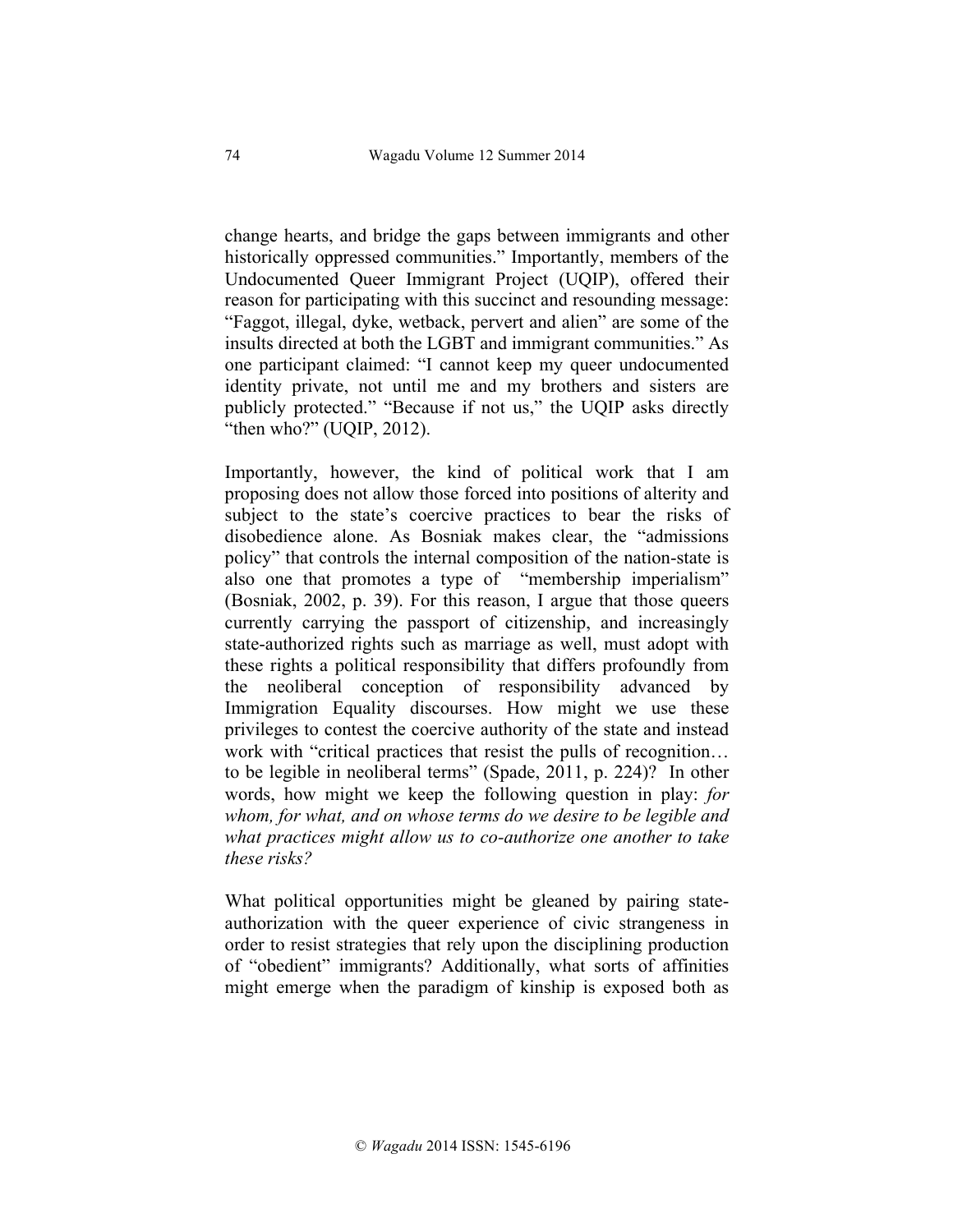shared site of struggle and in dire need of interrogation? Might diverse forms of queer and immigrant relationships that challenge the current paradigm of heternormative, and increasingly homonormative, kinship offer alternative narratives about political affiliation (Phelan, 2001, p. 80)? The organization Queers for Economic Justice provides an initial template for thinking through these possible connections. In opposition to Immigration Equality's reliance upon the affective draw and institutional legitimacy of an established family reunification discourse, QEJ's "Vision Statement" (which has been circulated around the websites of various local grassroots immigration groups) first advocates for a expanded definition of kinship ties; current definitions, the statement avers, abandon "those who do not define themselves within conventional relationships like marriage or conjugality" (QEJ, 2012). Secondly, they argue, the current definition of family in immigration law excludes not only the larger family structure of "aunts and uncles, grandparents, cousins, nieces and nephews, siblings…" as well as 'the broad universe of non-heteronormative family units created by LGBTQ immigrants" (QEJ, 2012). Beyond challenging this narrow definition of family reunification, the discourse strategically emphasizes the rights of whom the UAFA discourses ignore: those of the immigrant herself.

Rather than simply *expanding existing rights*, QEJ explains the immigration system itself as "constructed," "tiered," and classist" and thus centers its work upon the "undocumented worker." As a result, part of their mission entails battling the Real ID Act, which mandates that all states comply with Homeland Security's regulations (DHS, 2012) and fighting for public benefits for individual immigrants. Finally, in underscoring the detrimental impact of "policing the border," QEJ's narrative implicitly works to contest a neoliberal discourse of responsibility; pointing instead to the state's *irresponsible* criminalization policies and border militarization, the QEJ holds the government accountable for increased violence against people of color and countless deaths. In this way, by centering the question of whose lives are made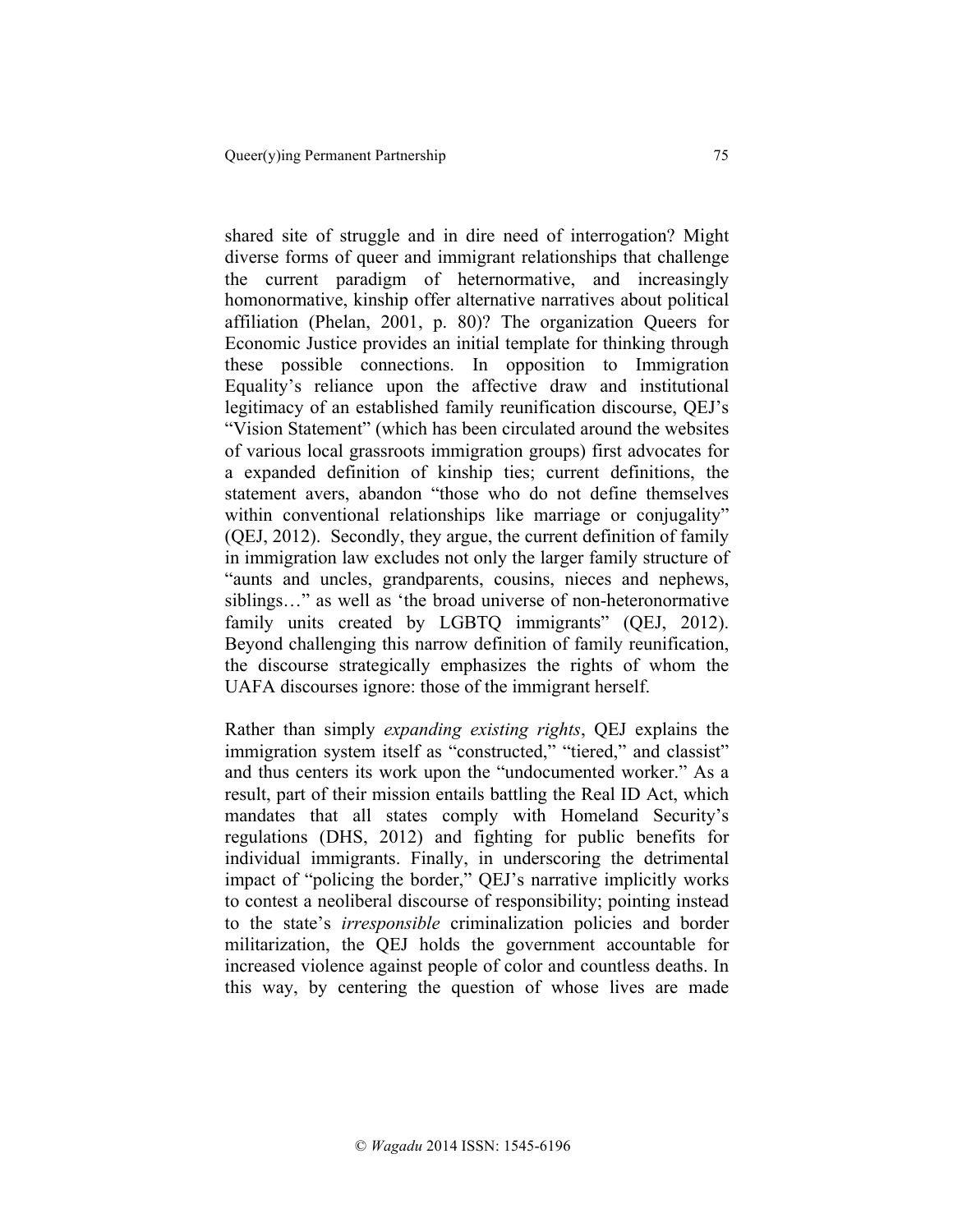difficult or impossible to live, the QEJ vision statement serves what Judith Butler calls the "critical function" of "scrutinizing the action of delimitation itself" (Butler, 2004, p. 107).

It is precisely this level of scrutiny, as I have here tried to demonstrate, that provides a crucial foundation for truly justiceinformed conversations around immigration and citizenship. I anticipate charges that neither the pragmatic realities of immigration reform nor the current political climate are forgiving enough to allow for anything less than piecemeal strategies aimed at incorporating one population at a time into the given framework. I also acknowledge that the current climate of immigration activism, rife with varying degrees of homophobia, racism, and xenophobia, serves as a less than commodious backdrop for the already complex work of alliance building. To be certain, the suggestions that I am mobilizing carry with them ethical dilemmas and political risks. As queer immigration and citizenship scholars have made plain, however, the history of immigration apparatus in this country, paired with U.S. Immigration Customs and Enforcement's terrifyingly fitting new home within the Department of Homeland Security,<sup>ix</sup> renders the prospect of relying solely upon the state's authority to mete out justice equally disquieting. While critiques like this one do not provide immediate answers, my hope is that they might provide a point of departure for conceptualizing alternatives to the alienating production that is currently at work.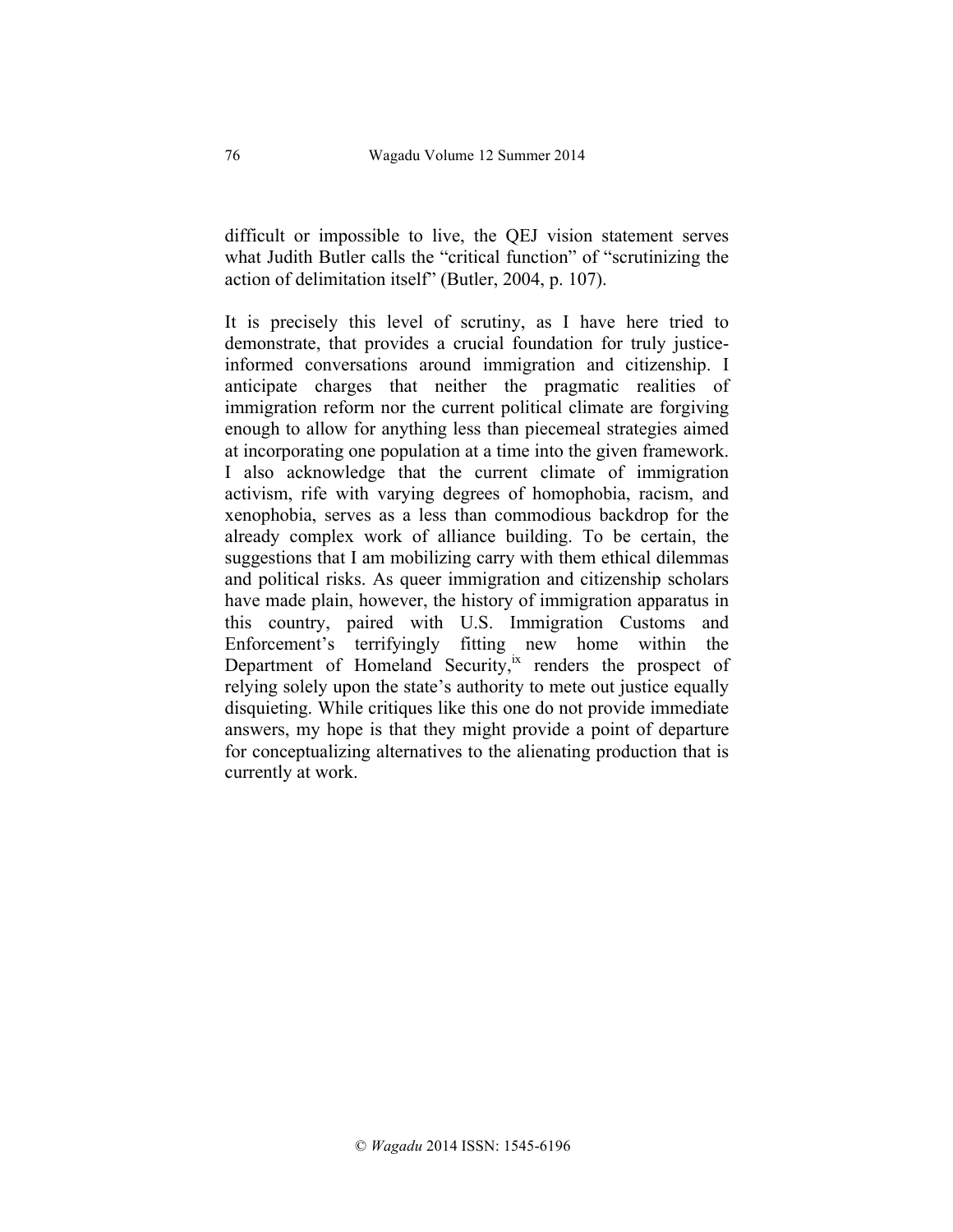#### References

- Ayoub, L. & Wong, S. (2006). Separated and unequal. National Center for Lesbian Rights. Retrieved March 10, 2012, from http://www.nclrights.org/site/DocServer/immigration\_separ ated\_and\_unequal.pdf
- Appiah, K. (2002). Cosmopolitan patriots. In M. Nussbaum & J. Cohen (Eds.), *For love of country* (21-29). Boston, MA: Beacon Press.
- Aleinikoff, A.and Klusmeyer, D. (2000). *From migrants to citizens: Membership in a changing world.* Washington, DC: Carnegie Endowment for International Peace.
- Asian Pacific Americans for Progress. Uniting American Families Act introduced. Retrieved April 14, 2011 from, http://.www.apaforprogress.org/uniting-american-familiesact-reintroduced-record-support
- Alexander, M. (2006). Not just (any)body can be a patriot: "Homeland" security as empire building. In Inayatullah, N. & Riley, R. (Eds.), *Interrogating imperialism: Conversations on gender, race, and war.* New York, NY: Palgrave Macmillan.
- Bell, D and Binnie, J. (2000). *The sexual citizen: Queer politics and beyond.* Malden, MA: Blackwell Publishers.
- Binnie, J. (2004). *The globalization of sexuality.* London: SAGE Publications.
- Benhabib, S. (2004). *The rights of others.* Cambridge, MA: Cambridge University Press.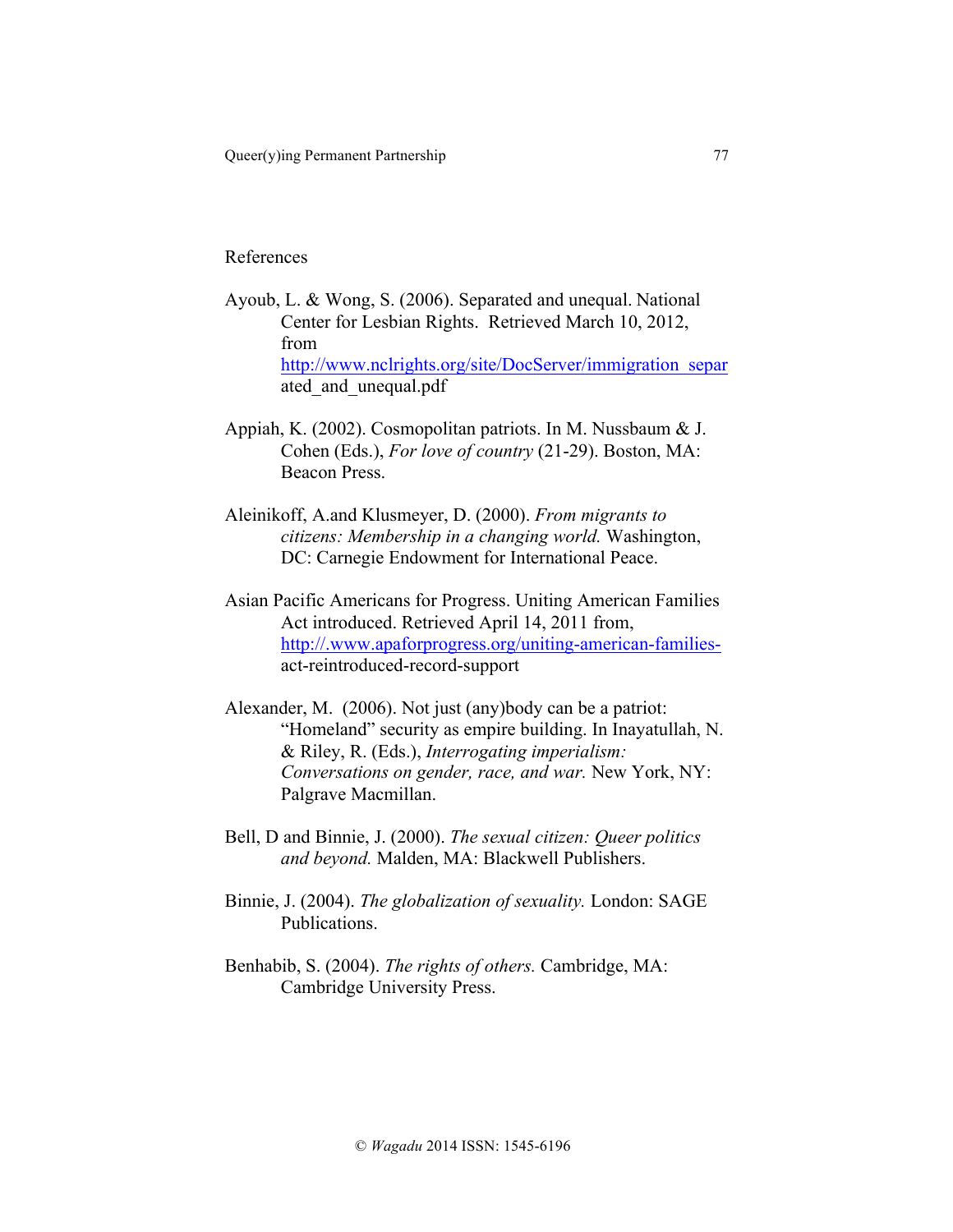- Badgett, M.V. (2011). Separated and not equal: Binational samesex couples. *Signs, 36*(4), 793-798.
- Berlant, L. (1997). *The queen of America goes to Washington City*. Durham, NC: Duke University Press.
- Brandzel, A. (2005). Queering citizenship? Same-sex marriage and the state. *GLQ, <sup>11</sup>(2)*, 171-204.
- Brown, W. (2010). *Walling states, waning sovereignty.* Brooklyn, NY: Zone Books.
- Bosniak, L. (2002). *The citizen and the alien.* Princeton, NJ: Princeton University Press.
- Bosniak, L. (2000). "Universal citizenship and the problem of alienage" In *Northwestern University Law Review. 94*(3), 963-982.
- Butler, J. (2010). *Frames of war: When is life grievable?* London, Eng: Verso.
- Butler, J. (2004). *Undoing gender*. New York, NY: Routledge.
- Canaday, M. (2009). *The straight state: Sexuality and citizenship in twentieth-century America*. Princeton, NJ: Princetown University Press*.*
- Cohen, C. (1997). "Punks, bulldaggers, and welfare queens: The radical potential of queer politics?" In *GLQ (3)*, 437-465.
- Carraher, T. (2009). Some suggestions for the UAFA: A bill for same-sex binational couples. *Northwestern Journal of Law and Social Policy. 4*(2), 149-170.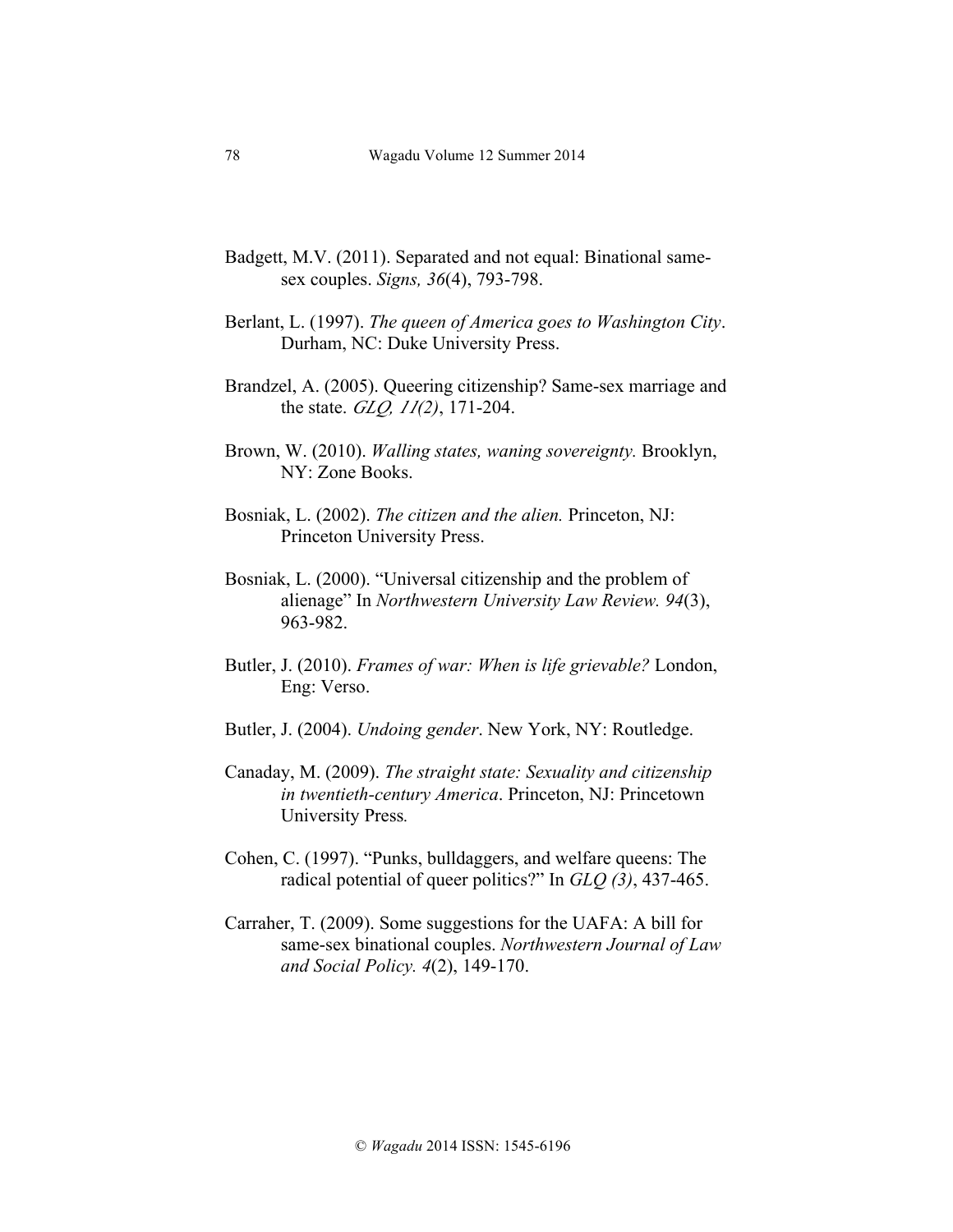- Cannick, J. (2006, April 4). Gays first, then illegals. *The Advocate.* Retrieved March 1, 2012 from, http://www.advocate.com/article.aspx?id=43754
- Cantu, L., Jr. and Luibheid, E. (Eds.). (2005). *Queer migrations: Sexuality, U.S. citizenship, and border crossings*. Minneapolis, MN: University of Minnesota Press.
- Cantu, L., Jr. (2009). *The Sexuality of migration: Border crossings and Mexican immigrant men.* New York, NY: New York University Press.
- Caserio, R. (1997). Queer passions, queer citizenship: Some novels about the state of the American nation 1946-1954. *Modern Fiction Studies. 43*(1), 170-205.
- Cohen, C. (1997). Punks, bulldaggers and welfare queens: The radical potential of queer politics. *GLQ (3),* 437-465.
- Connolly, W. (1991). *Identity/Difference.* Minneapolis: University of Minnesota Press.
- Cott, N. (2000). *Public vows: A history of marriage and the nation*. Cambridge, MA: Harvard University Press.
- Conrad, R. and Nair, Y. (Eds.) (2010). *Against equality: Queer critiques of gay marriage.* Lewiston, ME: Against Equality Publishing Collective.
- Cruikshank, B. (1999). *The will to empower: Democratic citizens and other subjects.* Ithaca, NY: Cornell University Press.
- Cruz-Malave, A. and Manalansan, M. (Eds.) (2002). *Queer globalizations: Citizenship and the afterlife of colonialism*. New York, NY: New York University Press.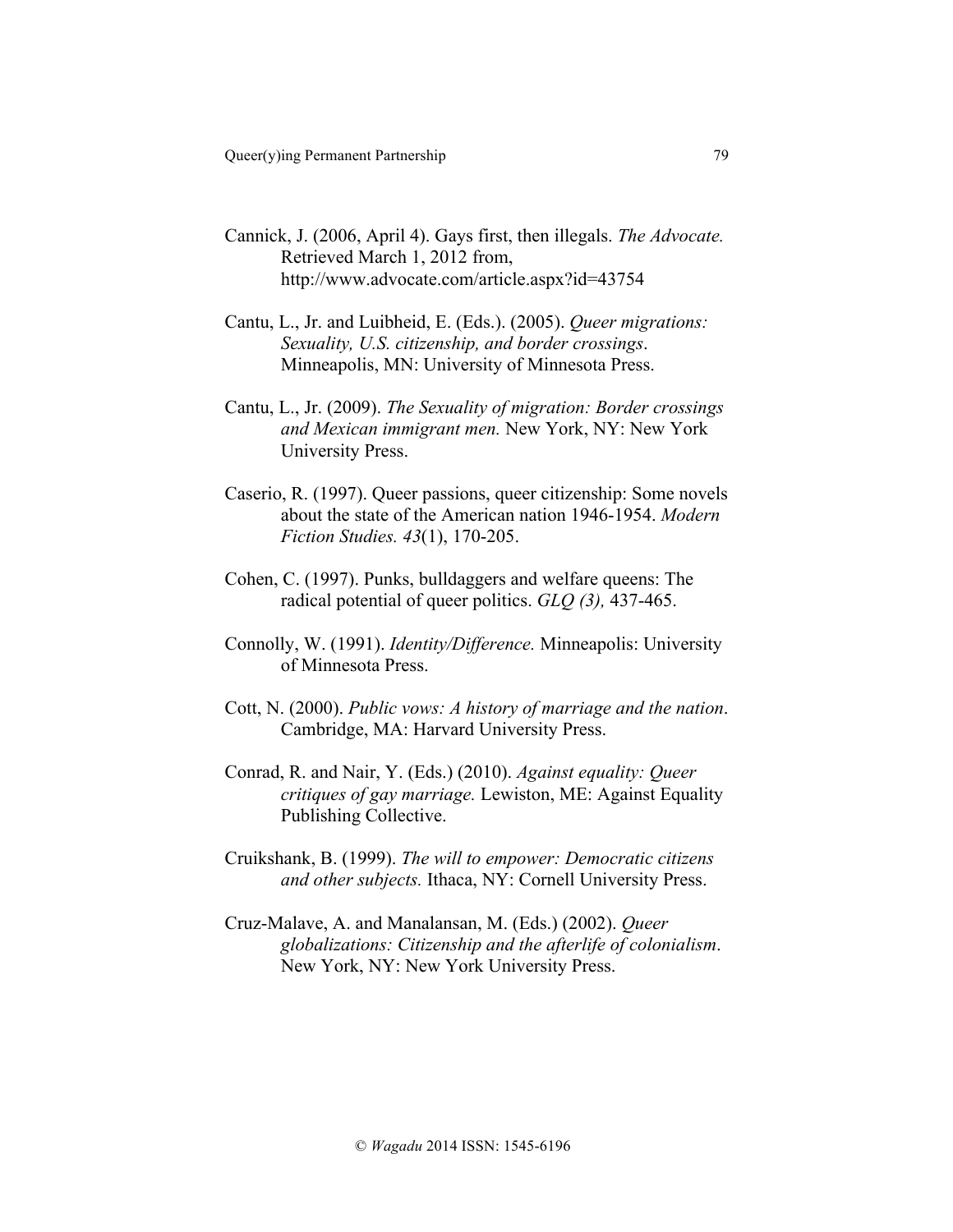- Chavez, K. (2010). Border (in)Securities: Normative and differential belonging in LGBTQ and immigrant rights discourse. *Communication and Critical/Cultural Studies, 7*(2)*,* 136-155
- DOMA Project. (2013). Senate Judiciary Committee Abandons LGBT Amendments to Comprehensive Immigration Reform. Retrieved November 15, 2013 from http://www.domaproject.org/2013/05/senate-judiciarycommittee-abandons-lgbt-amendments-to-comprehensiveimmigration-reform-ending-13-year-effort-to-pass-theuniting-american-families-act.html
- Donaldson J. S. (2011, March 31). Gay immigrants on emotional rollercoaster. *ABC News*. Retrieved from and available at http://abcnews.go.com/Health/gay-immigrant-spousestemporary-reprieve-deportationrescinded/story?id=13265146#.T4y\_4xw3
- Duggan, L. (2002). The new homonormativity: The sexual politics of neoliberalism. In R. Castronovo and D. Nelson (Eds.). *Materializing democracy: Toward a revitalized cultural politics*. Durham, NC: Duke University Press.
- Duggan, L and Hunter, N. (1995). *Sex wars: Sexual dissent and political culture.* New York, NY: Routledge.
- Epps, B., Gonzalez, B. and Valens, K. (Eds.). (2005). *Passing lines.* Cambridge, MA: Harvard University Press.
- Foucault, M. (1994). *The essential Foucault.,* P. Rabinow and N. Rose (Eds.). New York, NY: The New Press.
- Gay Shame. (2010). End Marriage. Retrieved April 11, 2011, from http://www.gayshamesf.org/endmarriage.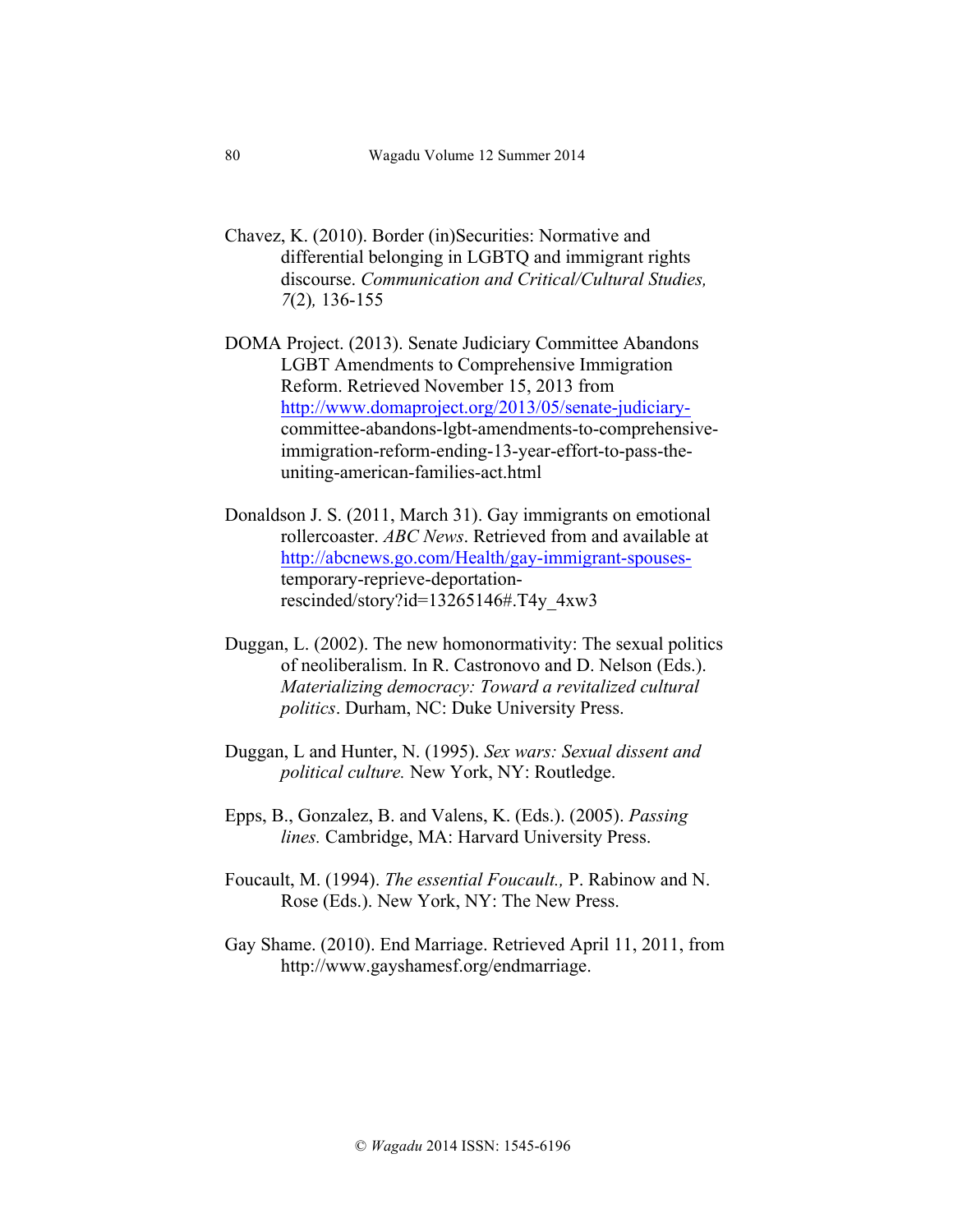- González, D. (2012, March 12). Undocumented immigrant from Costa Rica, spared deportation due to gay marriage. *Huffington Post.* Retrieved March 15, 2012, from http://www.huffingtonpost.com/2012/03/12/gay-immigrantspared-deportation n 1338934.html?ref=immigration
- Honig, B. (2001). *Democracy and the foreigner.* Princeton, NJ: Princeton University Press.
- Honig, B. (2009). *Emergency politics: Paradox, law, democracy.*  Princeton, NJ: Princeton University Press.
- Harris, K. (2003, November 23). Gay gain strikes Canada: Couples take off to great white north after court ruling. *Winnipeg Sun*. Retrieved from http://www.airliners.net/aviationforums/non\_aviation/read.main/457458/
- Human Rights Watch/ Immigration Equality. (2006). *Family unvalued: Discrimination, denial, and the fate of binational same-sex couples under u.s. law.* Human Rights Watch/ Immigration Equality.
- Immigration Equality Action Fund. (2011). Binational Couples-UAFA- FAQ. Retrieved May 1, 2011, from http://immigrationequality.org/issues/couples-andfamilies/faqs-for-binational-couples/
- Immigration Equality. (2009). LGBT Immigration Equality Rights: Uniting American Families Act. Retrieved from http://www.immigrationequalityactionfund.org/legislation/s ummaries/
- Johnson, C. (2011, May 8). UAFA-inclusive family immigration bill introduced. *Washington Blade.* Retrieved from http://www.washingtonblade.com/2011/05/08/uafainclusive-family-immigration-bill-introduced/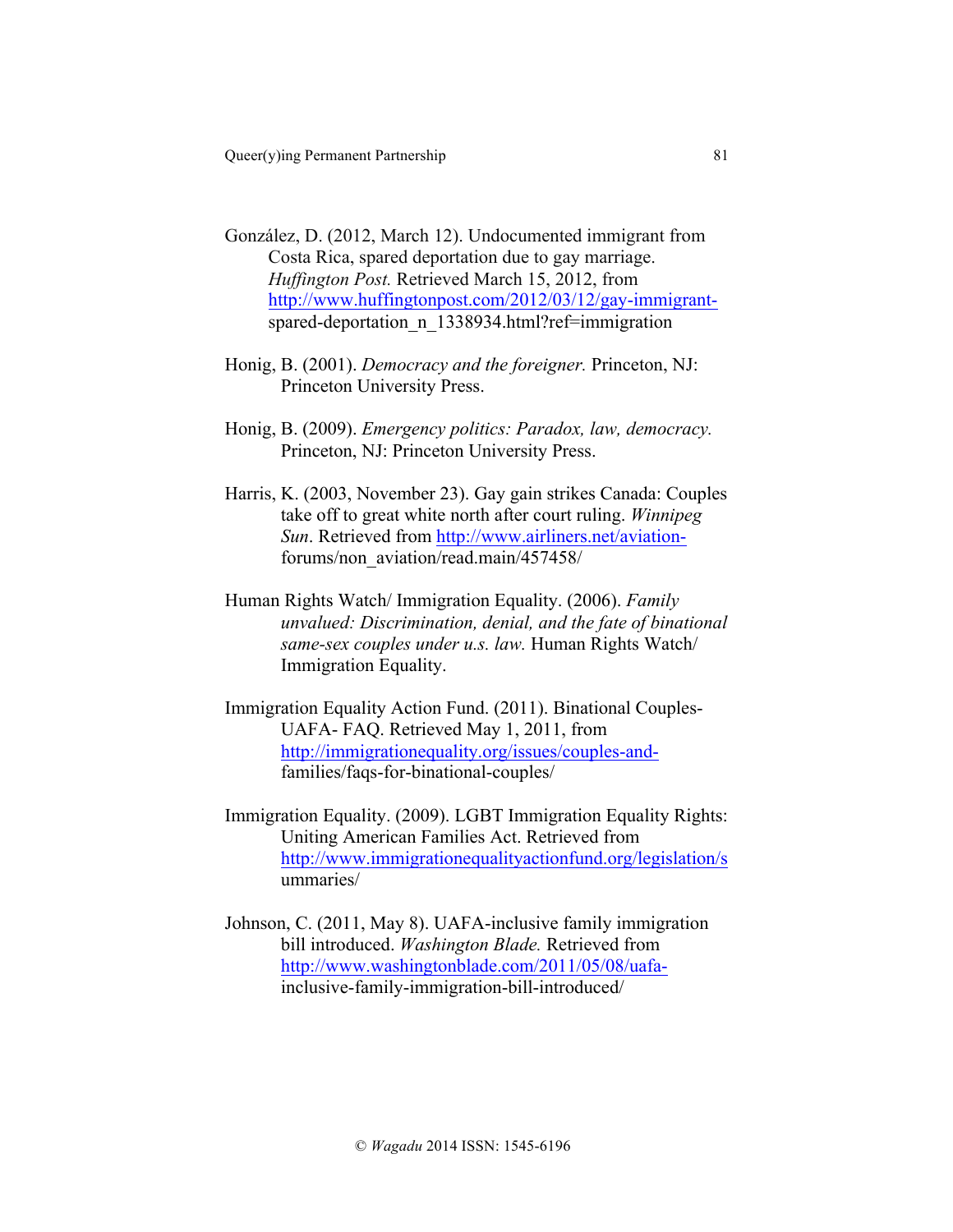- Kerber, L. (2009). The Stateless as the Citizen's Other. In S. Benhabib & J. Resnick (Eds.), *Migrations and mobilities:Citizenship, borders and gender*. New York, NY: New York University Press.
- Lambda Legal. (2012). Sexual Orientation and Immigration. Retrieved from http://www.lambdalegal.org/ourwork/publications/so-immigration.html
- Lehr, V. (1999). *Queer family values: Debunking the myth of the nuclear family.* Philadelphia, PA: Temple University Press.
- Luibhéid, E. (2002). *Entry denied: Controlling sexuality at the border*. Minneapolis, MN: University of Minnesota Press.
- Luibheid, E. (1997). The 1965 Immigration and Nationality Act: An 'end' to exclusion? *positions*, *5*(2), 501-522.
- Luibheid, E. (2008). Sexuality, migration, and the shifting line between legal and illegal status. *GLQ*, *(14)*, 2-3.
- Lewis, R. (2010). Lesbians under surveillance: Same-Sex immigration reform, gay rights, and the problem of queer liberalism. *Social Justice, 37*(1), 90-103.
- Love Exiles Foundation (2012). Last accessed April 19, 2012 and available at http://www.loveexiles.org.
- Love Sees No Borders (2012). Available at http://www.loveseesnoborders.org.
- McDevitt-Pugh, L. (2011). The mobility of corporate lesbians. *Signs*, *36*(4), 798-806.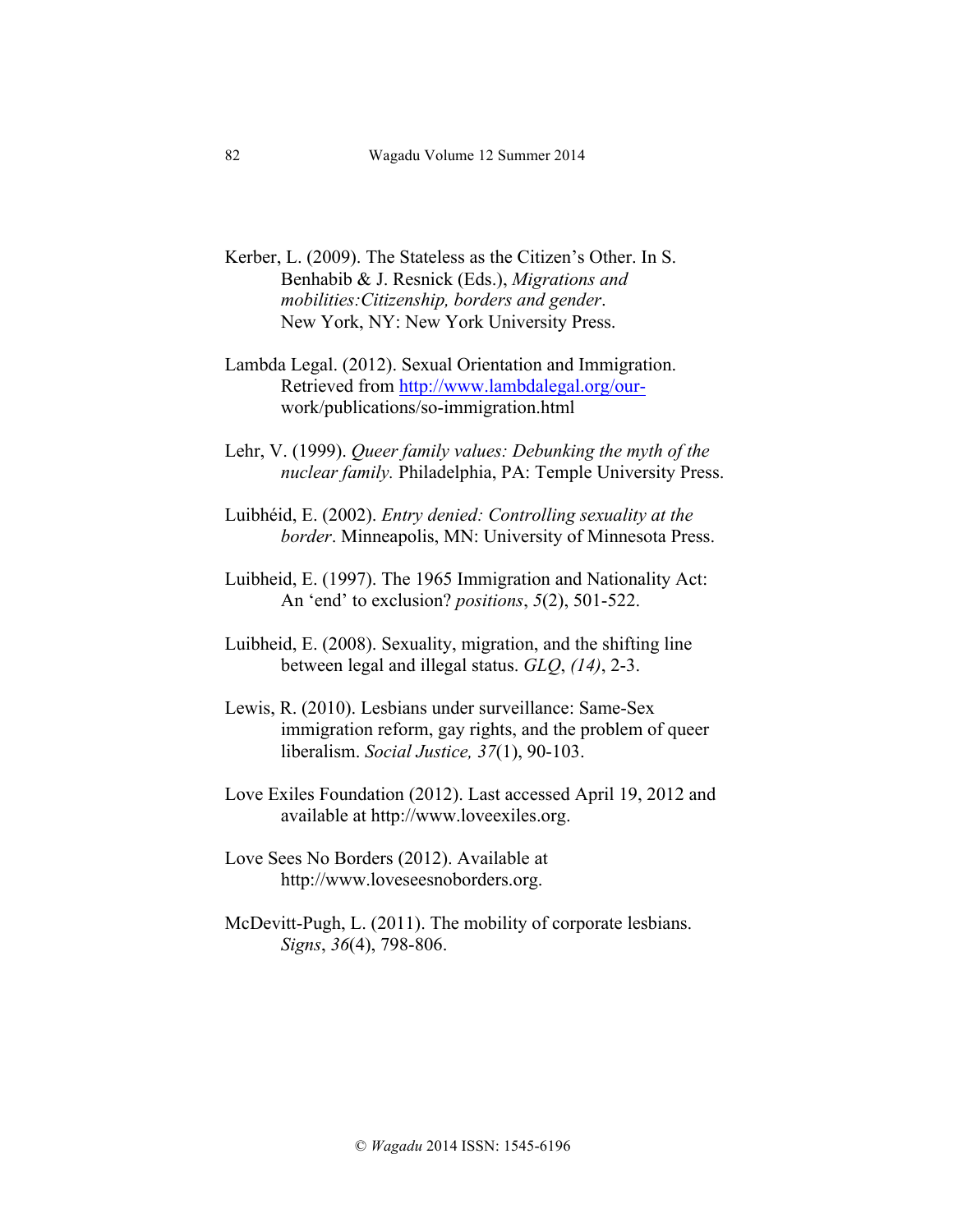- McKinnon, S. (2010). (In)hospitable publics: Theorizing modalities of access to U.S. publics. *Alabama Rhetoric Culture and Social Critique*, 140-151.
- Melloy, K. (2009, June 3). Effort to Include Gay Partners Threatens Immigration Bill. *Edge Boston,* Retrieved from http://www.edgeboston.com/news////92059/effort\_to\_inclu de gay partners threatens immigration bill
- Manalansan, M. F. IV. (2006). Queer intersections: Sexuality and gender in migration studies. *IMR 40*(1), 224-249.
- Miller, T. (1993). *The well-tempered self: Citizenship, culture, and the postmodern subject.* Baltimore, MD: The Johns Hopkins University Press.
- Nair, Y. (2010). "What's left of queer?: Immigration, sexuality, and affect in a neoliberal world. Retrieved April 2012 from, http://www.yasminnair.net
- Ngai, M. (2004). *Impossible subjects: Illegal alliens and the making of modern America.* Princeton, NJ: Princeton University Press.
- Olson, D. (2011, February 8). Gay illegal immigrants face legal and social challenges. *The Press-Enterprise.* Retrieved from, http://www.pe.com/local-news/riversidecounty/riverside/riverside-headlines-index/20110208-gayillegal-immigrants-face-legal-social-challenges.ece
- Ong, A. (1999). *Flexible citizenship.* Durham, NC: Duke University Press.
- Ong, A. (2006). *Neoliberalism as exception: Mutations in citizenship and sovereignty.* Durham, NC: Duke University Press.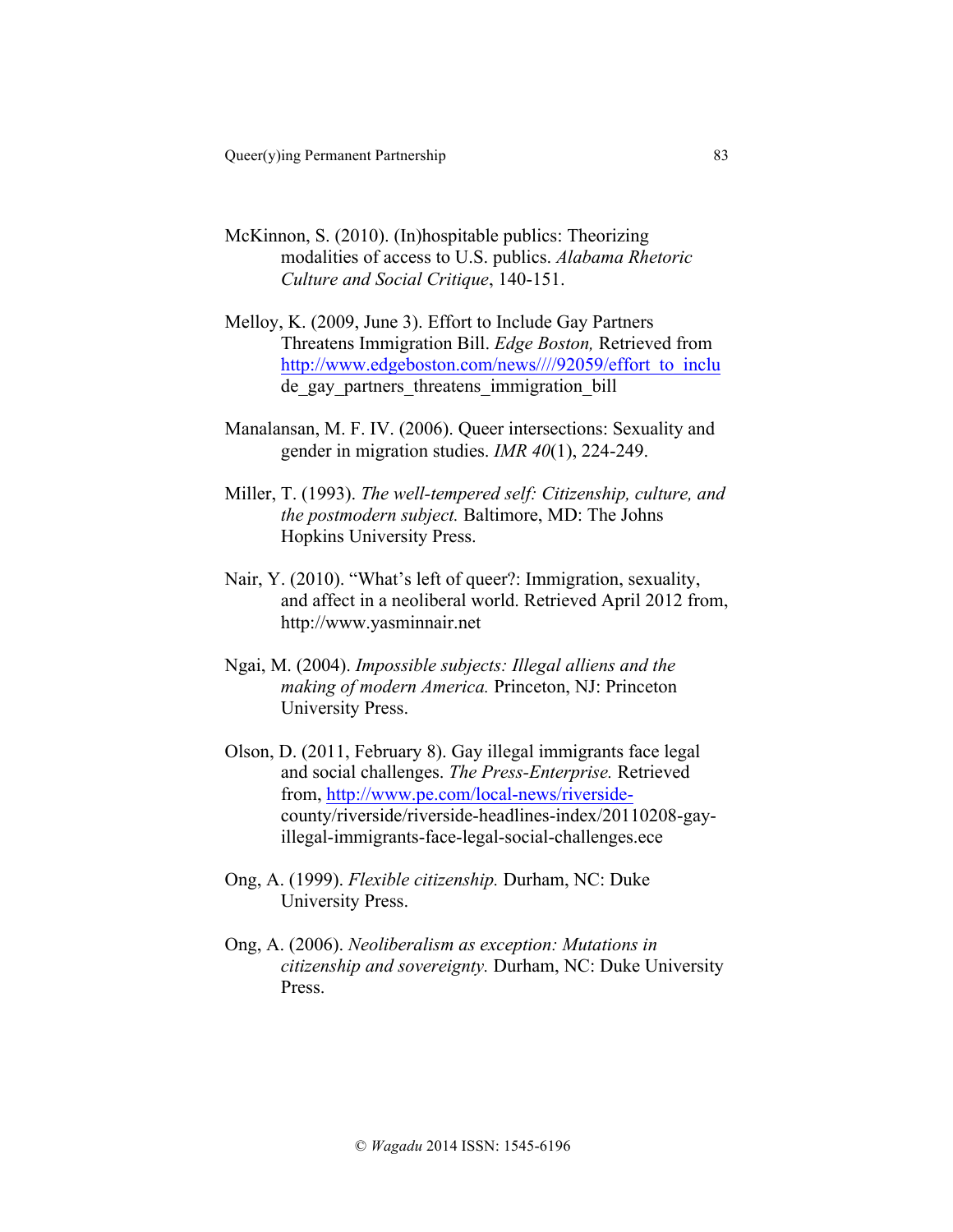- Puar, J. (2007). *Terrorist assemblages: Homonationalism in queer times.* Durham, NC: Duke University Press.
- Puar, J. and Rae, A. 2002. Monster, terrorist, fag: The war on terrorism and the production of docile patriots*. Social Text* 72, *20*(3),118-147.
- Puar, J. (2006). Mapping U.S. homonormativities. *Gender, Place and Culture*, *13*(1), 67-88.
- Phelan, S. (2001). *Sexual strangers: Gays, lesbians and dilemmas of citizenship.* Philadelphia, PA: Temple University Press.
- Polikoff, N. (2008). *Beyond (straight and gay) marriage: Valuing all families under the law.* Boston, MA: Beacon Press.
- Preston, J. (2009, June 2). Bill proposes immigration rights for gay couples. *New York Times*. Retrieved from http://www.nytimes.com/2009/06/03/us/politics/03immig.h tml?  $r=0$
- Price, Deb. (2009, February 16). Keep gay couples united with green card reform. *Detroit News.* Retrieved April 1, 2012, from http://www.detroitnews.com/article/20090216/OPINION03 /902160326
- Purdy, Matthew. (2001, November 25). Bush's new rules to fight terrorism transform the legal landscape. *The New York Times*. Retrieved from http://www.nytimes.com/2001/11/25/politics/25LEGA.htm l?pagewanted=all
- Queers for Economic Justice. (2012). Queers and immigration: A vision statement. Retrieved April 10, 2012, from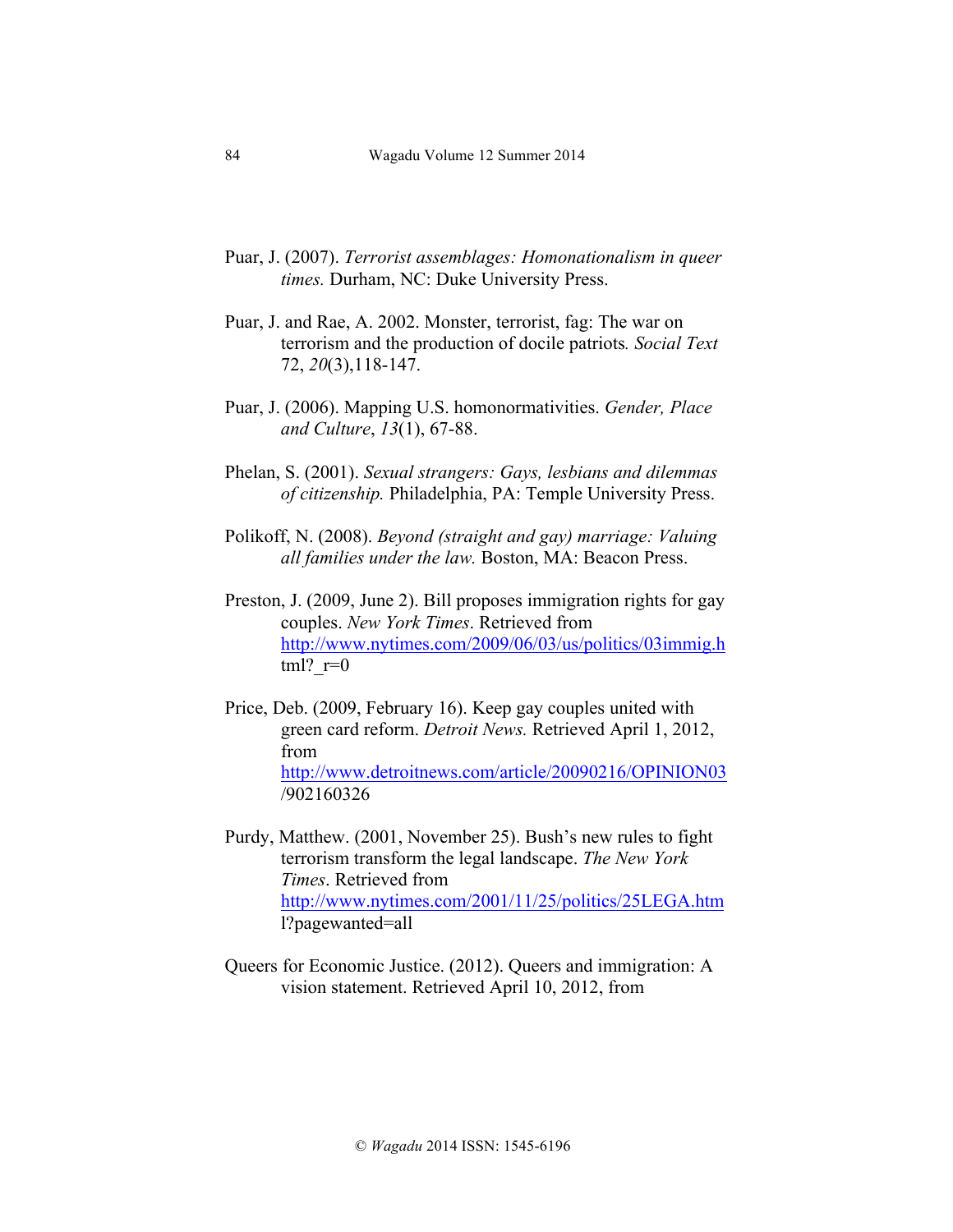http://barnard.edu/sfonline/immigration/QEJ-Immigration-Vision.pdf

- Rowe, A. (2004). Whose 'America'? The politics of rhetoric and space in the formation of U.S. nationalism. *Radical History Review*, *89*, 115-134.
- Rose, N. (1999). *Powers of freedom: Reframing political thought.* Cambridge, MA: Cambridge University Press.
- Reagon, B.J. ([1983] 2000). Coalition politics: Turning the century. In B. Smith (Ed), *Home Girls: A black feminist anthology* (343-356). Rutgers, NJ: Rutgers University Press.
- Shklar, J. (1991). *American citizenship: The quest for inclusion.*  Cambridge, MA: Harvard University Press.
- Somers, M.R. (2008). *Genealogies of citizenship: Markets, statelessness, and the right to have rights.* Cambridge MA: Cambridge University Press.
- Somerville, S.B. (2005). Notes toward a queer history of naturalization. *American Quarterly*. *57*(3), 659-675.
- Somerville, S.B. (2005). Sexual aliens and the racialized state: A queer reading of the 1952 U.S. Immigration and Nationality Act. In E. Luibheid & L. Cantu, Jr. (Eds.), *Queer migrations: Sexuality, U.S. citizenship, and border crossings* (75-91). Minneapolis, MN: University of Minnesota Press.
- Shklar, J. 1991. *American citizenship.* Cambridge, MA: Harvard University Press.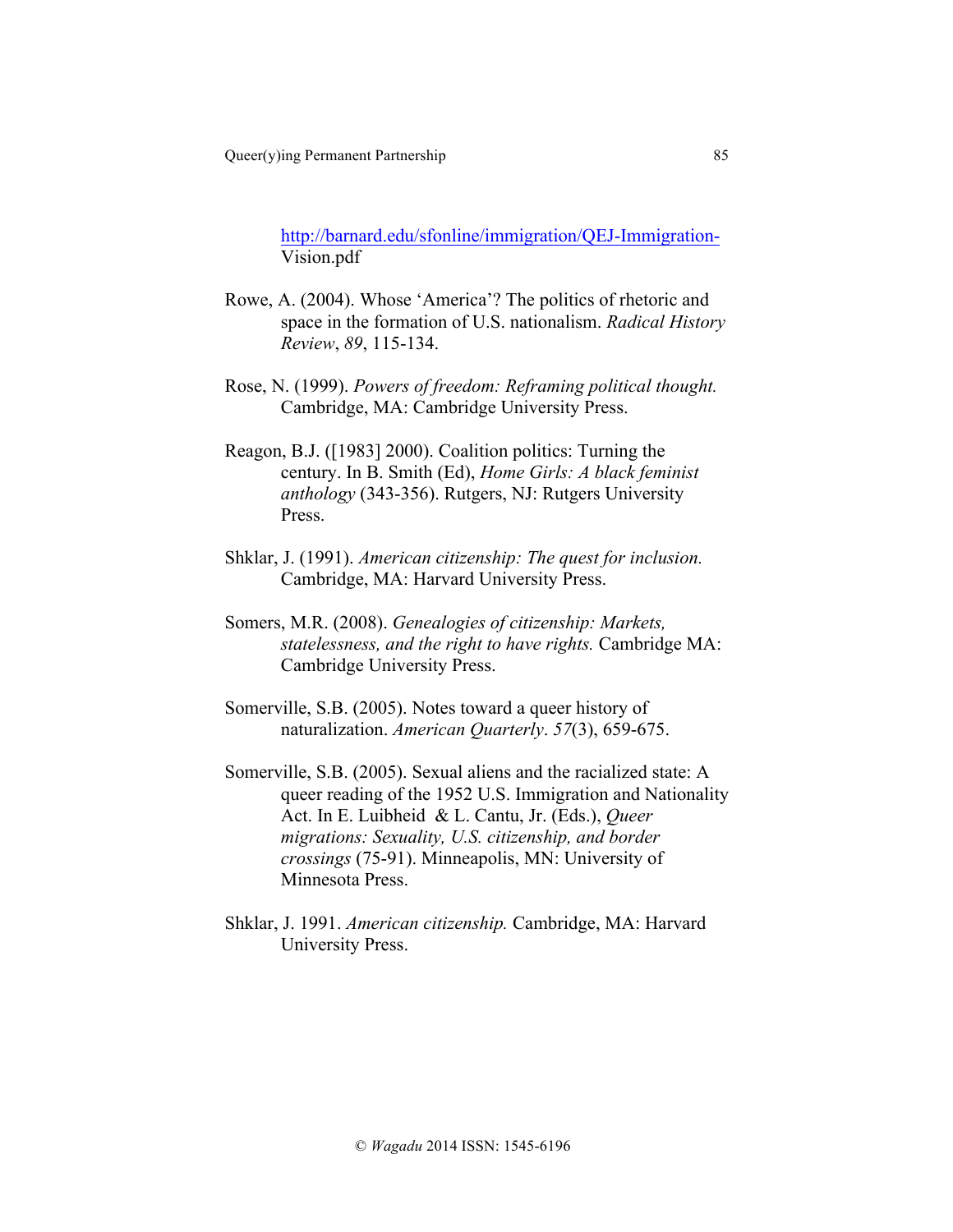- Stein, M. (2010). "All the immigrants are straight, all the homosexuals are citizens, but some of us are queer aliens: Genealogies of legal strategy in Boutilier v. INS. *Journal of American Ethnic History*, *29*(4), 45-75.
- Smith, A.M. (2001). The politicization of marriage in contemporary American public policy: The Defense of Marriage Act and the Personal Responsibility Act. *Citizenship Studies, 5*(3), 303-319.
- Spade, D. (2011). *Normal life: Administrative violence, critical trans politics, and the limits of law.* Brooklyn, NY: South E nd Press.
- Stevens, J. (1999). *Reproducing the state.* Princeton, NJ: Princeton University Press.
- Sullivan, A. (1995). *Virtually normal.* New York, NY: Random House.
- Stychin, C.F. (2003). *Governing sexuality: The changing politics of citizenship and law reform.* Oxford, ENG: Hart Publishing.
- United We Dream (2012). Queer Undocumented Immigrant Project. Retrieved from http://unitedwedream.org/quipqueer-undocumented-immigrant-project/
- U.S. Immigration and Customs Enforcement. US. Department of Homeland Security. Memorandum. "Apprehension, Detention and Removal of Aliens." Retrieved June 17, 2011, from http://www.ice.gov/doclib/securecommunities/pdf/prosecutorial-discretion-memo.pdf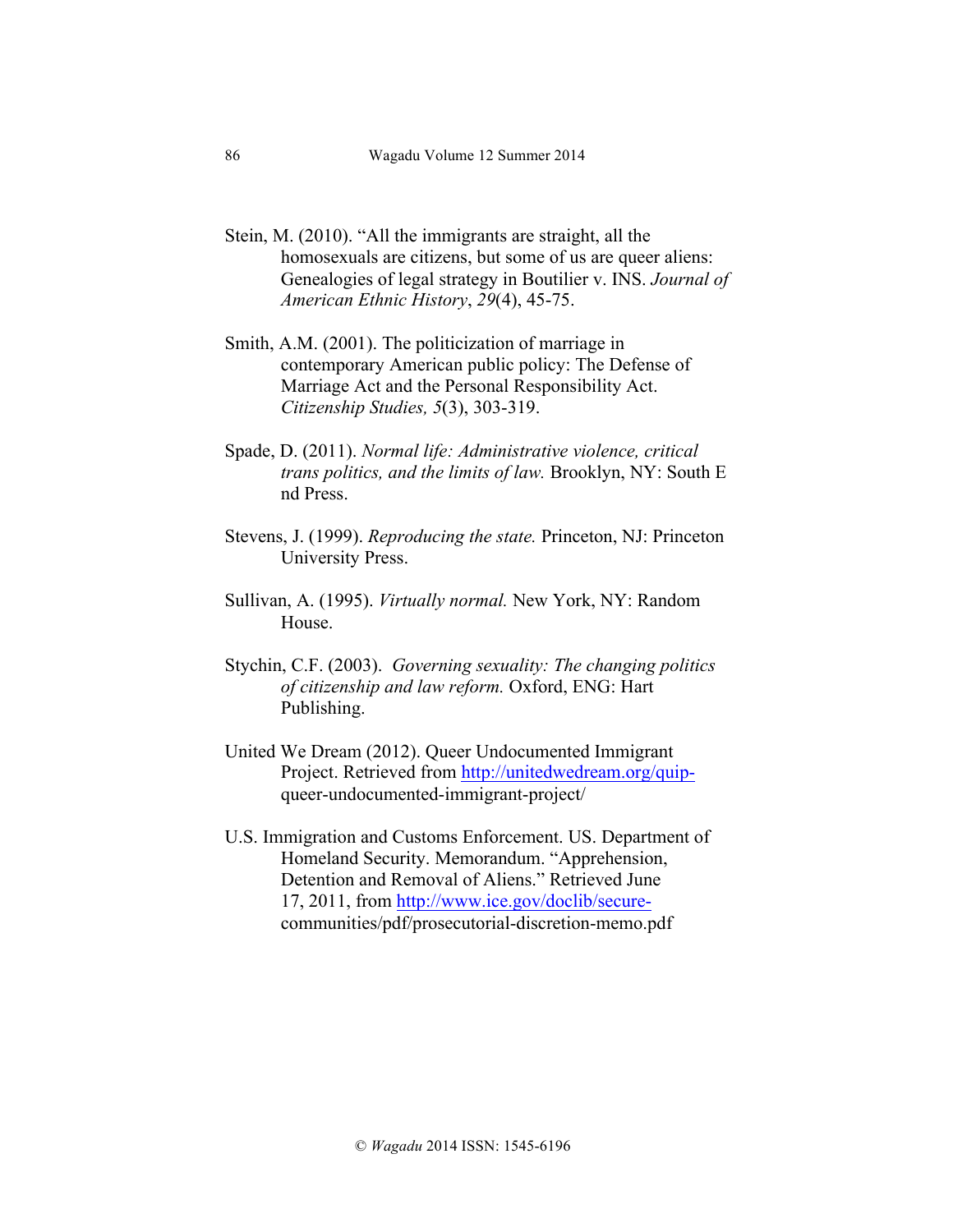- U.S. Congress. Committee Reports 112<sup>th</sup> Congress. Retrieved April 15, 2012, from http://www.fas.org/sgp/crs/terror/RS21043.pdf.
- U.S. Senate. (1996). U.S. Senate Report 104-249: 49, Available at http://thomas.loc.gov/cgibin/cpquery/?&dbname=cp104&r efer=&r\_n=sr249.104&item=&sel=TOC\_5692&
- Vaid, U. (1995). *Virtual equality: The mainstreaming of gay and lesbian liberation*. New York, NY: Anchor Books.
- Warner, M. (1999). *The trouble with normal.* New York, NY: Simon and Schuster Inc.
- Warner, M. (1993). *Fear of a queer planet.* Minneapolis, MN: University of Minnesota Press.
- Wygonik, B. (2005). "Refocus on the family: Exploring the complications in granting the family immigration benefit to gay and lesbian United States citizens. *Santa Clara Law Review. 45*(2), 493-530.
- White House Immigration Plan. (2012). Fixing the immigration system in America's 21<sup>st</sup> Century economy. Available at http://www.whitehouse.gov/issues/fixingimmigration-system-america-s-21st-century-economy
- Young, S. (2009, April 20). A gay mom faces deportation. *People, 71*(15). Retrieved March 20, 2012, from http://storage.people.com/people/archive/jpgs/20090420/20 090420-750-92.jpg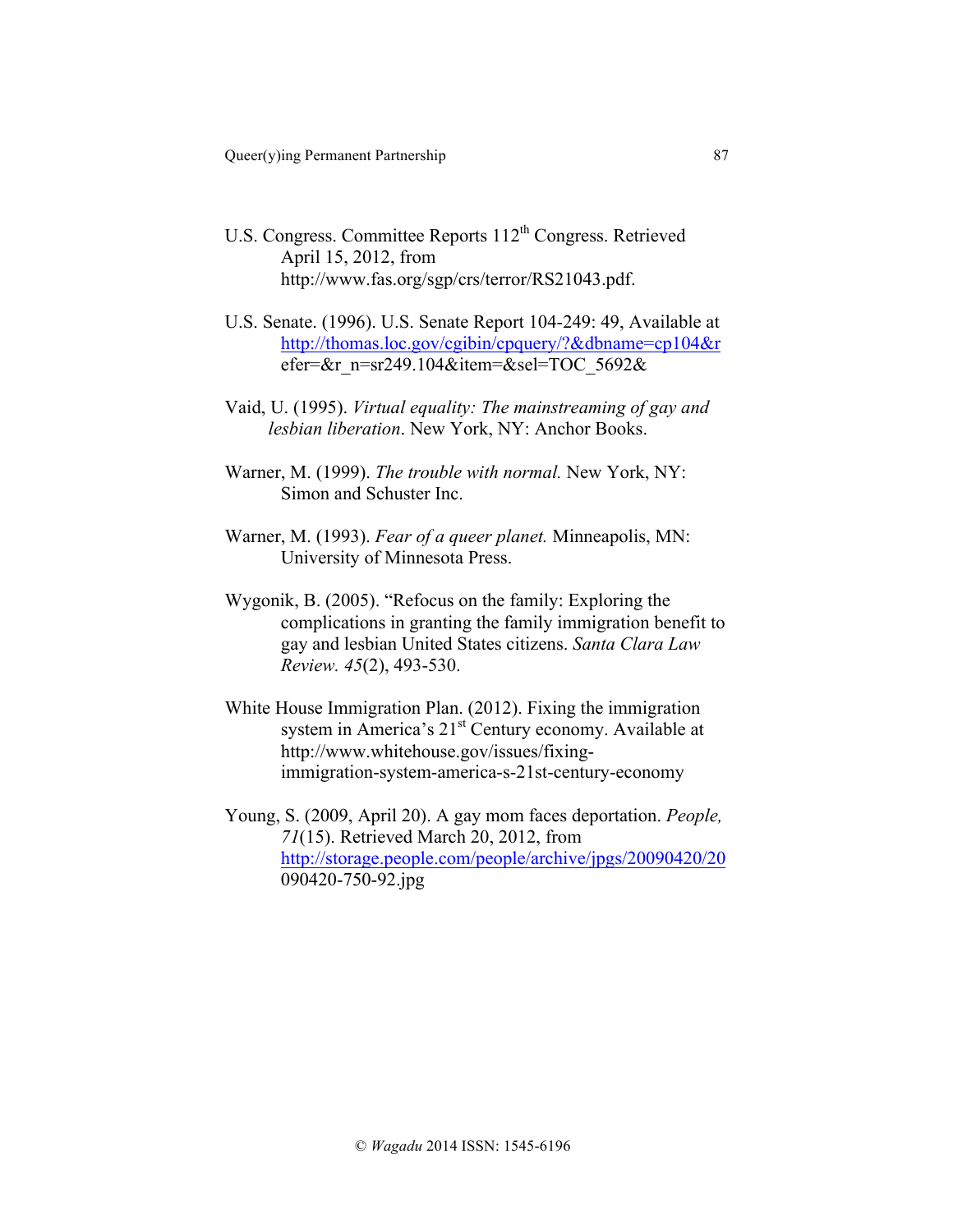|<br>i <sup>i</sup> The Human Rights Campaign claims it is currently collecting a "record number of co-sponsors for the bill" and that they are "further advocating for a hearing to gain more attention on this issue" (HRC Federal Legislative Team, "RE: UAFA," personal correspondence, November 8, 2013).

viii This new set of disciplinary policies also includes: "more boots on the ground," "stepping up surveillance," "the responsibility to learn English before getting in line for citizenship," "restoring responsibility and accountability."

 $\frac{1}{1}$ <sup>ix</sup> Before 9/11, the INS was part of the Department of Justice. In 2003, it became part of the DHS and was re-named the USA Citizenship and Integration Services. INS was then combined with US Customs to create US Immigration and Customs Enforcement-

<sup>&</sup>lt;sup>ii</sup> Asylum-seekers have a one-year deadline in which they must legally file for asylum status. After this year, they automatically become illegal aliens.

<sup>&</sup>lt;sup>iii</sup> This stringent fiscal requirement, while clearly a class-based exclusion, might also be seen as bound up in distinctly racialized and gendered implications (Liubheid, 1997; Cantu, 2009).<br><sup>iv</sup> Ibid.

<sup>&</sup>lt;sup>v</sup> Linda Kerber (2004), among others, has provided historical texture about this liminal status and potential for statelessness from the perspective of women- whose national identities (green cards, citizenship) depended solely upon- and fluctuated with- their husband's status.

 $V<sup>T</sup>$  [8 U.S.C. 1427 (a)(3)]. Since 1996, misdemeanor convictions, including theft of \$10 value may shut the door to full membership or result in deportation [8 U.S.C.1101]

<sup>&</sup>lt;sup>vii</sup> INA: Act 237. This act was used to "arrest and detain over 1,100 aliens after 9-11, many without charge and in secret" (Ngai, 2004, p. 268-269). Additionally, the IIRIRA allows for the deportation of asylum-seekers who did not apply within a year of entering the U.S. and now allows for deportation on the grounds of minor crimes committed in the past (Luibheid 2002, p. 28).